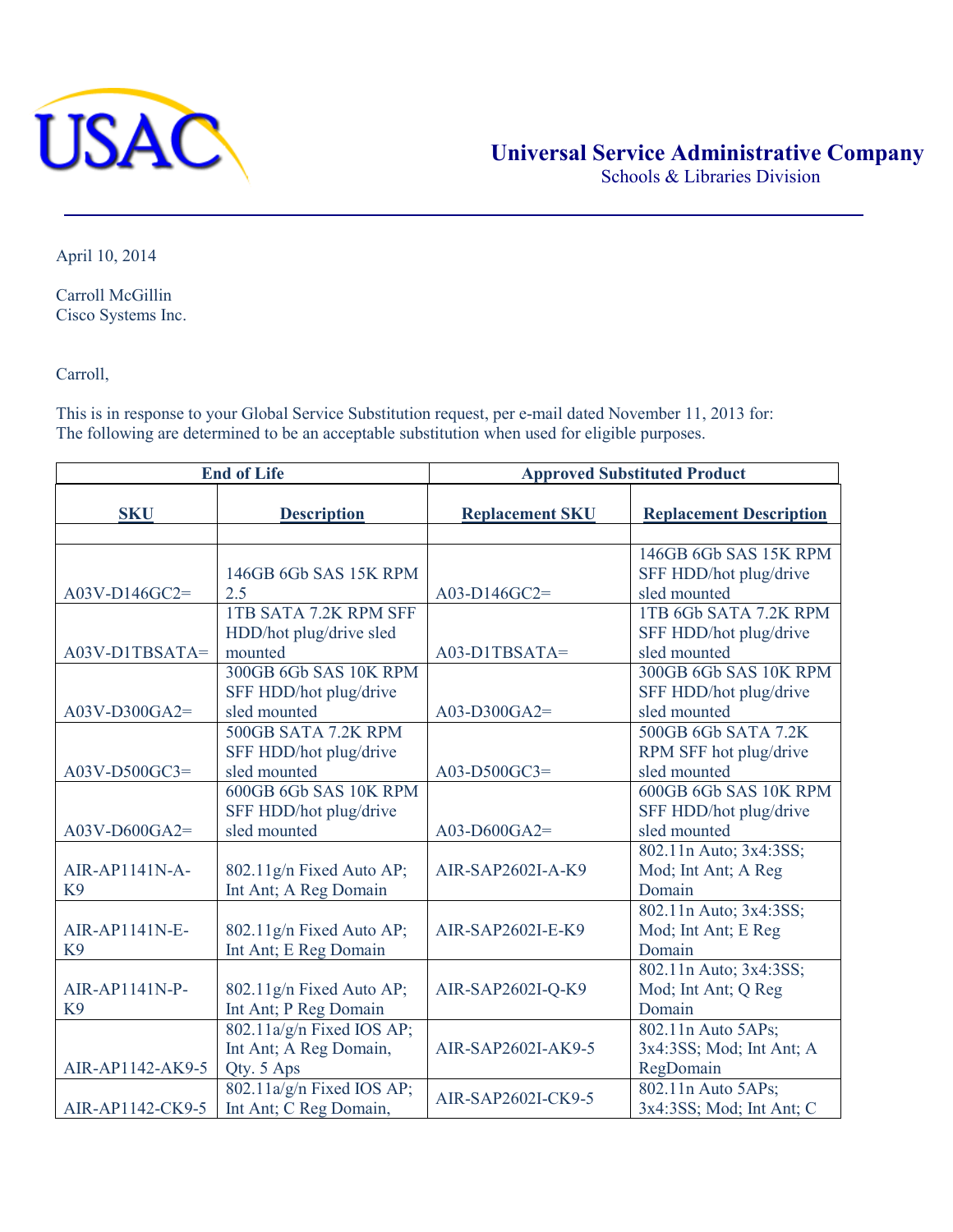|                  | Qty. 5 Aps                  |                    | RegDomain                |
|------------------|-----------------------------|--------------------|--------------------------|
|                  | 802.11a/g/n Fixed IOS AP;   |                    | 802.11n Auto 5APs;       |
|                  | Int Ant; I Reg Domain,      | AIR-SAP2602I-IK9-5 | 3x4:3SS; Mod; Int Ant; I |
| AIR-AP1142-IK9-5 | Qty. 5 Aps                  |                    | RegDomain                |
|                  | 802.11a/g/n Fixed IOS AP;   |                    | 802.11n Auto 5APs;       |
|                  | Int Ant; K Reg Domain,      | AIR-SAP2602I-KK9-5 | 3x4:3SS; Mod; Int Ant; K |
| AIR-AP1142-KK9-5 | Qty. 5 Aps                  |                    | RegDomain                |
|                  |                             |                    | 802.11n Auto; 3x4:3SS;   |
| AIR-AP1142N-A-   | 802.11a/g/n Fixed Auto      | AIR-SAP2602I-A-K9  | Mod; Int Ant; A Reg      |
| K <sub>9</sub>   | AP; Int Ant; A Reg Domain   |                    | Domain                   |
|                  |                             |                    | 802.11n Auto; 3x4:3SS;   |
| AIR-AP1142N-C-   | 802.11a/g/n Fixed Auto      | AIR-SAP2602I-C-K9  | Mod; Int Ant; C Reg      |
| K <sub>9</sub>   | AP; Int Ant; C Reg Domain   |                    | Domain                   |
|                  |                             |                    | 802.11n Auto; 3x4:3SS;   |
|                  | 802.11a/g/n Fixed Auto      | AIR-SAP2602I-I-K9  | Mod; Int Ant; I Reg      |
| AIR-AP1142N-I-K9 | AP; Int Ant; I Reg Domain   |                    | Domain                   |
|                  | 802.11a/g/n Fixed IOS AP;   |                    | 802.11n Auto 5APs;       |
|                  | Int Ant; N Reg Domain,      | AIR-SAP2602I-NK9-5 | 3x4:3SS; Mod; Int Ant; N |
| AIR-AP1142-NK9-5 | Qty. 5 Aps                  |                    | RegDomain                |
|                  |                             |                    | 802.11n Auto; 3x4:3SS;   |
| AIR-AP1142N-K-   | 802.11a/g/n Fixed Auto      | AIR-SAP2602I-K-K9  | Mod; Int Ant; K Reg      |
| K <sub>9</sub>   | AP; Int Ant; K Reg Domain   |                    | Domain                   |
|                  |                             |                    | 802.11n Auto; 3x4:3SS;   |
| AIR-AP1142N-N-   | 802.11a/g/n Fixed Auto      | AIR-SAP2602I-N-K9  | Mod; Int Ant; N Reg      |
| K <sub>9</sub>   | AP; Int Ant; N Reg Domain   |                    | Domain                   |
|                  |                             |                    | 802.11n Auto; 3x4:3SS;   |
| AIR-AP1142N-P-   | 802.11a/g/n Fixed Auto      | AIR-SAP2602I-Q-K9  | Mod; Int Ant; Q Reg      |
| K <sub>9</sub>   | AP; Int Ant; P Reg Domain   |                    | Domain                   |
|                  |                             |                    | 802.11n Auto; 3x4:3SS;   |
| AIR-AP1142N-R-   | 802.11a/g/n Fixed Auto      | AIR-SAP2602I-R-K9  | Mod; Int Ant; R Reg      |
| K <sub>9</sub>   | AP; Int Ant; R Reg Domain   |                    | Domain                   |
|                  |                             |                    | 802.11n Auto; 3x4:3SS;   |
| AIR-AP1142N-S-   | 802.11a/g/n Fixed Auto      | AIR-SAP2602I-S-K9  | Mod; Int Ant; S Reg      |
| K <sub>9</sub>   | AP; Int Ant; S Reg Domain   |                    | Domain                   |
|                  |                             |                    | 802.11n Auto; 3x4:3SS;   |
| AIR-AP1142N-T-   | 802.11a/g/n Fixed Auto      | AIR-SAP2602I-T-K9  | Mod; Int Ant; T Reg      |
| K <sub>9</sub>   | AP; Int Ant; T Reg Domain   |                    | Domain                   |
|                  | $802.11a/g/n$ Fixed IOS AP; |                    | 802.11n Auto 5APs;       |
|                  | Int Ant; P Reg Domain,      | AIR-SAP2602I-QK9-5 | 3x4:3SS; Mod; Int Ant; Q |
| AIR-AP1142-PK9-5 | Qty. 5 Aps                  |                    | RegDomain                |
|                  | 802.11a/g/n Fixed IOS AP;   |                    | 802.11n Auto 5APs;       |
|                  | Int Ant; R Reg Domain,      | AIR-SAP2602I-RK9-5 | 3x4:3SS; Mod; Int Ant; R |
| AIR-AP1142-RK9-5 | Qty. 5 Aps                  |                    | RegDomain                |
|                  | 802.11a/g/n Fixed IOS AP;   |                    | 802.11n Auto 5APs;       |
|                  | Int Ant; S Reg Domain,      | AIR-SAP2602I-SK9-5 | 3x4:3SS; Mod; Int Ant; S |
| AIR-AP1142-SK9-5 | Qty. 5 Aps                  |                    | RegDomain                |
|                  | 802.11a/g/n Fixed IOS AP;   |                    | 802.11n Auto 5APs;       |
|                  | Int Ant; T Reg Domain,      | AIR-SAP2602I-TK9-5 | 3x4:3SS; Mod; Int Ant; T |
| AIR-AP1142-TK9-5 | Qty. 5 Aps                  |                    | RegDomain                |
| AIR-AP1261N-A-   | 802.11g/n Standalone AP;    | AIR-SAP2602E-A-K9  | 802.11n Auto; 3x4:3SS;   |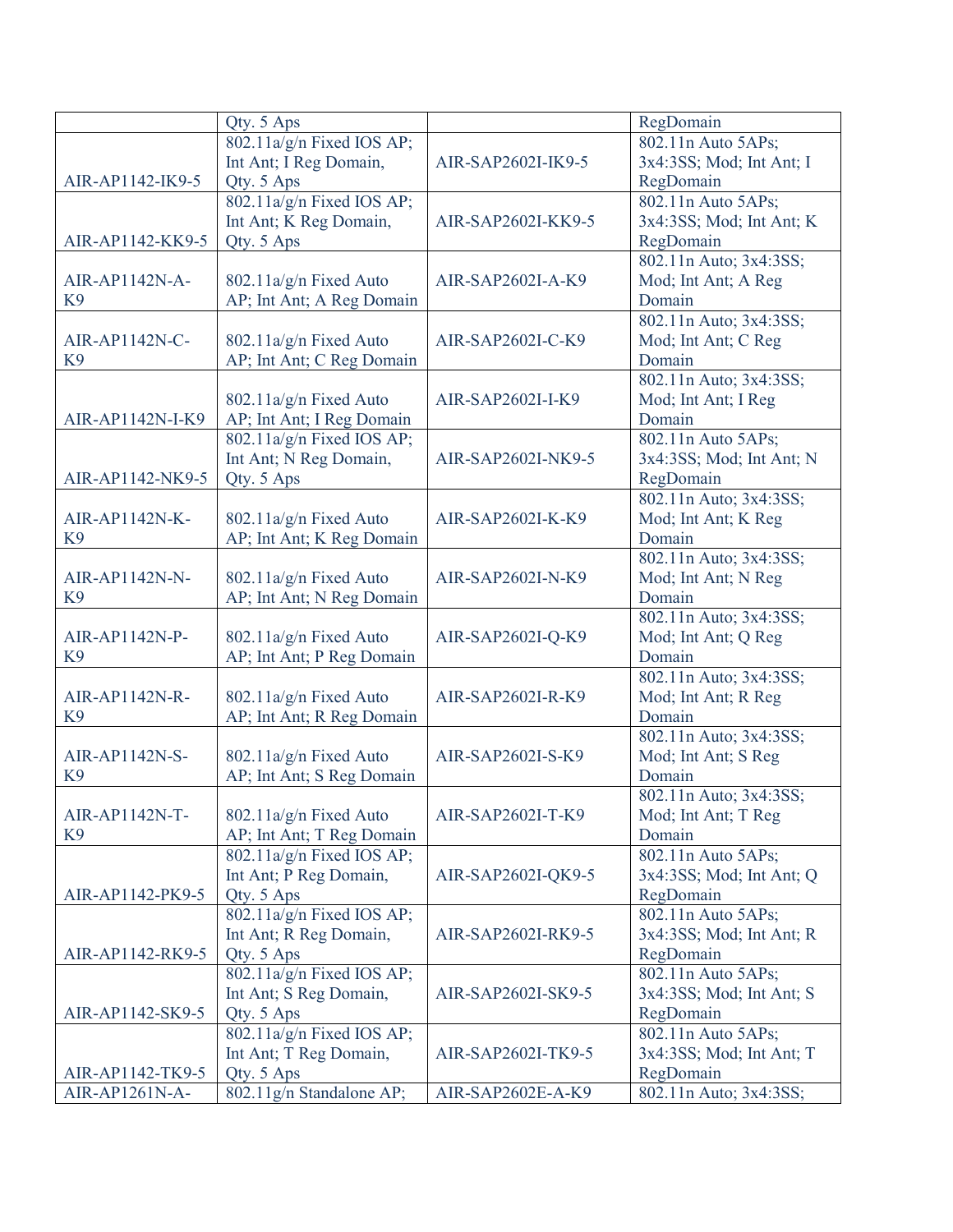| K <sub>9</sub>   | Ext Ant; A Reg Domain      |                    | Mod; Ext Ant; A Reg                 |
|------------------|----------------------------|--------------------|-------------------------------------|
|                  |                            |                    | Domain                              |
|                  |                            |                    | 802.11n Auto; 3x4:3SS;              |
| AIR-AP1261N-E-   | 802.11g/n Standalone AP;   |                    | Mod; Ext Ant; E Reg                 |
| K <sub>9</sub>   | Ext Ant; E Reg Domain      | AIR-SAP2602E-E-K9  | Domain                              |
|                  |                            |                    | 802.11n Auto; 3x4:3SS;              |
| AIR-AP1261N-Q-   | 802.11g/n Standalone AP;   |                    | Mod; Ext Ant; Q Reg                 |
| K <sub>9</sub>   | Ext Ant; Q Reg Domain      | AIR-SAP2602E-Q-K9  | Domain                              |
|                  |                            |                    | 802.11n Auto; 3x4:3SS;              |
| AIR-AP1262N-A-   | 802.11a/g/n Standalone AP; |                    | Mod; Ext Ant; A Reg                 |
| K <sub>9</sub>   | Ext Ant; A Reg Domain      | AIR-SAP2602E-A-K9  | Domain                              |
|                  | $802.11a/g/n$ Standalone   |                    | 802.11n Auto 5APs;                  |
| AIR-AP1262N-     | 5APs; Ext Ant; A Reg       |                    | 3x4:3SS; Mod; Ext Ant; A            |
| AK9-5            | Domain                     | AIR-SAP2602E-AK9-5 | RegDomain                           |
|                  |                            |                    | 802.11n Auto; 3x4:3SS;              |
| AIR-AP1262N-C-   | 802.11a/g/n Standalone AP; |                    | Mod; Ext Ant; C Reg                 |
| K <sub>9</sub>   | Ext Ant; C Reg Domain      | AIR-SAP2602E-C-K9  | Domain                              |
|                  | 802.11a/g/n Standalone     |                    | 802.11n Auto 5APs;                  |
| AIR-AP1262N-     | 5APs; Ext Ant; C Reg       |                    | 3x4:3SS; Mod; Ext Ant; C            |
| CK9-5            | Domain                     | AIR-SAP2602E-CK9-5 | RegDomain                           |
|                  |                            |                    | 802.11n Auto; 3x4:3SS;              |
| AIR-AP1262N-E-   | 802.11a/g/n Standalone AP; |                    | Mod; Ext Ant; E Reg                 |
| K <sub>9</sub>   | Ext Ant; E Reg Domain      | AIR-SAP2602E-E-K9  | Domain                              |
|                  | 802.11a/g/n Standalone     |                    | 802.11n Auto 5APs;                  |
| AIR-AP1262N-     | 5APs; Ext Ant; E Reg       |                    | 3x4:3SS; Mod; Ext Ant; E            |
| <b>EK9-5</b>     | Domain                     | AIR-SAP2602E-EK9-5 |                                     |
|                  |                            |                    | RegDomain<br>802.11n Auto; 3x4:3SS; |
|                  |                            |                    |                                     |
|                  | 802.11a/g/n Standalone AP; |                    | Mod; Ext Ant; I Reg                 |
| AIR-AP1262N-I-K9 | Ext Ant; I Reg Domain      | AIR-SAP2602E-I-K9  | Domain                              |
|                  | 802.11a/g/n Standalone     |                    | 802.11n Auto 5APs;                  |
| AIR-AP1262N-IK9- | 5APs; Ext Ant; I Reg       |                    | 3x4:3SS; Mod; Ext Ant; I            |
| 5                | Domain                     | AIR-SAP2602E-IK9-5 | RegDomain                           |
|                  |                            |                    | 802.11n Auto; 3x4:3SS;              |
| AIR-AP1262N-K-   | 802.11a/g/n Standalone AP; |                    | Mod; Ext Ant; K Reg                 |
| K <sub>9</sub>   | Ext Ant; K Reg Domain      | AIR-SAP2602E-K-K9  | Domain                              |
|                  | 802.11a/g/n Standalone     |                    | 802.11n Auto 5APs;                  |
| AIR-AP1262N-     | 5APs; Ext Ant; K Reg       |                    | 3x4:3SS; Mod; Ext Ant; K            |
| <b>KK9-5</b>     | Domain                     | AIR-SAP2602E-KK9-5 | RegDomain                           |
|                  |                            |                    | 802.11n Auto; 3x4:3SS;              |
| AIR-AP1262N-N-   | 802.11a/g/n Standalone AP; |                    | Mod; Ext Ant; N Reg                 |
| K <sub>9</sub>   | Ext Ant; N Reg Domain      | AIR-SAP2602E-N-K9  | Domain                              |
|                  | 802.11a/g/n Standalone     |                    | 802.11n Auto 5APs;                  |
| AIR-AP1262N-     | 5APs; Ext Ant; N Reg       |                    | 3x4:3SS; Mod; Ext Ant; N            |
| NK9-5            | Domain                     | AIR-SAP2602E-NK9-5 | RegDomain                           |
|                  |                            |                    | 802.11n Auto; 3x4:3SS;              |
| AIR-AP1262N-Q-   | 802.11a/g/n Standalone AP; |                    | Mod; Ext Ant; Q Reg                 |
| K <sub>9</sub>   | Ext Ant; Q Reg Domain      | AIR-SAP2602E-Q-K9  | Domain                              |
|                  | 802.11a/g/n Standalone     |                    | 802.11n Auto 5APs;                  |
| AIR-AP1262N-     | 5APs; Ext Ant; Q Reg       |                    | 3x4:3SS; Mod; Ext Ant; Q            |
| QK9-5            | Domain                     | AIR-SAP2602E-QK9-5 | RegDomain                           |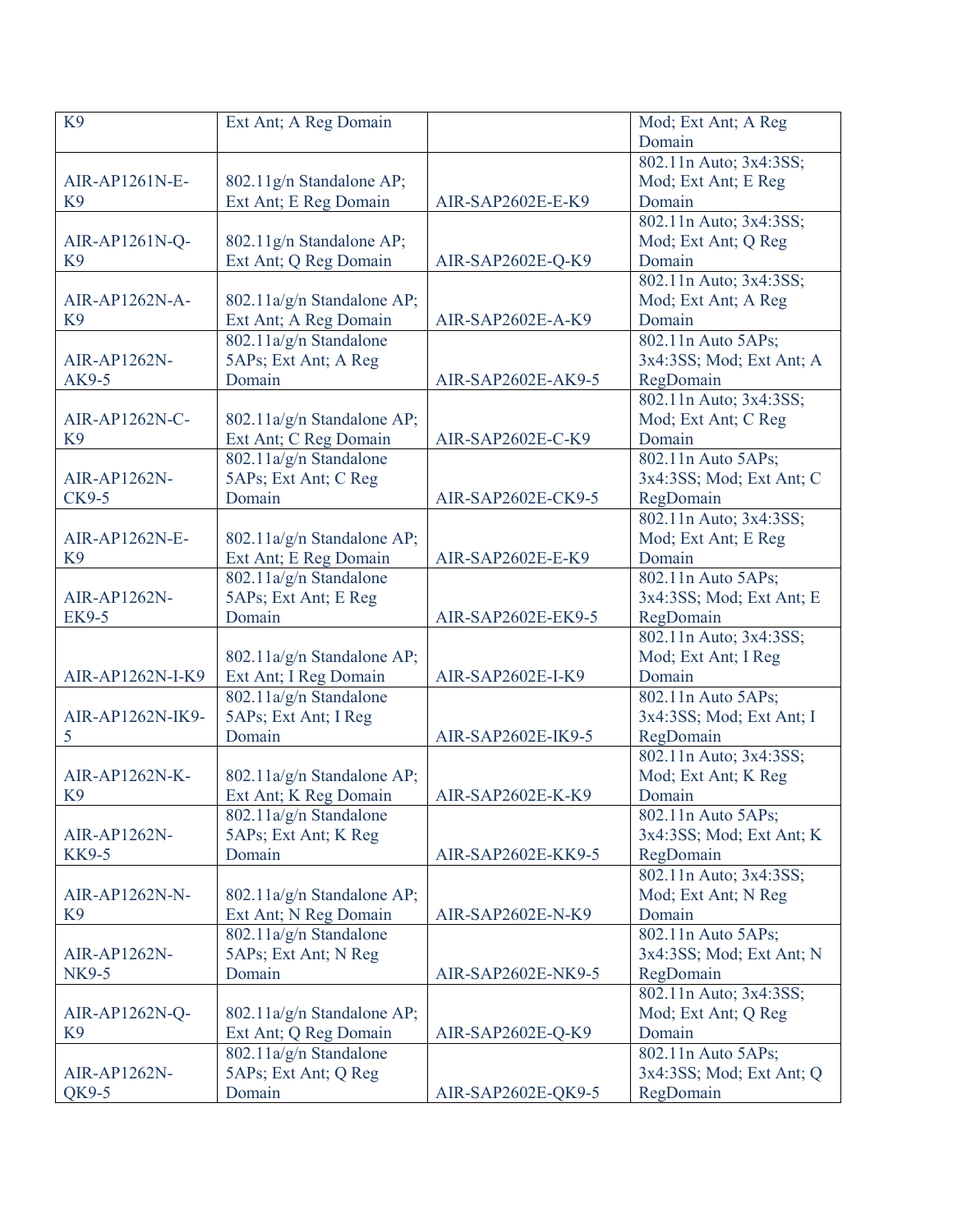|                  |                                  |                    | 802.11n Auto; 3x4:3SS;    |
|------------------|----------------------------------|--------------------|---------------------------|
| AIR-AP1262N-R-   | 802.11a/g/n Standalone AP;       |                    | Mod; Ext Ant; R Reg       |
| K <sub>9</sub>   | Ext Ant; R Reg Domain            | AIR-SAP2602E-R-K9  | Domain                    |
|                  | 802.11a/g/n Standalone           |                    | 802.11n Auto 5APs;        |
| AIR-AP1262N-     | 5APs; Ext Ant; R Reg             |                    | 3x4:3SS; Mod; Ext Ant; R  |
| <b>RK9-5</b>     | Domain                           | AIR-SAP2602E-RK9-5 | RegDomain                 |
|                  |                                  |                    | 802.11n Auto; 3x4:3SS;    |
| AIR-AP1262N-S-   | 802.11a/g/n Standalone AP;       |                    | Mod; Ext Ant; S Reg       |
| K <sub>9</sub>   | Ext Ant; S Reg Domain            | AIR-SAP2602E-S-K9  | Domain                    |
|                  | 802.11a/g/n Standalone           |                    | 802.11n Auto 5APs;        |
| AIR-AP1262N-     | 5APs; Ext Ant; S Reg             |                    | 3x4:3SS; Mod; Ext Ant; S  |
| <b>SK9-5</b>     | Domain                           | AIR-SAP2602E-SK9-5 | RegDomain                 |
|                  |                                  |                    | 802.11n Auto; 3x4:3SS;    |
| AIR-AP1262N-T-   |                                  |                    |                           |
|                  | 802.11a/g/n Standalone AP;       |                    | Mod; Ext Ant; T Reg       |
| K <sub>9</sub>   | Ext Ant; T Reg Domain            | AIR-SAP2602E-T-K9  | Domain                    |
|                  | 802.11a/g/n Standalone           |                    | 802.11n Auto 5APs;        |
| AIR-AP1262N-     | 5APs; Ext Ant; T Reg             |                    | 3x4:3SS; Mod; Ext Ant; T  |
| TK9-5            | Domain                           | AIR-SAP2602E-TK9-5 | RegDomain                 |
|                  |                                  |                    | 802.11n CAP w/CleanAir;   |
| AIR-LAP1141N-A-  | 802.11g/n Fixed Unified          | AIR-CAP2602I-A-K9  | 3x4:3SS; Mod; Int Ant; A  |
| K9               | AP; Int Ant; A Reg Domain        |                    | Reg Domain                |
|                  |                                  |                    | 802.11n CAP w/CleanAir;   |
| AIR-LAP1141N-E-  | 802.11g/n Fixed Unified          | AIR-CAP2602I-E-K9  | 3x4:3SS; Mod; Int Ant; E  |
| K <sub>9</sub>   | AP; Int Ant; E Reg Domain        |                    | <b>Reg Domain</b>         |
|                  |                                  |                    | 802.11n CAP w/CleanAir;   |
| AIR-LAP1141N-P-  | 802.11g/n Fixed Unified          | AIR-CAP2602I-Q-K9  | 3x4:3SS; Mod; Int Ant; Q  |
| K <sub>9</sub>   | AP; Int Ant; P Reg Domain        |                    | <b>Reg Domain</b>         |
|                  | 802.11a/g/n LWAPP AP             |                    | 802.11n CAP 10APs         |
| AIR-LAP1142-     | <b>Integrated Antennas A Reg</b> | AIR-CAP2602I-AK910 | w/CleanAir; 3x4:3SS; Mod; |
| AK9-10           | Domain, 10 APs                   |                    | Int; A RegDomain          |
|                  | 802.11a/g/n LWAPP AP             |                    | 802.11n CAP 10APs         |
| AIR-LAP1142-     | <b>Integrated Antennas C Reg</b> | AIR-CAP2602I-CK910 | w/CleanAir; 3x4:3SS; Mod; |
| $CK9-10$         | Domain, 10 APs                   |                    | Int; C RegDomain          |
|                  | 802.11a/g/n LWAPP AP             |                    | 802.11n CAP 10APs         |
| AIR-LAP1142-IK9- | <b>Integrated Antennas I Reg</b> | AIR-CAP2602I-IK910 | w/CleanAir; 3x4:3SS; Mod; |
| 10               | Domain, 10 APs                   |                    | Int; I RegDomain          |
|                  | 802.11a/g/n LWAPP AP             |                    | 802.11n CAP 10APs         |
| AIR-LAP1142-     | <b>Integrated Antennas K Reg</b> | AIR-CAP2602I-KK910 | w/CleanAir; 3x4:3SS; Mod; |
|                  |                                  |                    |                           |
| KK9-10           | Domain, 10 APs                   |                    | Int; K RegDomain          |
|                  |                                  |                    | 802.11n CAP w/CleanAir;   |
| AIR-LAP1142N-A-  | 802.11a/g/n Fixed Unified        | AIR-CAP2602I-A-K9  | 3x4:3SS; Mod; Int Ant; A  |
| K <sub>9</sub>   | AP; Int Ant; A Reg Domain        |                    | <b>Reg Domain</b>         |
|                  |                                  |                    | 802.11n CAP w/CleanAir;   |
| AIR-LAP1142N-C-  | 802.11a/g/n Fixed Unified        | AIR-CAP2602I-C-K9  | 3x4:3SS; Mod; Int Ant; C  |
| K <sub>9</sub>   | AP; Int Ant; C Reg Domain        |                    | <b>Reg Domain</b>         |
|                  |                                  |                    | 802.11n CAP w/CleanAir;   |
| AIR-LAP1142N-I-  | 802.11a/g/n Fixed Unified        | AIR-CAP2602I-I-K9  | 3x4:3SS; Mod; Int Ant; I  |
| K <sub>9</sub>   | AP; Int Ant; I Reg Domain        |                    | Reg Domain                |
| AIR-LAP1142-     | 802.11a/g/n LWAPP AP             | AIR-CAP2602I-NK910 | 802.11n CAP 10APs         |
| NK9-10           | <b>Integrated Antennas N Reg</b> |                    | w/CleanAir; 3x4:3SS; Mod; |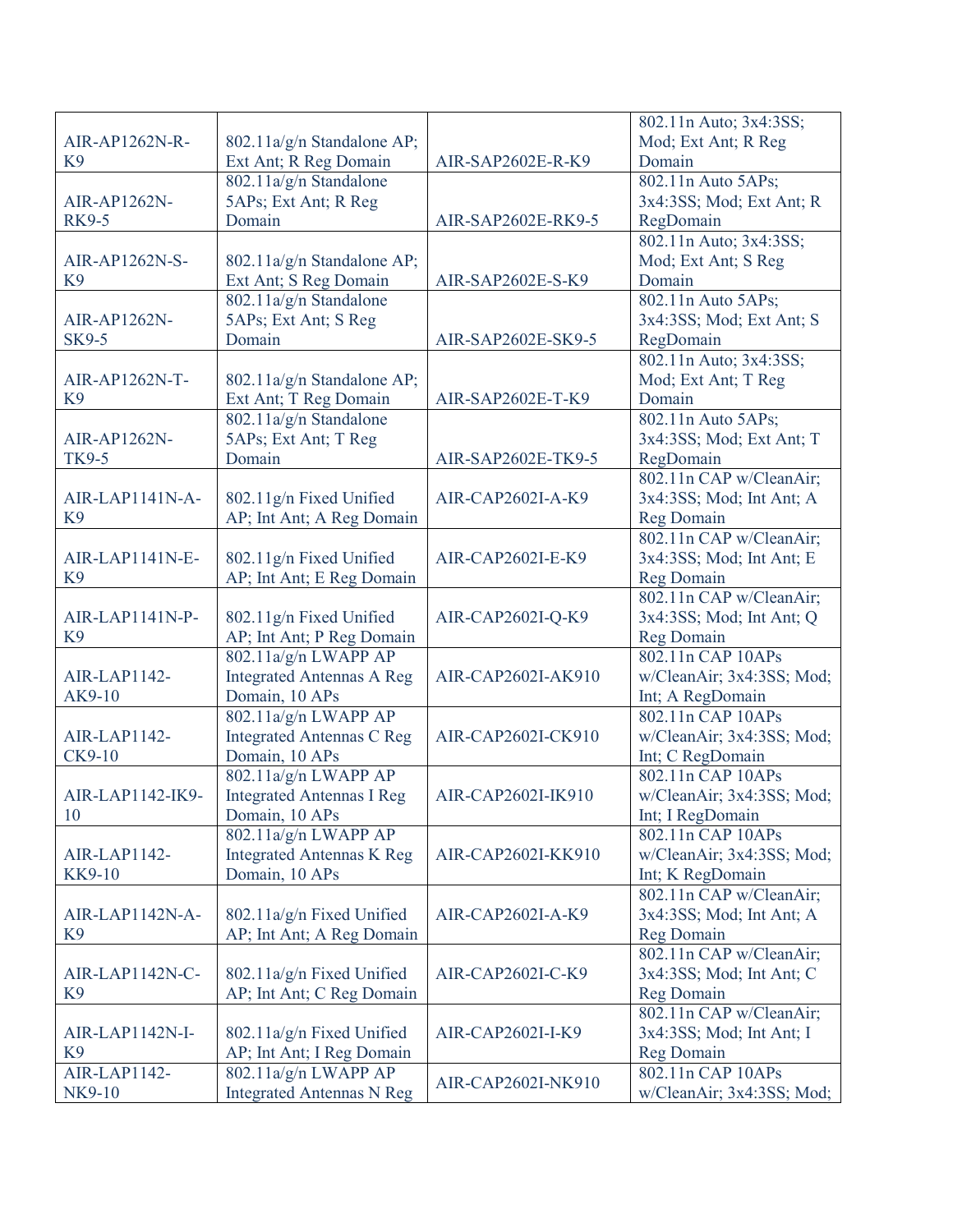| 802.11n CAP w/CleanAir;<br>3x4:3SS; Mod; Int Ant; K<br>AIR-LAP1142N-K-<br>802.11a/g/n Fixed Unified<br>AIR-CAP2602I-K-K9<br>K <sub>9</sub><br>AP; Int Ant; K Reg Domain<br><b>Reg Domain</b><br>802.11n CAP w/CleanAir;<br>802.11a/g/n Fixed Unified<br>3x4:3SS; Mod; Int Ant; N<br>AIR-LAP1142N-N-<br>AIR-CAP2602I-N-K9<br>K <sub>9</sub><br>AP; Int Ant; N Reg Domain<br><b>Reg Domain</b><br>802.11n CAP w/CleanAir;<br>802.11a/g/n Fixed Unified<br>3x4:3SS; Mod; Int Ant; Q<br>AIR-LAP1142N-P-<br>AIR-CAP2602I-Q-K9<br>K <sub>9</sub><br>AP; Int Ant; P Reg Domain<br>Reg Domain<br>802.11n CAP w/CleanAir;<br>AIR-LAP1142N-R-<br>802.11a/g/n Fixed Unified<br>3x4:3SS; Mod; Int Ant; R<br>AIR-CAP2602I-R-K9<br>K <sub>9</sub><br>AP; Int Ant; R Reg Domain<br>Reg Domain<br>802.11n CAP w/CleanAir;<br>802.11a/g/n Fixed Unified<br>3x4:3SS; Mod; Int Ant; S<br>AIR-LAP1142N-S-<br>AIR-CAP2602I-S-K9<br>K <sub>9</sub><br>AP; Int Ant; S Reg Domain<br><b>Reg Domain</b><br>802.11n CAP w/CleanAir;<br>AIR-LAP1142N-T-<br>3x4:3SS; Mod; Int Ant; T<br>802.11a/g/n Fixed Unified<br>AIR-CAP2602I-T-K9<br>AP; Int Ant; T Reg Domain<br>Reg Domain<br>K <sub>9</sub><br>802.11a/g/n LWAPP AP<br>802.11n CAP 10APs<br><b>Integrated Antennas P Reg</b><br>AIR-LAP1142-PK9-<br>AIR-CAP2602I-QK910<br>w/CleanAir; 3x4:3SS; Mod;<br>Domain, 10 APs<br>10<br>Int; Q RegDomain<br>802.11a/g/n LWAPP AP<br>802.11n CAP 10APs<br>AIR-LAP1142-<br><b>Integrated Antennas R Reg</b><br>w/CleanAir; 3x4:3SS; Mod;<br>AIR-CAP2602I-RK910<br><b>RK9-10</b><br>Domain, 10 APs<br>Int; R RegDomain<br>802.11a/g/n LWAPP AP<br>802.11n CAP 10APs<br><b>Integrated Antennas S Reg</b><br>AIR-LAP1142-SK9-<br>AIR-CAP2602I-SK910<br>w/CleanAir; 3x4:3SS; Mod;<br>Domain, 10 APs<br>10<br>Int; S RegDomain<br>802.11a/g/n LWAPP AP<br>802.11n CAP 10APs<br><b>Integrated Antennas T Reg</b><br>AIR-LAP1142-TK9-<br>AIR-CAP2602I-TK910<br>w/CleanAir; 3x4:3SS; Mod;<br>10<br>Domain, 10 Aps<br>Int; T RegDomain<br>802.11n CAP w/CleanAir;<br>3x4:3SS; Mod; Ext Ant; A<br>AIR-LAP1261N-A-<br>802.11g/n Ctrlr-based AP;<br>Ext Ant; A Reg Domain<br>Reg Domain<br>K <sub>9</sub><br>AIR-CAP2602E-A-K9<br>802.11n CAP w/CleanAir;<br>AIR-LAP1261N-E-<br>802.11g/n Ctrlr-based AP;<br>3x4:3SS; Mod; Ext Ant; E<br>K <sub>9</sub><br>Ext Ant; E Reg Domain<br>AIR-CAP2602E-E-K9<br><b>Reg Domain</b><br>802.11n CAP w/CleanAir;<br>3x4:3SS; Mod; Ext Ant; Q<br>AIR-LAP1261N-Q-<br>802.11g/n Ctrlr-based AP;<br>K <sub>9</sub><br>Ext Ant; Q Reg Domain<br><b>Reg Domain</b><br>AIR-CAP2602E-Q-K9<br>802.11a/g/n Ctrlr-based<br>802.11n CAP w/CleanAir;<br>AP; Ext Ant; A Reg<br>AIR-LAP1262N-A-<br>3x4:3SS; Mod; Ext Ant; A<br>Domain<br>K <sub>9</sub><br>Reg Domain<br>AIR-CAP2602E-A-K9<br>802.11n CAP 10APs<br>AIR-LAP1262N-<br>802.11a/g/n Ctrlr-based<br>w/CleanAir; 3x4:3SS; Mod;<br>AK910<br>10APs; Ext; A Reg Domain<br>AIR-CAP2602E-AK910<br>Ext; A RegDomain<br>802.11a/g/n Ctrlr-based<br>802.11n CAP w/CleanAir;<br>3x4:3SS; Mod; Ext Ant; C<br>AP; Ext Ant; C Reg<br>AIR-LAP1262N-C-<br>K <sub>9</sub><br>Domain<br><b>Reg Domain</b><br>AIR-CAP2602E-C-K9 |               | Domain, 10 APs          |                    | Int; N RegDomain  |
|-----------------------------------------------------------------------------------------------------------------------------------------------------------------------------------------------------------------------------------------------------------------------------------------------------------------------------------------------------------------------------------------------------------------------------------------------------------------------------------------------------------------------------------------------------------------------------------------------------------------------------------------------------------------------------------------------------------------------------------------------------------------------------------------------------------------------------------------------------------------------------------------------------------------------------------------------------------------------------------------------------------------------------------------------------------------------------------------------------------------------------------------------------------------------------------------------------------------------------------------------------------------------------------------------------------------------------------------------------------------------------------------------------------------------------------------------------------------------------------------------------------------------------------------------------------------------------------------------------------------------------------------------------------------------------------------------------------------------------------------------------------------------------------------------------------------------------------------------------------------------------------------------------------------------------------------------------------------------------------------------------------------------------------------------------------------------------------------------------------------------------------------------------------------------------------------------------------------------------------------------------------------------------------------------------------------------------------------------------------------------------------------------------------------------------------------------------------------------------------------------------------------------------------------------------------------------------------------------------------------------------------------------------------------------------------------------------------------------------------------------------------------------------------------------------------------------------------------------------------------------------------------------------------------------------------------------------------------------------------------------------------------------------------------------------------------------------------------------------------------------------------------------------|---------------|-------------------------|--------------------|-------------------|
|                                                                                                                                                                                                                                                                                                                                                                                                                                                                                                                                                                                                                                                                                                                                                                                                                                                                                                                                                                                                                                                                                                                                                                                                                                                                                                                                                                                                                                                                                                                                                                                                                                                                                                                                                                                                                                                                                                                                                                                                                                                                                                                                                                                                                                                                                                                                                                                                                                                                                                                                                                                                                                                                                                                                                                                                                                                                                                                                                                                                                                                                                                                                                     |               |                         |                    |                   |
|                                                                                                                                                                                                                                                                                                                                                                                                                                                                                                                                                                                                                                                                                                                                                                                                                                                                                                                                                                                                                                                                                                                                                                                                                                                                                                                                                                                                                                                                                                                                                                                                                                                                                                                                                                                                                                                                                                                                                                                                                                                                                                                                                                                                                                                                                                                                                                                                                                                                                                                                                                                                                                                                                                                                                                                                                                                                                                                                                                                                                                                                                                                                                     |               |                         |                    |                   |
|                                                                                                                                                                                                                                                                                                                                                                                                                                                                                                                                                                                                                                                                                                                                                                                                                                                                                                                                                                                                                                                                                                                                                                                                                                                                                                                                                                                                                                                                                                                                                                                                                                                                                                                                                                                                                                                                                                                                                                                                                                                                                                                                                                                                                                                                                                                                                                                                                                                                                                                                                                                                                                                                                                                                                                                                                                                                                                                                                                                                                                                                                                                                                     |               |                         |                    |                   |
|                                                                                                                                                                                                                                                                                                                                                                                                                                                                                                                                                                                                                                                                                                                                                                                                                                                                                                                                                                                                                                                                                                                                                                                                                                                                                                                                                                                                                                                                                                                                                                                                                                                                                                                                                                                                                                                                                                                                                                                                                                                                                                                                                                                                                                                                                                                                                                                                                                                                                                                                                                                                                                                                                                                                                                                                                                                                                                                                                                                                                                                                                                                                                     |               |                         |                    |                   |
|                                                                                                                                                                                                                                                                                                                                                                                                                                                                                                                                                                                                                                                                                                                                                                                                                                                                                                                                                                                                                                                                                                                                                                                                                                                                                                                                                                                                                                                                                                                                                                                                                                                                                                                                                                                                                                                                                                                                                                                                                                                                                                                                                                                                                                                                                                                                                                                                                                                                                                                                                                                                                                                                                                                                                                                                                                                                                                                                                                                                                                                                                                                                                     |               |                         |                    |                   |
|                                                                                                                                                                                                                                                                                                                                                                                                                                                                                                                                                                                                                                                                                                                                                                                                                                                                                                                                                                                                                                                                                                                                                                                                                                                                                                                                                                                                                                                                                                                                                                                                                                                                                                                                                                                                                                                                                                                                                                                                                                                                                                                                                                                                                                                                                                                                                                                                                                                                                                                                                                                                                                                                                                                                                                                                                                                                                                                                                                                                                                                                                                                                                     |               |                         |                    |                   |
|                                                                                                                                                                                                                                                                                                                                                                                                                                                                                                                                                                                                                                                                                                                                                                                                                                                                                                                                                                                                                                                                                                                                                                                                                                                                                                                                                                                                                                                                                                                                                                                                                                                                                                                                                                                                                                                                                                                                                                                                                                                                                                                                                                                                                                                                                                                                                                                                                                                                                                                                                                                                                                                                                                                                                                                                                                                                                                                                                                                                                                                                                                                                                     |               |                         |                    |                   |
|                                                                                                                                                                                                                                                                                                                                                                                                                                                                                                                                                                                                                                                                                                                                                                                                                                                                                                                                                                                                                                                                                                                                                                                                                                                                                                                                                                                                                                                                                                                                                                                                                                                                                                                                                                                                                                                                                                                                                                                                                                                                                                                                                                                                                                                                                                                                                                                                                                                                                                                                                                                                                                                                                                                                                                                                                                                                                                                                                                                                                                                                                                                                                     |               |                         |                    |                   |
|                                                                                                                                                                                                                                                                                                                                                                                                                                                                                                                                                                                                                                                                                                                                                                                                                                                                                                                                                                                                                                                                                                                                                                                                                                                                                                                                                                                                                                                                                                                                                                                                                                                                                                                                                                                                                                                                                                                                                                                                                                                                                                                                                                                                                                                                                                                                                                                                                                                                                                                                                                                                                                                                                                                                                                                                                                                                                                                                                                                                                                                                                                                                                     |               |                         |                    |                   |
|                                                                                                                                                                                                                                                                                                                                                                                                                                                                                                                                                                                                                                                                                                                                                                                                                                                                                                                                                                                                                                                                                                                                                                                                                                                                                                                                                                                                                                                                                                                                                                                                                                                                                                                                                                                                                                                                                                                                                                                                                                                                                                                                                                                                                                                                                                                                                                                                                                                                                                                                                                                                                                                                                                                                                                                                                                                                                                                                                                                                                                                                                                                                                     |               |                         |                    |                   |
|                                                                                                                                                                                                                                                                                                                                                                                                                                                                                                                                                                                                                                                                                                                                                                                                                                                                                                                                                                                                                                                                                                                                                                                                                                                                                                                                                                                                                                                                                                                                                                                                                                                                                                                                                                                                                                                                                                                                                                                                                                                                                                                                                                                                                                                                                                                                                                                                                                                                                                                                                                                                                                                                                                                                                                                                                                                                                                                                                                                                                                                                                                                                                     |               |                         |                    |                   |
|                                                                                                                                                                                                                                                                                                                                                                                                                                                                                                                                                                                                                                                                                                                                                                                                                                                                                                                                                                                                                                                                                                                                                                                                                                                                                                                                                                                                                                                                                                                                                                                                                                                                                                                                                                                                                                                                                                                                                                                                                                                                                                                                                                                                                                                                                                                                                                                                                                                                                                                                                                                                                                                                                                                                                                                                                                                                                                                                                                                                                                                                                                                                                     |               |                         |                    |                   |
|                                                                                                                                                                                                                                                                                                                                                                                                                                                                                                                                                                                                                                                                                                                                                                                                                                                                                                                                                                                                                                                                                                                                                                                                                                                                                                                                                                                                                                                                                                                                                                                                                                                                                                                                                                                                                                                                                                                                                                                                                                                                                                                                                                                                                                                                                                                                                                                                                                                                                                                                                                                                                                                                                                                                                                                                                                                                                                                                                                                                                                                                                                                                                     |               |                         |                    |                   |
|                                                                                                                                                                                                                                                                                                                                                                                                                                                                                                                                                                                                                                                                                                                                                                                                                                                                                                                                                                                                                                                                                                                                                                                                                                                                                                                                                                                                                                                                                                                                                                                                                                                                                                                                                                                                                                                                                                                                                                                                                                                                                                                                                                                                                                                                                                                                                                                                                                                                                                                                                                                                                                                                                                                                                                                                                                                                                                                                                                                                                                                                                                                                                     |               |                         |                    |                   |
|                                                                                                                                                                                                                                                                                                                                                                                                                                                                                                                                                                                                                                                                                                                                                                                                                                                                                                                                                                                                                                                                                                                                                                                                                                                                                                                                                                                                                                                                                                                                                                                                                                                                                                                                                                                                                                                                                                                                                                                                                                                                                                                                                                                                                                                                                                                                                                                                                                                                                                                                                                                                                                                                                                                                                                                                                                                                                                                                                                                                                                                                                                                                                     |               |                         |                    |                   |
|                                                                                                                                                                                                                                                                                                                                                                                                                                                                                                                                                                                                                                                                                                                                                                                                                                                                                                                                                                                                                                                                                                                                                                                                                                                                                                                                                                                                                                                                                                                                                                                                                                                                                                                                                                                                                                                                                                                                                                                                                                                                                                                                                                                                                                                                                                                                                                                                                                                                                                                                                                                                                                                                                                                                                                                                                                                                                                                                                                                                                                                                                                                                                     |               |                         |                    |                   |
|                                                                                                                                                                                                                                                                                                                                                                                                                                                                                                                                                                                                                                                                                                                                                                                                                                                                                                                                                                                                                                                                                                                                                                                                                                                                                                                                                                                                                                                                                                                                                                                                                                                                                                                                                                                                                                                                                                                                                                                                                                                                                                                                                                                                                                                                                                                                                                                                                                                                                                                                                                                                                                                                                                                                                                                                                                                                                                                                                                                                                                                                                                                                                     |               |                         |                    |                   |
|                                                                                                                                                                                                                                                                                                                                                                                                                                                                                                                                                                                                                                                                                                                                                                                                                                                                                                                                                                                                                                                                                                                                                                                                                                                                                                                                                                                                                                                                                                                                                                                                                                                                                                                                                                                                                                                                                                                                                                                                                                                                                                                                                                                                                                                                                                                                                                                                                                                                                                                                                                                                                                                                                                                                                                                                                                                                                                                                                                                                                                                                                                                                                     |               |                         |                    |                   |
|                                                                                                                                                                                                                                                                                                                                                                                                                                                                                                                                                                                                                                                                                                                                                                                                                                                                                                                                                                                                                                                                                                                                                                                                                                                                                                                                                                                                                                                                                                                                                                                                                                                                                                                                                                                                                                                                                                                                                                                                                                                                                                                                                                                                                                                                                                                                                                                                                                                                                                                                                                                                                                                                                                                                                                                                                                                                                                                                                                                                                                                                                                                                                     |               |                         |                    |                   |
|                                                                                                                                                                                                                                                                                                                                                                                                                                                                                                                                                                                                                                                                                                                                                                                                                                                                                                                                                                                                                                                                                                                                                                                                                                                                                                                                                                                                                                                                                                                                                                                                                                                                                                                                                                                                                                                                                                                                                                                                                                                                                                                                                                                                                                                                                                                                                                                                                                                                                                                                                                                                                                                                                                                                                                                                                                                                                                                                                                                                                                                                                                                                                     |               |                         |                    |                   |
|                                                                                                                                                                                                                                                                                                                                                                                                                                                                                                                                                                                                                                                                                                                                                                                                                                                                                                                                                                                                                                                                                                                                                                                                                                                                                                                                                                                                                                                                                                                                                                                                                                                                                                                                                                                                                                                                                                                                                                                                                                                                                                                                                                                                                                                                                                                                                                                                                                                                                                                                                                                                                                                                                                                                                                                                                                                                                                                                                                                                                                                                                                                                                     |               |                         |                    |                   |
|                                                                                                                                                                                                                                                                                                                                                                                                                                                                                                                                                                                                                                                                                                                                                                                                                                                                                                                                                                                                                                                                                                                                                                                                                                                                                                                                                                                                                                                                                                                                                                                                                                                                                                                                                                                                                                                                                                                                                                                                                                                                                                                                                                                                                                                                                                                                                                                                                                                                                                                                                                                                                                                                                                                                                                                                                                                                                                                                                                                                                                                                                                                                                     |               |                         |                    |                   |
|                                                                                                                                                                                                                                                                                                                                                                                                                                                                                                                                                                                                                                                                                                                                                                                                                                                                                                                                                                                                                                                                                                                                                                                                                                                                                                                                                                                                                                                                                                                                                                                                                                                                                                                                                                                                                                                                                                                                                                                                                                                                                                                                                                                                                                                                                                                                                                                                                                                                                                                                                                                                                                                                                                                                                                                                                                                                                                                                                                                                                                                                                                                                                     |               |                         |                    |                   |
|                                                                                                                                                                                                                                                                                                                                                                                                                                                                                                                                                                                                                                                                                                                                                                                                                                                                                                                                                                                                                                                                                                                                                                                                                                                                                                                                                                                                                                                                                                                                                                                                                                                                                                                                                                                                                                                                                                                                                                                                                                                                                                                                                                                                                                                                                                                                                                                                                                                                                                                                                                                                                                                                                                                                                                                                                                                                                                                                                                                                                                                                                                                                                     |               |                         |                    |                   |
|                                                                                                                                                                                                                                                                                                                                                                                                                                                                                                                                                                                                                                                                                                                                                                                                                                                                                                                                                                                                                                                                                                                                                                                                                                                                                                                                                                                                                                                                                                                                                                                                                                                                                                                                                                                                                                                                                                                                                                                                                                                                                                                                                                                                                                                                                                                                                                                                                                                                                                                                                                                                                                                                                                                                                                                                                                                                                                                                                                                                                                                                                                                                                     |               |                         |                    |                   |
|                                                                                                                                                                                                                                                                                                                                                                                                                                                                                                                                                                                                                                                                                                                                                                                                                                                                                                                                                                                                                                                                                                                                                                                                                                                                                                                                                                                                                                                                                                                                                                                                                                                                                                                                                                                                                                                                                                                                                                                                                                                                                                                                                                                                                                                                                                                                                                                                                                                                                                                                                                                                                                                                                                                                                                                                                                                                                                                                                                                                                                                                                                                                                     |               |                         |                    |                   |
|                                                                                                                                                                                                                                                                                                                                                                                                                                                                                                                                                                                                                                                                                                                                                                                                                                                                                                                                                                                                                                                                                                                                                                                                                                                                                                                                                                                                                                                                                                                                                                                                                                                                                                                                                                                                                                                                                                                                                                                                                                                                                                                                                                                                                                                                                                                                                                                                                                                                                                                                                                                                                                                                                                                                                                                                                                                                                                                                                                                                                                                                                                                                                     |               |                         |                    |                   |
|                                                                                                                                                                                                                                                                                                                                                                                                                                                                                                                                                                                                                                                                                                                                                                                                                                                                                                                                                                                                                                                                                                                                                                                                                                                                                                                                                                                                                                                                                                                                                                                                                                                                                                                                                                                                                                                                                                                                                                                                                                                                                                                                                                                                                                                                                                                                                                                                                                                                                                                                                                                                                                                                                                                                                                                                                                                                                                                                                                                                                                                                                                                                                     |               |                         |                    |                   |
|                                                                                                                                                                                                                                                                                                                                                                                                                                                                                                                                                                                                                                                                                                                                                                                                                                                                                                                                                                                                                                                                                                                                                                                                                                                                                                                                                                                                                                                                                                                                                                                                                                                                                                                                                                                                                                                                                                                                                                                                                                                                                                                                                                                                                                                                                                                                                                                                                                                                                                                                                                                                                                                                                                                                                                                                                                                                                                                                                                                                                                                                                                                                                     |               |                         |                    |                   |
|                                                                                                                                                                                                                                                                                                                                                                                                                                                                                                                                                                                                                                                                                                                                                                                                                                                                                                                                                                                                                                                                                                                                                                                                                                                                                                                                                                                                                                                                                                                                                                                                                                                                                                                                                                                                                                                                                                                                                                                                                                                                                                                                                                                                                                                                                                                                                                                                                                                                                                                                                                                                                                                                                                                                                                                                                                                                                                                                                                                                                                                                                                                                                     |               |                         |                    |                   |
|                                                                                                                                                                                                                                                                                                                                                                                                                                                                                                                                                                                                                                                                                                                                                                                                                                                                                                                                                                                                                                                                                                                                                                                                                                                                                                                                                                                                                                                                                                                                                                                                                                                                                                                                                                                                                                                                                                                                                                                                                                                                                                                                                                                                                                                                                                                                                                                                                                                                                                                                                                                                                                                                                                                                                                                                                                                                                                                                                                                                                                                                                                                                                     |               |                         |                    |                   |
|                                                                                                                                                                                                                                                                                                                                                                                                                                                                                                                                                                                                                                                                                                                                                                                                                                                                                                                                                                                                                                                                                                                                                                                                                                                                                                                                                                                                                                                                                                                                                                                                                                                                                                                                                                                                                                                                                                                                                                                                                                                                                                                                                                                                                                                                                                                                                                                                                                                                                                                                                                                                                                                                                                                                                                                                                                                                                                                                                                                                                                                                                                                                                     |               |                         |                    |                   |
|                                                                                                                                                                                                                                                                                                                                                                                                                                                                                                                                                                                                                                                                                                                                                                                                                                                                                                                                                                                                                                                                                                                                                                                                                                                                                                                                                                                                                                                                                                                                                                                                                                                                                                                                                                                                                                                                                                                                                                                                                                                                                                                                                                                                                                                                                                                                                                                                                                                                                                                                                                                                                                                                                                                                                                                                                                                                                                                                                                                                                                                                                                                                                     |               |                         |                    |                   |
|                                                                                                                                                                                                                                                                                                                                                                                                                                                                                                                                                                                                                                                                                                                                                                                                                                                                                                                                                                                                                                                                                                                                                                                                                                                                                                                                                                                                                                                                                                                                                                                                                                                                                                                                                                                                                                                                                                                                                                                                                                                                                                                                                                                                                                                                                                                                                                                                                                                                                                                                                                                                                                                                                                                                                                                                                                                                                                                                                                                                                                                                                                                                                     |               |                         |                    |                   |
|                                                                                                                                                                                                                                                                                                                                                                                                                                                                                                                                                                                                                                                                                                                                                                                                                                                                                                                                                                                                                                                                                                                                                                                                                                                                                                                                                                                                                                                                                                                                                                                                                                                                                                                                                                                                                                                                                                                                                                                                                                                                                                                                                                                                                                                                                                                                                                                                                                                                                                                                                                                                                                                                                                                                                                                                                                                                                                                                                                                                                                                                                                                                                     |               |                         |                    |                   |
|                                                                                                                                                                                                                                                                                                                                                                                                                                                                                                                                                                                                                                                                                                                                                                                                                                                                                                                                                                                                                                                                                                                                                                                                                                                                                                                                                                                                                                                                                                                                                                                                                                                                                                                                                                                                                                                                                                                                                                                                                                                                                                                                                                                                                                                                                                                                                                                                                                                                                                                                                                                                                                                                                                                                                                                                                                                                                                                                                                                                                                                                                                                                                     |               |                         |                    |                   |
|                                                                                                                                                                                                                                                                                                                                                                                                                                                                                                                                                                                                                                                                                                                                                                                                                                                                                                                                                                                                                                                                                                                                                                                                                                                                                                                                                                                                                                                                                                                                                                                                                                                                                                                                                                                                                                                                                                                                                                                                                                                                                                                                                                                                                                                                                                                                                                                                                                                                                                                                                                                                                                                                                                                                                                                                                                                                                                                                                                                                                                                                                                                                                     |               |                         |                    |                   |
|                                                                                                                                                                                                                                                                                                                                                                                                                                                                                                                                                                                                                                                                                                                                                                                                                                                                                                                                                                                                                                                                                                                                                                                                                                                                                                                                                                                                                                                                                                                                                                                                                                                                                                                                                                                                                                                                                                                                                                                                                                                                                                                                                                                                                                                                                                                                                                                                                                                                                                                                                                                                                                                                                                                                                                                                                                                                                                                                                                                                                                                                                                                                                     |               |                         |                    |                   |
|                                                                                                                                                                                                                                                                                                                                                                                                                                                                                                                                                                                                                                                                                                                                                                                                                                                                                                                                                                                                                                                                                                                                                                                                                                                                                                                                                                                                                                                                                                                                                                                                                                                                                                                                                                                                                                                                                                                                                                                                                                                                                                                                                                                                                                                                                                                                                                                                                                                                                                                                                                                                                                                                                                                                                                                                                                                                                                                                                                                                                                                                                                                                                     |               |                         |                    |                   |
|                                                                                                                                                                                                                                                                                                                                                                                                                                                                                                                                                                                                                                                                                                                                                                                                                                                                                                                                                                                                                                                                                                                                                                                                                                                                                                                                                                                                                                                                                                                                                                                                                                                                                                                                                                                                                                                                                                                                                                                                                                                                                                                                                                                                                                                                                                                                                                                                                                                                                                                                                                                                                                                                                                                                                                                                                                                                                                                                                                                                                                                                                                                                                     |               |                         |                    |                   |
|                                                                                                                                                                                                                                                                                                                                                                                                                                                                                                                                                                                                                                                                                                                                                                                                                                                                                                                                                                                                                                                                                                                                                                                                                                                                                                                                                                                                                                                                                                                                                                                                                                                                                                                                                                                                                                                                                                                                                                                                                                                                                                                                                                                                                                                                                                                                                                                                                                                                                                                                                                                                                                                                                                                                                                                                                                                                                                                                                                                                                                                                                                                                                     |               |                         |                    |                   |
|                                                                                                                                                                                                                                                                                                                                                                                                                                                                                                                                                                                                                                                                                                                                                                                                                                                                                                                                                                                                                                                                                                                                                                                                                                                                                                                                                                                                                                                                                                                                                                                                                                                                                                                                                                                                                                                                                                                                                                                                                                                                                                                                                                                                                                                                                                                                                                                                                                                                                                                                                                                                                                                                                                                                                                                                                                                                                                                                                                                                                                                                                                                                                     |               |                         |                    |                   |
|                                                                                                                                                                                                                                                                                                                                                                                                                                                                                                                                                                                                                                                                                                                                                                                                                                                                                                                                                                                                                                                                                                                                                                                                                                                                                                                                                                                                                                                                                                                                                                                                                                                                                                                                                                                                                                                                                                                                                                                                                                                                                                                                                                                                                                                                                                                                                                                                                                                                                                                                                                                                                                                                                                                                                                                                                                                                                                                                                                                                                                                                                                                                                     |               |                         |                    |                   |
|                                                                                                                                                                                                                                                                                                                                                                                                                                                                                                                                                                                                                                                                                                                                                                                                                                                                                                                                                                                                                                                                                                                                                                                                                                                                                                                                                                                                                                                                                                                                                                                                                                                                                                                                                                                                                                                                                                                                                                                                                                                                                                                                                                                                                                                                                                                                                                                                                                                                                                                                                                                                                                                                                                                                                                                                                                                                                                                                                                                                                                                                                                                                                     |               |                         |                    |                   |
|                                                                                                                                                                                                                                                                                                                                                                                                                                                                                                                                                                                                                                                                                                                                                                                                                                                                                                                                                                                                                                                                                                                                                                                                                                                                                                                                                                                                                                                                                                                                                                                                                                                                                                                                                                                                                                                                                                                                                                                                                                                                                                                                                                                                                                                                                                                                                                                                                                                                                                                                                                                                                                                                                                                                                                                                                                                                                                                                                                                                                                                                                                                                                     |               |                         |                    |                   |
|                                                                                                                                                                                                                                                                                                                                                                                                                                                                                                                                                                                                                                                                                                                                                                                                                                                                                                                                                                                                                                                                                                                                                                                                                                                                                                                                                                                                                                                                                                                                                                                                                                                                                                                                                                                                                                                                                                                                                                                                                                                                                                                                                                                                                                                                                                                                                                                                                                                                                                                                                                                                                                                                                                                                                                                                                                                                                                                                                                                                                                                                                                                                                     |               |                         |                    |                   |
|                                                                                                                                                                                                                                                                                                                                                                                                                                                                                                                                                                                                                                                                                                                                                                                                                                                                                                                                                                                                                                                                                                                                                                                                                                                                                                                                                                                                                                                                                                                                                                                                                                                                                                                                                                                                                                                                                                                                                                                                                                                                                                                                                                                                                                                                                                                                                                                                                                                                                                                                                                                                                                                                                                                                                                                                                                                                                                                                                                                                                                                                                                                                                     |               |                         |                    |                   |
|                                                                                                                                                                                                                                                                                                                                                                                                                                                                                                                                                                                                                                                                                                                                                                                                                                                                                                                                                                                                                                                                                                                                                                                                                                                                                                                                                                                                                                                                                                                                                                                                                                                                                                                                                                                                                                                                                                                                                                                                                                                                                                                                                                                                                                                                                                                                                                                                                                                                                                                                                                                                                                                                                                                                                                                                                                                                                                                                                                                                                                                                                                                                                     | AIR-LAP1262N- | 802.11a/g/n Ctrlr-based | AIR-CAP2602E-CK910 | 802.11n CAP 10APs |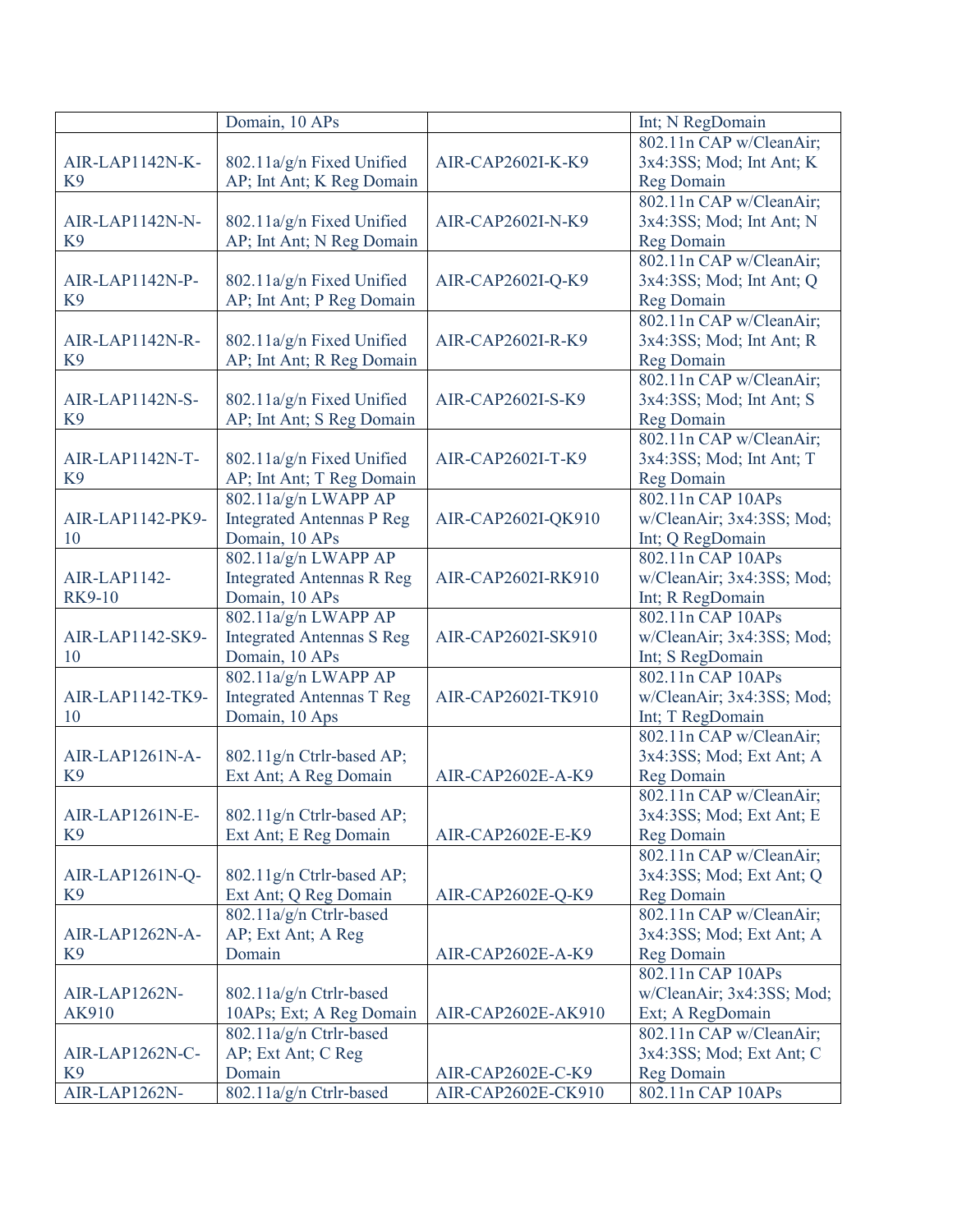| <b>CK910</b>    | 10APs; Ext; C Reg Domain  |                    | w/CleanAir; 3x4:3SS; Mod; |
|-----------------|---------------------------|--------------------|---------------------------|
|                 |                           |                    | Ext; C RegDomain          |
|                 | 802.11a/g/n Ctrlr-based   |                    | 802.11n CAP w/CleanAir;   |
| AIR-LAP1262N-E- | AP; Ext Ant; E Reg        |                    | 3x4:3SS; Mod; Ext Ant; E  |
| K <sub>9</sub>  | Domain                    | AIR-CAP2602E-E-K9  | Reg Domain                |
|                 |                           |                    | 802.11n CAP 10APs         |
| AIR-LAP1262N-   | 802.11a/g/n Ctrlr-based   |                    | w/CleanAir; 3x4:3SS; Mod; |
| <b>EK910</b>    | 10APs; Ext; E Reg Domain  | AIR-CAP2602E-EK910 | Ext; E RegDomain          |
|                 |                           |                    | 802.11n CAP w/CleanAir;   |
| AIR-LAP1262N-I- | 802.11a/g/n Ctrlr-based   |                    | 3x4:3SS; Mod; Ext Ant; I  |
| K <sub>9</sub>  | AP; Ext Ant; I Reg Domain | AIR-CAP2602E-I-K9  | Reg Domain                |
|                 |                           |                    | 802.11n CAP 10APs         |
| AIR-LAP1262N-   | 802.11a/g/n Ctrlr-based   |                    | w/CleanAir; 3x4:3SS; Mod; |
| <b>IK910</b>    | 10APs; Ext; I Reg Domain  | AIR-CAP2602E-IK910 | Ext; I RegDomain          |
|                 | 802.11a/g/n Ctrlr-based   |                    | 802.11n CAP w/CleanAir;   |
| AIR-LAP1262N-K- | AP; Ext Ant; K Reg        |                    | 3x4:3SS; Mod; Ext Ant; K  |
| K <sub>9</sub>  | Domain                    | AIR-CAP2602E-K-K9  | Reg Domain                |
|                 |                           |                    | 802.11n CAP 10APs         |
| AIR-LAP1262N-   | 802.11a/g/n Ctrlr-based   |                    | w/CleanAir; 3x4:3SS; Mod; |
| <b>KK910</b>    | 10APs; Ext; K Reg Domain  | AIR-CAP2602E-KK910 | Ext; K RegDomain          |
|                 | 802.11a/g/n Ctrlr-based   |                    | 802.11n CAP w/CleanAir;   |
| AIR-LAP1262N-N- | AP; Ext Ant; N Reg        |                    | 3x4:3SS; Mod; Ext Ant; N  |
| K <sub>9</sub>  | Domain                    | AIR-CAP2602E-N-K9  | Reg Domain                |
|                 |                           |                    | 802.11n CAP 10APs         |
| AIR-LAP1262N-   | 802.11a/g/n Ctrlr-based   |                    | w/CleanAir; 3x4:3SS; Mod; |
| <b>NK910</b>    | 10APs; Ext; N Reg Domain  | AIR-CAP2602E-NK910 | Ext; N RegDomain          |
|                 | 802.11a/g/n Ctrlr-based   |                    | 802.11n CAP w/CleanAir;   |
| AIR-LAP1262N-Q- | AP; Ext Ant; Q Reg        |                    | 3x4:3SS; Mod; Ext Ant; Q  |
| K <sub>9</sub>  | Domain                    | AIR-CAP2602E-Q-K9  | Reg Domain                |
|                 |                           |                    | 802.11n CAP 10APs         |
| AIR-LAP1262N-   | 802.11a/g/n Ctrlr-based   |                    | w/CleanAir; 3x4:3SS; Mod; |
| QK910           | 10APs; Ext; Q Reg Domain  | AIR-CAP2602E-QK910 | Ext; Q RegDomain          |
|                 | 802.11a/g/n Ctrlr-based   |                    | 802.11n CAP w/CleanAir;   |
| AIR-LAP1262N-R- | AP; Ext Ant; R Reg        |                    | 3x4:3SS; Mod; Ext Ant; R  |
| K <sub>9</sub>  | Domain                    | AIR-CAP2602E-R-K9  | <b>Reg Domain</b>         |
|                 | 802.11a/g/n Ctrlr-based   |                    | 802.11n CAP 10APs         |
| AIR-LAP1262N-   | 10APs w/CleanAir; Ext; B  |                    | w/CleanAir; 3x4:3SS; Mod; |
| <b>RK910</b>    | Reg Domain                | AIR-CAP2602E-RK910 | Ext; R RegDomain          |
|                 | 802.11a/g/n Ctrlr-based   |                    | 802.11n CAP w/CleanAir;   |
| AIR-LAP1262N-S- | AP; Ext Ant; S Reg        |                    | 3x4:3SS; Mod; Ext Ant; S  |
| K <sub>9</sub>  | Domain                    | AIR-CAP2602E-S-K9  | <b>Reg Domain</b>         |
|                 |                           |                    | 802.11n CAP 10APs         |
| AIR-LAP1262N-   | 802.11a/g/n Ctrlr-based   |                    | w/CleanAir; 3x4:3SS; Mod; |
| <b>SK910</b>    | 10APs; Ext; S Reg Domain  | AIR-CAP2602E-SK910 | Ext; S RegDomain          |
|                 | 802.11a/g/n Ctrlr-based   |                    | 802.11n CAP w/CleanAir;   |
| AIR-LAP1262N-T- | AP; Ext Ant; T Reg        |                    | 3x4:3SS; Mod; Ext Ant; T  |
| K <sub>9</sub>  | Domain                    | AIR-CAP2602E-T-K9  | Reg Domain                |
|                 |                           |                    | 802.11n CAP 10APs         |
| AIR-LAP1262N-   | 802.11a/g/n Ctrlr-based   |                    | w/CleanAir; 3x4:3SS; Mod; |
| <b>TK910</b>    | 10APs; Ext; T Reg Domain  | AIR-CAP2602E-TK910 | Ext; T RegDomain          |
|                 |                           |                    |                           |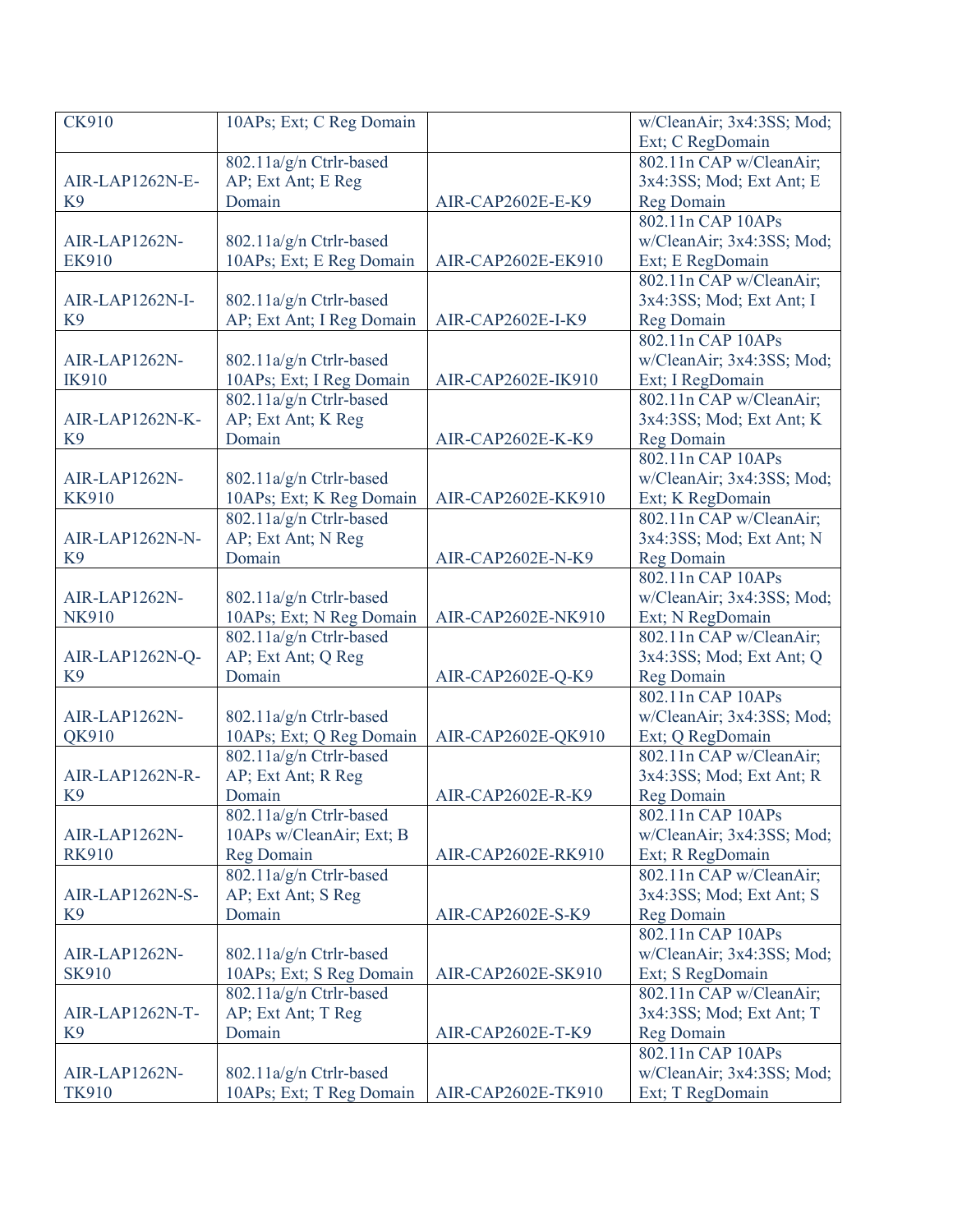| ASA-180W-PWR-   | ASA 180W AC Power         |                    | ASA 5545-X/5555-X AC                    |
|-----------------|---------------------------|--------------------|-----------------------------------------|
| <b>AC</b>       | Supply                    | <b>ASA-PWR-AC</b>  | Power Supply                            |
| ASA-180W-PWR-   | <b>ASA 180W AC Power</b>  |                    | ASA 5545-X/5555-X AC                    |
| $AC=$           | Supply                    | ASA-PWR-AC=        | Power Supply                            |
| ASA-180W-PWR-   | ASA 180W DC Power         |                    | ASA 5545-X/5555-X DC                    |
| <b>DC</b>       | Supply                    | ASA-PWR-DC         | Power Supply                            |
| ASA-180W-PWR-   | ASA 180W DC Power         |                    | ASA 5545-X/5555-X DC                    |
| $DC =$          | Supply                    | ASA-PWR-DC=        | Power Supply                            |
|                 |                           |                    | NGFW ASA 5515-X w/                      |
|                 |                           |                    | SW, 6GE Data, 1GE                       |
|                 | ASA 5510 Appliance with   |                    | Mgmt, AC, 3DES/AES, SSD                 |
| ASA5510-BUN-K9  | SW, 5FE, 3DES/AES         | ASA5515-SSD120-K9  | 120G                                    |
|                 |                           |                    | ASA 5512-X with SW,                     |
|                 | ASA 5510 Appliance with   |                    | 6GE Data, 1GE Mgmt, DC,                 |
| ASA5510-DC-K8   | DC power, SW, 5FE, DES    | ASA5512-DC-K8      | <b>DES</b>                              |
|                 |                           |                    | NGFW ASA 5512-X with                    |
|                 |                           |                    |                                         |
| ASA5510-K8      | ASA 5510 Appliance with   | ASA5512-SSD120-K8  | SW, 6GE Data, 1GE Mgmt,                 |
|                 | SW, 5FE, DES              |                    | AC, DES, SSD 120G<br>NGFW ASA 5515-X w/ |
|                 |                           |                    |                                         |
|                 | ASA 5510 Security Plus    |                    | SW, 6GE Data, 1GE                       |
| ASA5510-SEC-    | Appl with SW, HA,         |                    | Mgmt, AC, 3DES/AES, SSD                 |
| BUN-K9          | 2GE+3FE, 3DES/AES         | ASA5515-SSD120-K9  | 120G                                    |
|                 |                           |                    | NGFW ASA 5515-X w/                      |
|                 | ASA 5510 NFR Appl w/      |                    | SW, 6GE Data, 1GE                       |
| ASA5510-SEC-    | Sec Plus, SW, HA,         |                    | Mgmt, AC, 3DES/AES, SSD                 |
| NFR-K8          | 2GE+3FE, DES              | ASA5515-SSD120-K9  | 120G                                    |
|                 | ASA 5510 VPN Edition w/   |                    | ASA 5515-X w/100                        |
| ASA5510-SSL100- | 100 SSL User License,     |                    | AnyConnect Premium and                  |
| K <sub>9</sub>  | 3DES/AES                  | ASA5515VPN-PM100K9 | Mobile                                  |
|                 | ASA 5510 VPN Edition w/   |                    | ASA 5525-X w/250                        |
| ASA5510-SSL250- | 250 SSL User License,     |                    | AnyConnect Premium and                  |
| K <sub>9</sub>  | 3DES/AES                  | ASA5525VPN-PM250K9 | Mobile                                  |
|                 | ASA 5510 VPN Edition w/   |                    | ASA 5515-X w/50                         |
| ASA5510-SSL50-  | 50 SSL User License,      |                    | AnyConnect Premium and                  |
| K <sub>9</sub>  | 3DES/AES                  | ASA5515VPN-PM50K9  | Mobile                                  |
|                 |                           |                    | NGFW ASA 5525-X w/                      |
|                 | ASA 5520 Appliance with   |                    | SW, 8GE Data, 1GE                       |
|                 | SW, HA, 4GE+1FE,          |                    | Mgmt, AC, 3DES/AES, SSD                 |
| ASA5520-BUN-K9  | 3DES/AES                  | ASA5525-SSD120-K9  | 120G                                    |
|                 | ASA 5520 Appliance with   |                    | ASA 5525-X with SW,                     |
|                 | DC power, SW, HA,         |                    | 8GE Data, 1GE Mgmt, DC,                 |
| ASA5520-DC-K8   | 4GE+1FE, DES              | ASA5525-DC-K8      | <b>DES</b>                              |
|                 |                           |                    | NGFW ASA 5525-X with                    |
|                 | ASA 5520 Appliance with   |                    | SW, 8GE Data, 1GE Mgmt,                 |
| ASA5520-K8      | SW, HA, 4GE+1FE, DES      | ASA5525-SSD120-K8  | AC, DES, SSD 120G                       |
|                 | ASA 5520 VPN Edition w/   |                    | ASA 5525-X w/500                        |
| ASA5520-SSL500- | 500 SSL User License, HA, |                    | AnyConnect Premium and                  |
| K <sub>9</sub>  | 3DES/AES                  | ASA5525VPN-PM500K9 | Mobile                                  |
| ASA5520-UC-     | ASA 5520 UC Bundle With   |                    | NGFW ASA 5525-X w/                      |
| BUN-K9          | 1000 UC Proxy Sessions,   | ASA5525-SSD120-K9  | SW, 8GE Data, 1GE                       |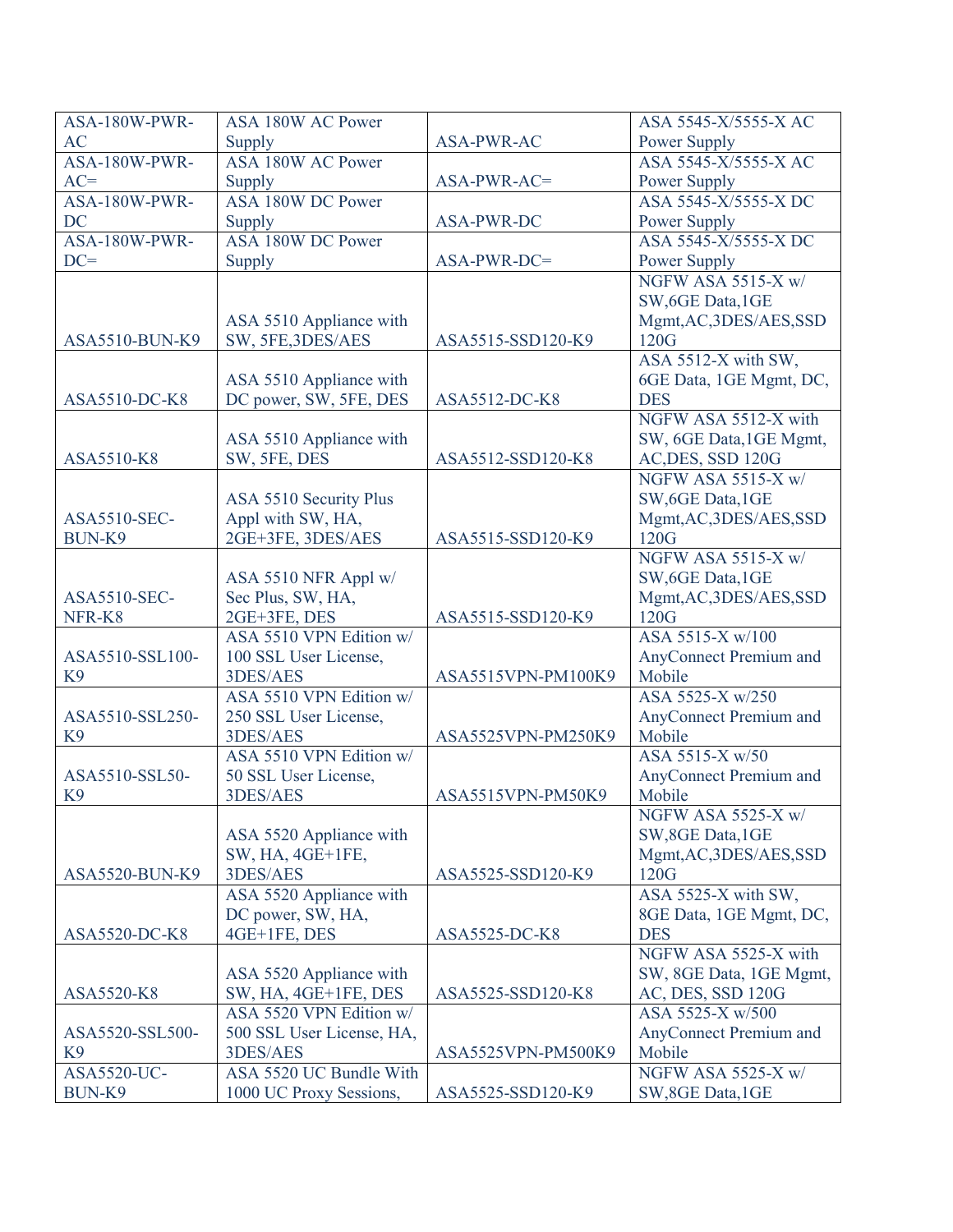|                                    | 3DES/AES                                |                     | Mgmt, AC, 3DES/AES, SSD          |
|------------------------------------|-----------------------------------------|---------------------|----------------------------------|
|                                    |                                         |                     | 120G                             |
|                                    |                                         |                     | ASA 5545-X with SW,              |
|                                    | ASA 5540 Appliance with                 |                     | 8GE Data, 1GE                    |
|                                    | SW, HA, 4GE+1FE,                        |                     | Mgmt, AC, 3DES/AES, 2            |
| ASA5540-BUN-K9                     | 3DES/AES                                | ASA5545-2SSD120-K9  | <b>SSD 120G</b>                  |
|                                    | ASA 5540 Appliance with                 |                     | ASA 5545-X with SW,              |
|                                    | DC power, SW, HA,                       |                     | 8GE Data, 1GE Mgmt, DC,          |
| ASA5540-DC-K8                      | 4GE+1FE, DES                            | ASA5545-DC-K8       | <b>DES</b>                       |
|                                    |                                         |                     | ASA 5545-X with SW,              |
|                                    | ASA 5540 Appliance with                 |                     | 8GE Data, 1GE Mgmt, AC,          |
| ASA5540-K8                         | SW, HA, 4GE+1FE, DES                    | ASA5545-2SSD120-K8  | <b>DES,2 SSD 120G</b>            |
|                                    | ASA 5540 VPN Edition w/                 |                     | ASA 5545-X w/1000                |
| ASA5540-SSL1000-                   | 1000 SSL User License,                  |                     | AnyConnect Premium and<br>Mobile |
| K <sub>9</sub>                     | HA, 3DES/AES<br>ASA 5540 VPN Edition w/ | ASA5545VPN-PM1KK9   | ASA 5545-X w/2500                |
| ASA5540-SSL2500-                   | 2500 SSL User License,                  |                     | AnyConnect Premium and           |
| K <sub>9</sub>                     | HA, 3DES/AES                            | ASA5545VPN-PM25HK9  | Mobile                           |
|                                    |                                         |                     | ASA 5555-X with SW,              |
|                                    | ASA 5550 Appliance with                 |                     | 8GE Data, 1GE                    |
|                                    | SW, HA, 8GE+1FE,                        |                     | Mgmt, AC, 3DES/AES, 2            |
| ASA5550-BUN-K9                     | 3DES/AES                                | ASA5555-2SSD120-K9  | <b>SSD 120G</b>                  |
|                                    | ASA 5550 Appliance with                 |                     | ASA 5555-X with SW,              |
|                                    | DC power, SW, HA,                       |                     | 8GE Data, 1GE Mgmt, DC,          |
| ASA5550-DC-K8                      | 8GE+1FE, DES                            | ASA5555-DC-K8       | <b>DES</b>                       |
|                                    |                                         |                     | ASA 5555-X with SW,              |
|                                    | ASA 5550 Appliance with                 |                     | 8GE Data, 1GE Mgmt, AC,          |
| ASA5550-K8                         | SW, HA, 8GE+1FE, DES                    | ASA5555-2SSD120-K8  | DES, 2 SSD 120G                  |
|                                    | ASA 5550 VPN Edition w/                 |                     | ASA 5555-X w/2500                |
| ASA5550-SSL2500-                   | 2500 SSL User License,                  |                     | AnyConnect Premium and           |
| K <sub>9</sub>                     | HA, 3DES/AES                            | ASA5555VPN-PM25HK9  | Mobile                           |
|                                    | ASA 5550 VPN Edition w/                 |                     | ASA 5555-X w/5000                |
| ASA5550-SSL5000-<br>K <sub>9</sub> | 5000 SSL User License,<br>HA, 3DES/AES  | ASA5555VPN-PM5KK9   | AnyConnect Premium and<br>Mobile |
|                                    |                                         |                     | UCS B250 M2 Blade                |
|                                    |                                         |                     | Server w/o CPU, memory,          |
| B250M2-BUN1                        | B250, 2xX5650, 2x8GB                    | N20-B6625-2         | HDD, mezzanine                   |
|                                    |                                         |                     | UCS B250 M2 Blade                |
|                                    |                                         |                     | Server w/o CPU, memory,          |
| B250M2-BUN2                        | B250, 2xX5670, 2x8GB                    | N20-B6625-2         | HDD, mezzanine                   |
|                                    | <b>High Density Analog Voice</b>        |                     | <b>Cisco VG350 144 FXS</b>       |
| C3945-112FXS/K9                    | Gateway                                 | VG350-144FXS/K9     | <b>Bundle</b>                    |
|                                    | <b>High Density Analog Voice</b>        |                     | Cisco VG350 72 FXS& 48           |
| C3945-112FXS/K9                    | Gateway                                 | VG350-72F48E/K9     | FXSOPX-Lite Bundle               |
|                                    | <b>High Density Analog Voice</b>        |                     | Cisco VG350 96 FXSOPX-           |
| C3945-112FXS/K9                    | Gateway                                 | VG350-96FXSE/K9     | Lite Bundle                      |
|                                    | Catalyst 3560E-12D and                  |                     | Catalyst 4500X 750W AC           |
| C3K-PWR-                           | 3560E-12SD 300WAC                       |                     | front to back cooling power      |
| <b>300WAC</b>                      | power supply                            | $C4KX-PWR-750AC-R=$ | supply                           |
| C3K-PWR-                           | Catalyst 3560E-12D                      | $C4KX-PWR-750DC-R=$ | Catalyst 4500X 750W DC           |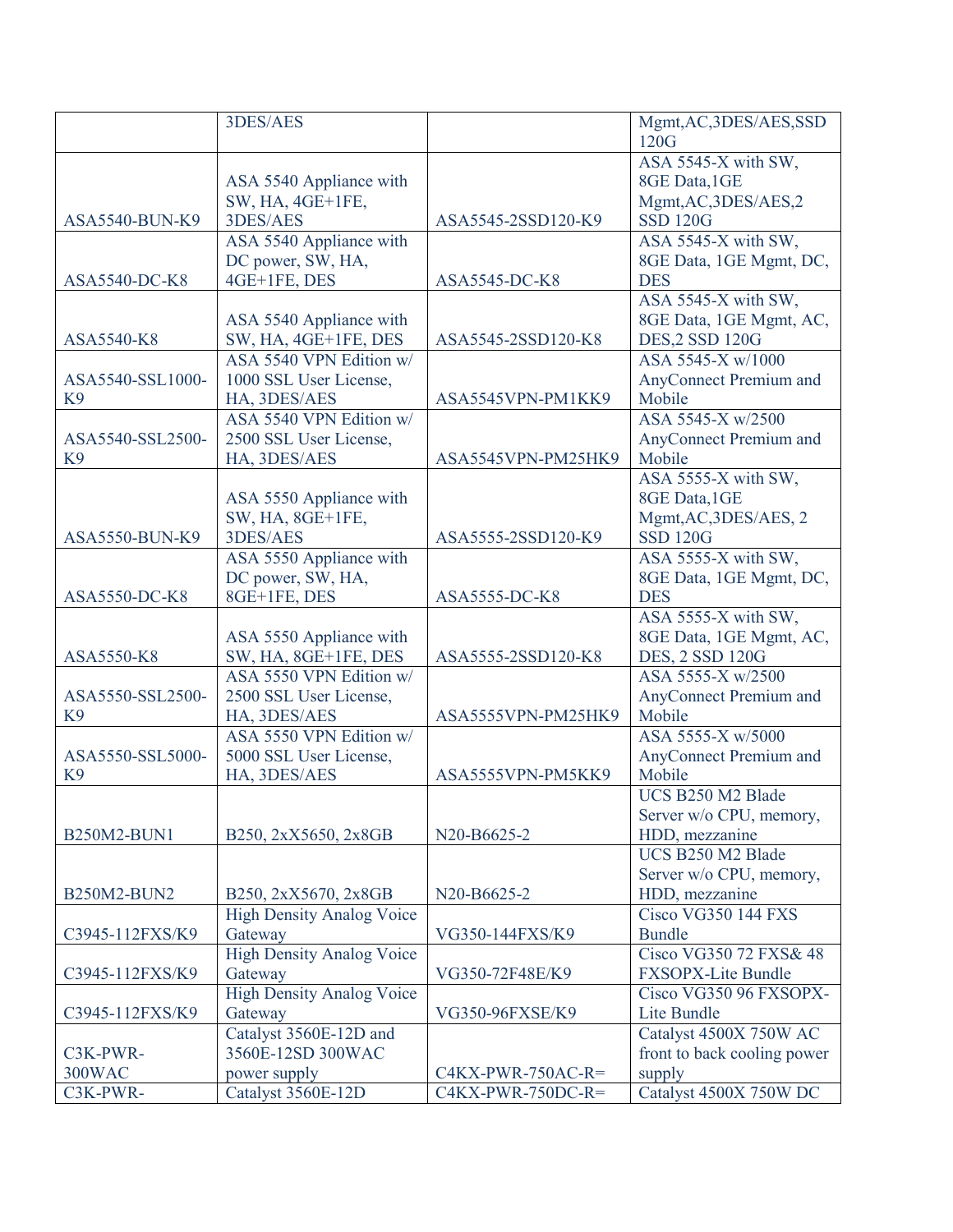| 300WDC                | 300WDC power supply           |                   | front to back cooling power                |
|-----------------------|-------------------------------|-------------------|--------------------------------------------|
|                       |                               |                   | supply                                     |
|                       | Catalyst 3K-X Power           |                   | Config 1 Power Supply                      |
| C3KX-PS-BLANK         | <b>Supply Blank</b>           | PWR-C1-BLANK      | <b>Blank</b>                               |
|                       | Catalyst 3K-X Power           |                   | Config 1 Power Supply                      |
| C3KX-PS-BLANK         | <b>Supply Blank</b>           | PWR-C1-BLANK      | <b>Blank</b>                               |
| C3KX-PWR-             | Catalyst 3K-X 1100W AC        |                   | 1100W AC Config 1 Power                    |
| 1100WAC               | Power Supply                  | PWR-C1-1100WAC    | Supply                                     |
| C3KX-PWR-             | Catalyst 3K-X 1100W AC        |                   | 1100W AC Config 1 Power                    |
| 1100WAC               | Power Supply                  | PWR-C1-1100WAC    | Supply                                     |
| C3KX-PWR-             | Catalyst 3K-X 1100W AC        |                   | 1100W AC Config 1                          |
| 1100WAC/2             | <b>Secondary Power Supply</b> | PWR-C1-1100WAC/2  | <b>Secondary Power Supply</b>              |
| C3KX-PWR-             | Catalyst 3K-X 1100W AC        |                   | 1100W AC Config 1                          |
| 1100WAC/2             | <b>Secondary Power Supply</b> | PWR-C1-1100WAC/2  | <b>Secondary Power Supply</b>              |
| C3KX-PWR-             | Catalyst 3K-X 1100W AC        |                   | 1100W AC Config 1 Power                    |
| $1100WAC =$           | Power Supply                  | $PWR-C1-1100WAC=$ | Supply                                     |
| C3KX-PWR-             | Catalyst 3K-X 1100W AC        |                   | 1100W AC Config 1 Power                    |
| $1100WAC =$           | Power Supply                  | $PWR-C1-1100WAC=$ | Supply                                     |
| C3KX-PWR-             | Catalyst 3K-X 350W AC         |                   | 350W AC Config 1 Power                     |
| 350WAC                | Power Supply                  | PWR-C1-350WAC     | Supply                                     |
| C3KX-PWR-             | Catalyst 3K-X 350W AC         |                   | 350W AC Config 1 Power                     |
| 350WAC                | Power Supply                  | PWR-C1-350WAC     | Supply                                     |
| C3KX-PWR-             | Catalyst 3K-X 350W AC         |                   | 350W AC Config 1                           |
| 350WAC/2              | <b>Secondary Power Supply</b> | PWR-C1-350WAC/2   | SecondaryPower Supply                      |
| C3KX-PWR-             | Catalyst 3K-X 350W AC         |                   | 350W AC Config 1                           |
| 350WAC/2              | <b>Secondary Power Supply</b> | PWR-C1-350WAC/2   | SecondaryPower Supply                      |
| C3KX-PWR-             | Catalyst 3K-X 350W AC         |                   | 350W AC Config 1 Power                     |
| $350WAC =$            | Power Supply                  | $PWR-C1-350WAC=$  | Supply                                     |
| C3KX-PWR-             | Catalyst 3K-X 350W AC         |                   | 350W AC Config 1 Power                     |
| $350WAC =$            | <b>Power Supply</b>           | $PWR-C1-350WAC=$  | Supply                                     |
| C3KX-PWR-             | Catalyst 3K-X 440W DC         |                   | 440W DC Config 1 Power                     |
| 440WDC                | Power Supply                  | PWR-C1-440WDC     | Supply                                     |
| C3KX-PWR-             | Catalyst 3K-X 440W DC         |                   | 440W DC Config 1 Power                     |
| 440WDC                | Power Supply                  | PWR-C1-440WDC     | Supply                                     |
| C3KX-PWR-             | Catalyst 3K-X 715W AC         |                   | 715W AC Config 1 Power                     |
| <b>715WAC</b>         | Power Supply                  | PWR-C1-715WAC     | Supply                                     |
| C3KX-PWR-             | Catalyst 3K-X 715W AC         |                   | 715W AC Config 1 Power                     |
| <b>715WAC</b>         | Power Supply                  | PWR-C1-715WAC     | Supply                                     |
| C3KX-PWR-             | Catalyst 3K-X 715W AC         |                   | 715W AC Config 1                           |
| 715WAC/2              | <b>Secondary Power Supply</b> | PWR-C1-715WAC/2   | <b>Secondary Power Supply</b>              |
| C3KX-PWR-             | Catalyst 3K-X 715W AC         |                   | 715W AC Config 1                           |
| 715WAC/2              | <b>Secondary Power Supply</b> | PWR-C1-715WAC/2   | <b>Secondary Power Supply</b>              |
| C3KX-PWR-             | Catalyst 3K-X 715W AC         |                   | 715W AC Config 1 Power                     |
| $715WAC =$            | Power Supply                  | $PWR-C1-715WAC=$  | Supply<br>715W AC Config 1 Power           |
| C3KX-PWR-             | Catalyst 3K-X 715W AC         |                   |                                            |
| $715WAC =$            | Power Supply                  | $PWR-C1-715WAC=$  | Supply                                     |
| CAB-3KX-              | Japan 250V AC Power<br>Cord   | CAB-TA-250V-JP    | Japan 250V AC Type A<br><b>Power Cable</b> |
| 250VAC-JP<br>CAB-3KX- |                               |                   |                                            |
| $250VAC-JP=$          | Japan 250V AC Power<br>Cord   |                   | Japan 250V AC Type A<br><b>Power Cable</b> |
|                       |                               | $CAB-TA-250V-JP=$ |                                            |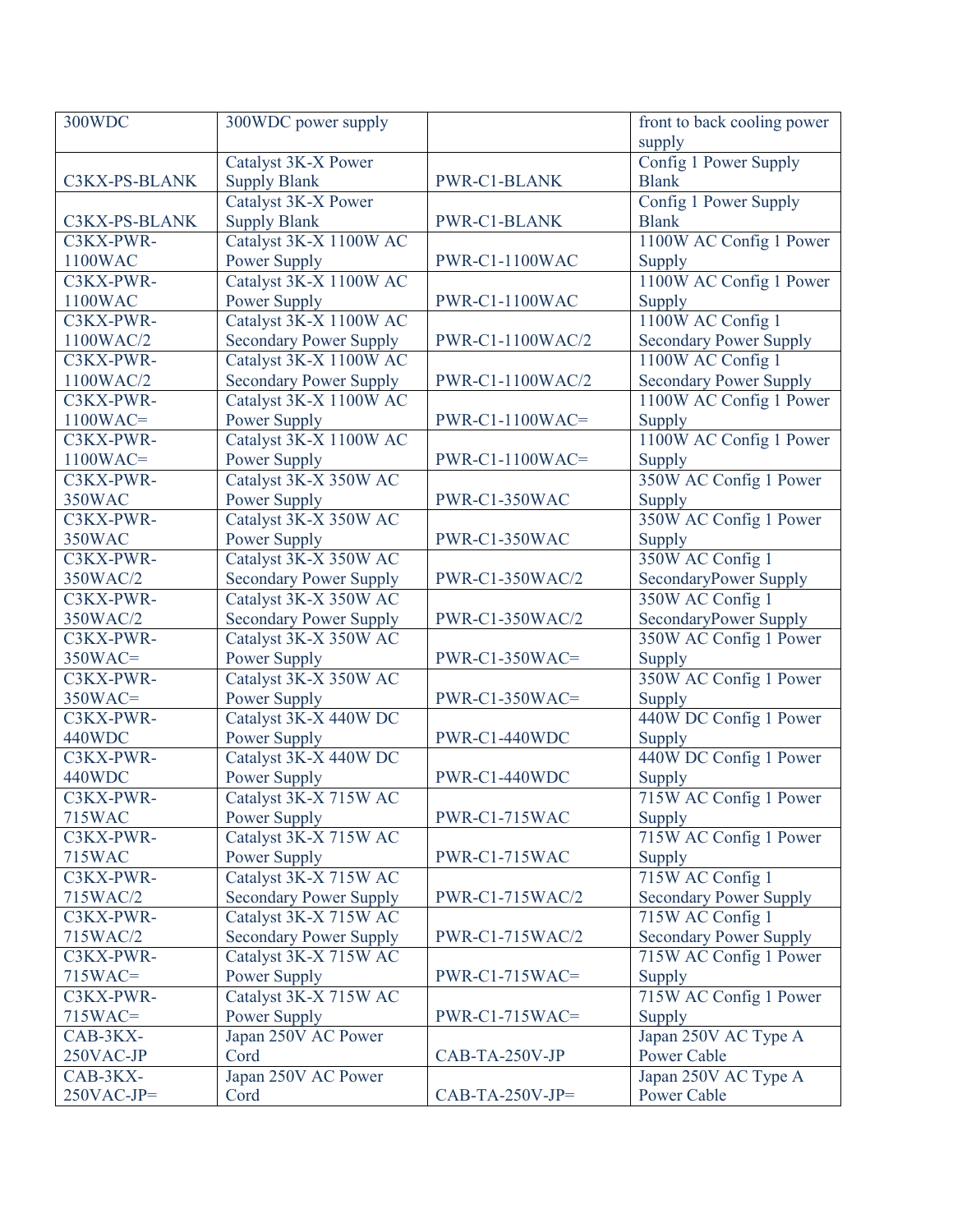|                         | <b>AC Power Cord for</b>                     |                   |                                               |
|-------------------------|----------------------------------------------|-------------------|-----------------------------------------------|
|                         | Catalyst 3K-X (North                         |                   | North America AC Type A                       |
| CAB-3KX-AC              | America)                                     | <b>CAB-TA-NA</b>  | <b>Power Cable</b>                            |
|                         | <b>AC Power Cord for</b>                     |                   |                                               |
|                         | Catalyst 3K-X (North                         |                   | North America AC Type A                       |
| CAB-3KX-AC              | America)                                     | <b>CAB-TA-NA</b>  | <b>Power Cable</b>                            |
|                         | <b>AC Power Cord for</b>                     |                   |                                               |
|                         | Catalyst 3K-X (North                         |                   | North America AC Type A                       |
| $CAB-3KX-AC=$           | America)                                     | $CAB-TA-NA=$      | <b>Power Cable</b>                            |
|                         | <b>AC Power Cord for</b>                     |                   |                                               |
|                         | Catalyst 3K-X (North                         |                   | North America AC Type A                       |
| $CAB-3KX-AC=$           | America)                                     | $CAB-TA-NA=$      | <b>Power Cable</b>                            |
|                         | Cisco 2811 Value Edition                     |                   |                                               |
| <b>CISCO2811VE-</b>     | Security Bundle, Adv Sec,                    |                   | Cisco 2911 Security Bundle                    |
| SEC/K9                  | 128F/512D                                    | CISCO2911-SEC/K9  | w/SEC license PAK                             |
|                         |                                              |                   | <b>ISDN GW 3241 - PRI</b>                     |
|                         | 193210 TANDBERG                              |                   | ISDN H.320 To H.323                           |
| CTI-3210-193210         | <b>CODIAN ISDNGW-3210</b>                    | CTI-3241-GWISDNK9 | Gateway                                       |
|                         | 88-3210-01, 88-3210-02,                      |                   | <b>ISDN GW 3241 - PRI</b>                     |
| CTI-3210-ISDN-          | 88-3210-03 CODIAN                            |                   | ISDN H.320 To H.323                           |
| $K9=$                   | <b>ISDNGW-3210</b>                           | CTI-3241-GWISDNK9 | Gateway                                       |
|                         |                                              |                   | <b>ISDN GW 3241 - PRI</b>                     |
|                         | 193220 TANDBERG                              |                   | ISDN H.320 To H.323                           |
| CTI-3220-193220         | <b>CODIAN ISDNGW-3220</b>                    | CTI-3241-GWISDNK9 |                                               |
|                         |                                              |                   | Gateway<br><b>ISDN GW 3241 - PRI</b>          |
| CTI-3220-ISDN-          | 88-3220-01, 88-3220-02,<br>88-3220-03 CODIAN |                   | ISDN H.320 To H.323                           |
| $K9=$                   | <b>ISDNGW-3220</b>                           | CTI-3241-GWISDNK9 |                                               |
|                         |                                              |                   | Gateway<br><b>ISDN GW 3241 - PRI</b>          |
|                         | 193230 TANDBERG                              |                   | ISDN H.320 To H.323                           |
| CTI-3240-193230         | <b>CODIAN ISDNGW-3240</b>                    | CTI-3241-GWISDNK9 | Gateway                                       |
|                         | 88-3240-01, 88-3240-02,                      |                   | <b>ISDN GW 3241 - PRI</b>                     |
|                         | 88-3240-03 CODIAN                            |                   |                                               |
| CTI-3240-ISDN-<br>$K9=$ | <b>ISDNGW-3240</b>                           | CTI-3241-GWISDNK9 | ISDN H.320 To H.323                           |
|                         |                                              |                   | Gateway<br>Cisco TelePresence MCU             |
|                         | <b>MCU-4203 6 Port</b>                       |                   |                                               |
| CTI-4203-MCU-K9         | Enterprise MCU                               | CTI-5310-MCU-K9   | 5310 up to 20 ports                           |
|                         | MCU 4205 - 12 Port                           |                   | Cisco TelePresence MCU                        |
| CTI-4205-MCU-K9         | <b>Enterprise MCU</b><br>MCU-4210 20 Port    | CTI-5310-MCU-K9   | 5310 up to 20 ports<br>Cisco TelePresence MCU |
|                         |                                              |                   |                                               |
| CTI-4210-MCU-K9         | <b>Enterprise MCU</b>                        | CTI-5310-MCU-K9   | 5310 up to 20 ports                           |
|                         | MCU-4215 30 Port                             |                   | Cisco TelePresence MCU                        |
| CTI-4215-MCU-K9         | <b>Enterprise MCU</b>                        | CTI-5320-MCU-K9   | 5320 up to 40 SD ports                        |
|                         | MCU-4220 40 Port                             |                   | Cisco TelePresence MCU                        |
| CTI-4220-MCU-K9         | <b>Enterprise MCU</b>                        | CTI-5320-MCU-K9   | 5320 up to 40 SD ports                        |
|                         |                                              |                   | ISDN GW MSE 8321 -                            |
|                         | 198310 TANDBERG                              |                   | H.320 gateway blade up to                     |
| CTI-8310-198310         | <b>CODIAN MSE-8310</b>                       | CTI-8321-GWISDNK9 | 8 PRI Ports                                   |
|                         | 88-8310-01, 88-8310-02,                      |                   | ISDN GW MSE 8321 -                            |
| CTI-8310-ISDN-          | 88-8310-03 CODIAN                            |                   | H.320 gateway blade up to                     |
| $K9=$                   | <b>ISDNGW-8310</b>                           | CTI-8321-GWISDNK9 | 8 PRI Ports                                   |
| CTI-8420-MED-K9         | MCU MSE 8420 - (Media)                       | CTI-8510-MED2-K9  | <b>MCU MSE 8510 -</b>                         |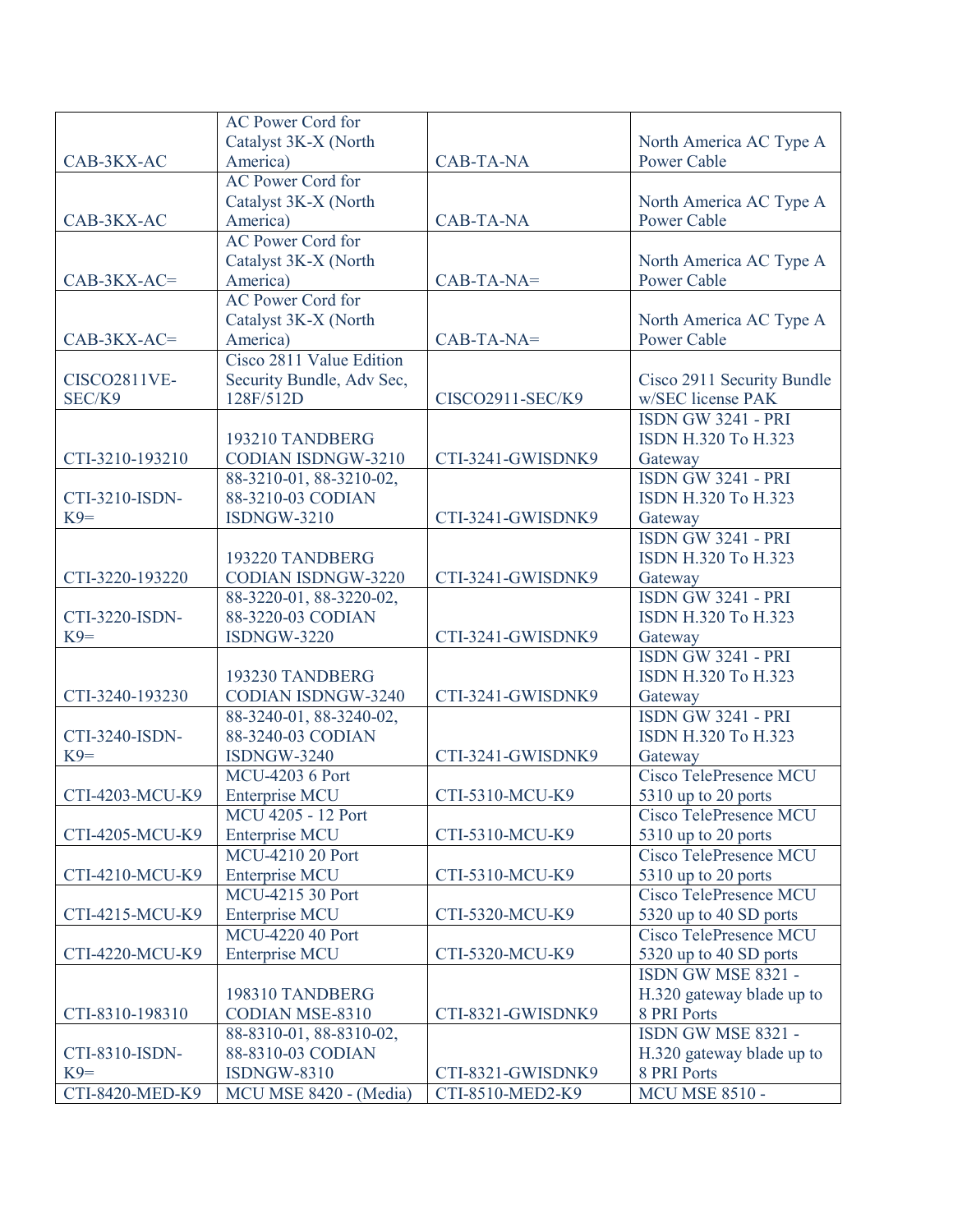|                  | MCU blade up to 40 MCU           |                        | (Media2) MCU blade up to                     |
|------------------|----------------------------------|------------------------|----------------------------------------------|
|                  | (Media) Ports                    |                        | 80 MCU (Media) Ports                         |
|                  | MCU MSE 8420 - (Media)           |                        | <b>MCU MSE 8510 -</b>                        |
| CTI-8420-MED-    | MCU blade up to 40 MCU           |                        | (Media2) MCU blade up to                     |
| $K9=$            | (Media) Ports                    | CTI-8510-MED2-K9       | 80 MCU (Media) Ports                         |
|                  | MCU MSE 8420 - (Media)           |                        | <b>MCU MSE 8510 -</b>                        |
|                  | MCU blade up to 40 MCU           |                        | (Media2) MCU blade up to                     |
| CTI-ATP-8420-K9  | (Media) Ports                    | CTI-8510-MED2-K9       | 80 MCU (Media) Ports                         |
|                  | MCU MSE 8420 - (Media)           |                        | <b>MCU MSE 8510 -</b>                        |
|                  | MCU blade up to 40 MCU           |                        | (Media2) MCU blade up to                     |
| CTI-ATP-8420-K9= | (Media) Ports                    | CTI-8510-MED2-K9       | 80 MCU (Media) Ports                         |
| CTI-MCU-194203-  | 194203 Tandberg MCU              |                        | Cisco TelePresence MCU                       |
| K <sub>9</sub>   | 4203                             | CTI-5310-MCU-K9        | 5310 up to 20 ports                          |
| CTI-MCU-194205-  | 194205 Tandberg MCU              |                        | Cisco TelePresence MCU                       |
| K <sub>9</sub>   | 4205                             | CTI-5310-MCU-K9        | 5310 up to 20 ports                          |
| CTI-MCU-194210-  | 194210 Tandberg MCU              |                        | <b>Cisco TelePresence MCU</b>                |
| K <sub>9</sub>   | 4210                             | CTI-5310-MCU-K9        | 5310 up to 20 ports                          |
| CTI-MCU-194215-  | 194215 Tandberg MCU              |                        | Cisco TelePresence MCU                       |
| K <sub>9</sub>   | 4215                             | CTI-5320-MCU-K9        | 5320 up to 40 SD ports                       |
| CTI-MCU-194220-  | 194220 Tandberg MCU              |                        | Cisco TelePresence MCU                       |
| K <sub>9</sub>   | 4220                             | CTI-5320-MCU-K9        | 5320 up to 40 SD ports                       |
|                  | Content Server - 5               |                        | <b>TelePresence Content</b>                  |
|                  |                                  |                        | Server: 5 Recording Ports,                   |
| CTI-TCS-5RP-K9   | Recording Ports, 2 Live          | TCS-C220-5RP-K9        |                                              |
|                  | Output                           |                        | 2 Live Output                                |
|                  | Tandberg Content Server -        |                        | <b>TelePresence Content</b>                  |
| CTI-TCS-5RP-K9=  | 5 Recording Ports, 2 Live        |                        | Server: 5 Recording Ports,                   |
|                  | Output                           | TCS-C220-5RP-K9=       | 2 Live Output<br><b>TelePresence Content</b> |
|                  |                                  |                        |                                              |
| CTI-TCS-NFR-K9   | NFR bundle setup                 | <b>TCS-C220-NFR-K9</b> | Server NFR bundle                            |
|                  |                                  |                        | <b>TelePresence Content</b>                  |
| CTI-TCS-PRO10P-  | TCS 10 port Premium              |                        | Server 10 Port Premium                       |
| K <sub>9</sub>   | <b>Resolution Bundle for TCS</b> | TCS-C220-PRO10P-K9     | Resolution                                   |
|                  | <b>TelePresence Content</b>      |                        | TelePresence Content                         |
| CTI-TCS-         | <b>Server 5 Port Premium</b>     |                        | Server 5 Port Premium                        |
| PROBUN-K9        | <b>Resolution Bundle</b>         | TCS-C220-PROBUN-K9     | <b>Resolution Bundle</b>                     |
| CTI-TCS-         | Railkit to rack TCS Gen 2        |                        | Rail Kit for C220, C22,                      |
| RAILKIT=         | appliance                        | $UCSC-RAIL1=$          | C <sub>24</sub> rack servers                 |
|                  | VCS Control Incl 10 non-         |                        |                                              |
|                  | traversal calls, fixed           |                        |                                              |
| CTI-VCSC-W-K9    | configuration                    | CTI-VCS-CONTRL-K9      | <b>VCS Control</b>                           |
|                  | Unified Workspace                |                        | Unified Workspace                            |
| CUWL-LIC-        | Licensing-Top Level-             |                        | Licensing-Top Level-                         |
| <b>ADDON</b>     | <b>ADDON</b> only                | L-CUWL-LIC-ADDON       | ADDON only-eDelivery                         |
|                  | Unified Workplace                |                        | Unified Workplace                            |
|                  | Licensing - Top Level -          |                        | Licensing - Top Level -                      |
| <b>CUWL-MISC</b> | Misc Addon Only                  | L-CUWL-MISC            | Misc Addon Only                              |
|                  | TCS PRO 5 RP, 2 Live             |                        | TCS PRO 5 RP, 2 Live                         |
| CVC-TCS-5RP-K9   | <b>CVC</b> Bundle                | <b>CVC-TCS-C220-K9</b> | <b>CVC</b> Bundle                            |
|                  | 1-port 10/100 Routed Port        |                        | EHWIC 1 port dual mode                       |
| HWIC-1FE         | <b>HWIC</b>                      | EHWIC-1GE-SFP-CU       | SFP(100M/1G) or                              |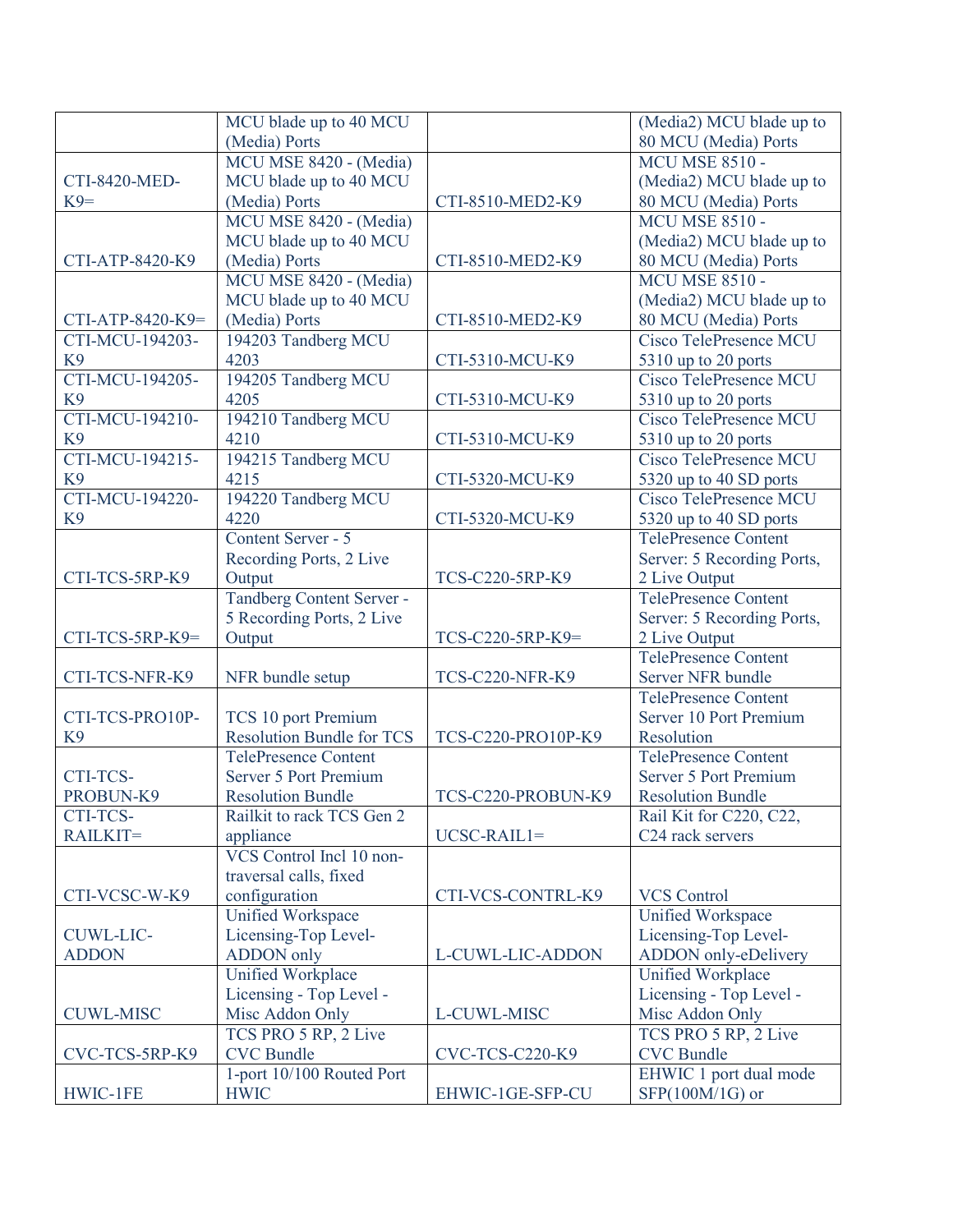|                    |                                          |                     | GE(10M/100M/1G)                  |
|--------------------|------------------------------------------|---------------------|----------------------------------|
|                    |                                          |                     | EHWIC 1 port dual mode           |
|                    | GigE High Speed WIC                      |                     | SFP(100M/1G) or                  |
| HWIC-1GE-SFP       | With One SFP Slot                        | EHWIC-1GE-SFP-CU    | GE(10M/100M/1G)                  |
|                    |                                          |                     | Four port 10/100/1000            |
|                    | Four port 10/100 Ethernet                |                     | Ethernet switch interface        |
| HWIC-4ESW          | switch interface card                    | EHWIC-4ESG          | card                             |
|                    |                                          |                     | Four port 10/100/1000            |
|                    | Four port 10/100 Ethernet                |                     | Ethernet switch interface        |
| HWIC-4ESW=         | switch interface card                    | EHWIC-4ESG=         | card                             |
|                    |                                          |                     | Eight port 10/100/1000           |
|                    | Nine port 10/100 Ethernet                |                     | Ethernet switch interface        |
| HWIC-D-9ESW        | switch interface card                    | EHWIC-D-8ESG        | card                             |
|                    |                                          |                     | Eight port 10/100/1000           |
|                    | Nine port 10/100 Ethernet                |                     | Ethernet switch interface        |
| HWIC-D-9ESW=       | switch interface card                    | EHWIC-D-8ESG=       | card                             |
|                    | <b>Unified Workspace</b>                 |                     | Unified Workspace                |
| L-CUWL-ADDON-      | Licensing - Top Level for                | L-CUWL-ADDON-       | Licensing - Top Level for        |
| ENTK9              | Entry                                    | STDK9               | <b>STD</b>                       |
|                    | Cisco Identity Services                  |                     | <b>Cisco Identity Services</b>   |
|                    | Engine VM - 10 VM                        |                     | Engine VM - 10 VM                |
| $L$ -ISE-10VM-K9=  | <b>Bundle</b> (eDelivery)                | $R$ -ISE-10VM-K9=   | Bundle (eDelivery)               |
|                    | <b>Cisco Identity Services</b>           |                     | <b>Cisco Identity Services</b>   |
| L-ISE-10VM-M-      | Engine 10 Bundle                         |                     | Engine VM - 10 VM                |
| $K9=$              | <b>Migration VM SKU</b>                  | $R$ -ISE-10VM-M-K9= | <b>Bundle</b> (eDelivery)        |
|                    | <b>Cisco Identity Services</b>           |                     | <b>Cisco Identity Services</b>   |
|                    | Engine VM - 5 VM Bundle                  |                     | Engine VM - 5 VM Bundle          |
| $L$ -ISE-5VM-K9=   | (eDelivery)                              | $R$ -ISE-5VM-K9=    | (eDelivery)                      |
|                    | <b>Cisco Identity Services</b>           |                     | <b>Cisco Identity Services</b>   |
|                    | <b>Engine 5 Bundle Migration</b>         |                     | <b>Engine 5 Bundle Migration</b> |
| $L$ -ISE-5VM-M-K9= | <b>VM SKU</b>                            | $L$ -ISE-5VM-M-K9=  | <b>VM SKU</b>                    |
|                    | <b>Cisco Identity Services</b>           |                     | <b>Cisco Identity Services</b>   |
| L-ISE-VM-K9=       | Engine VM (eDelivery)                    | R-ISE-VM-K9=        | Engine VM (eDelivery)            |
|                    | <b>Cisco Identity Services</b>           |                     | <b>Cisco Identity Services</b>   |
|                    | <b>Engine Single Migration</b>           |                     | <b>Engine Migration VM</b>       |
| $L$ -ISE-VM-M-K9=  | <b>VM SKU</b>                            | $R$ -ISE-VM-M-K9=   | (eDelivery)                      |
|                    |                                          |                     | Unified Workspace                |
| L-LIC-UWL-         | Cisco Unified Workspace                  |                     | Licensing, Standard - 1 user     |
| <b>ENTRY</b>       | Licensing, Entry - 1 user                | L-LIC-UWL-STD-ADD   | <b>ADDON</b>                     |
| L-UWL-UPG-CM-      | Upgrade from CM Only to                  |                     | Upgrade from CM Only to          |
| <b>ENTRY</b>       | Entry, 1 User                            | L-UWL-UPG-CM-STD    | STD, 1 User                      |
|                    | Business Edition 3000 8.x                |                     | Cisco BE6000 UCS                 |
| MCS7890C1-BE8-     | MCS7890 HW appliance                     |                     | C220M3 MD Srv, RST 9.x           |
| $K9=$              | w. 2 T1/E1                               | BE6K-ST-BDL-K9=     | SW, Hyp, UPM, VCS                |
|                    | Business Edition 3000 8.x                |                     | Cisco BE6000 UCS                 |
|                    |                                          |                     |                                  |
| MCS7890C1-K9-      | MCS7890 HW appliance                     |                     | C220M3 MD Srv, RST 9.x           |
| $NFR =$            | w. 2 T1/E1                               | BE6K-ST-BDL-K9=     | SW, Hyp, UPM, VCS                |
| N10-MGT006         | UCS Manager v1.4<br>Cisco UCS CNA M72KR- | N10-MGT011          | UCS Manager v2.1                 |
|                    |                                          |                     | Emulex OCe11102-FX               |
| $N20 - A E0102 =$  | <b>E</b> Emulex Converged                | UCSC-PCIE-ESFP=     | dual-port 10 GbE FCoE            |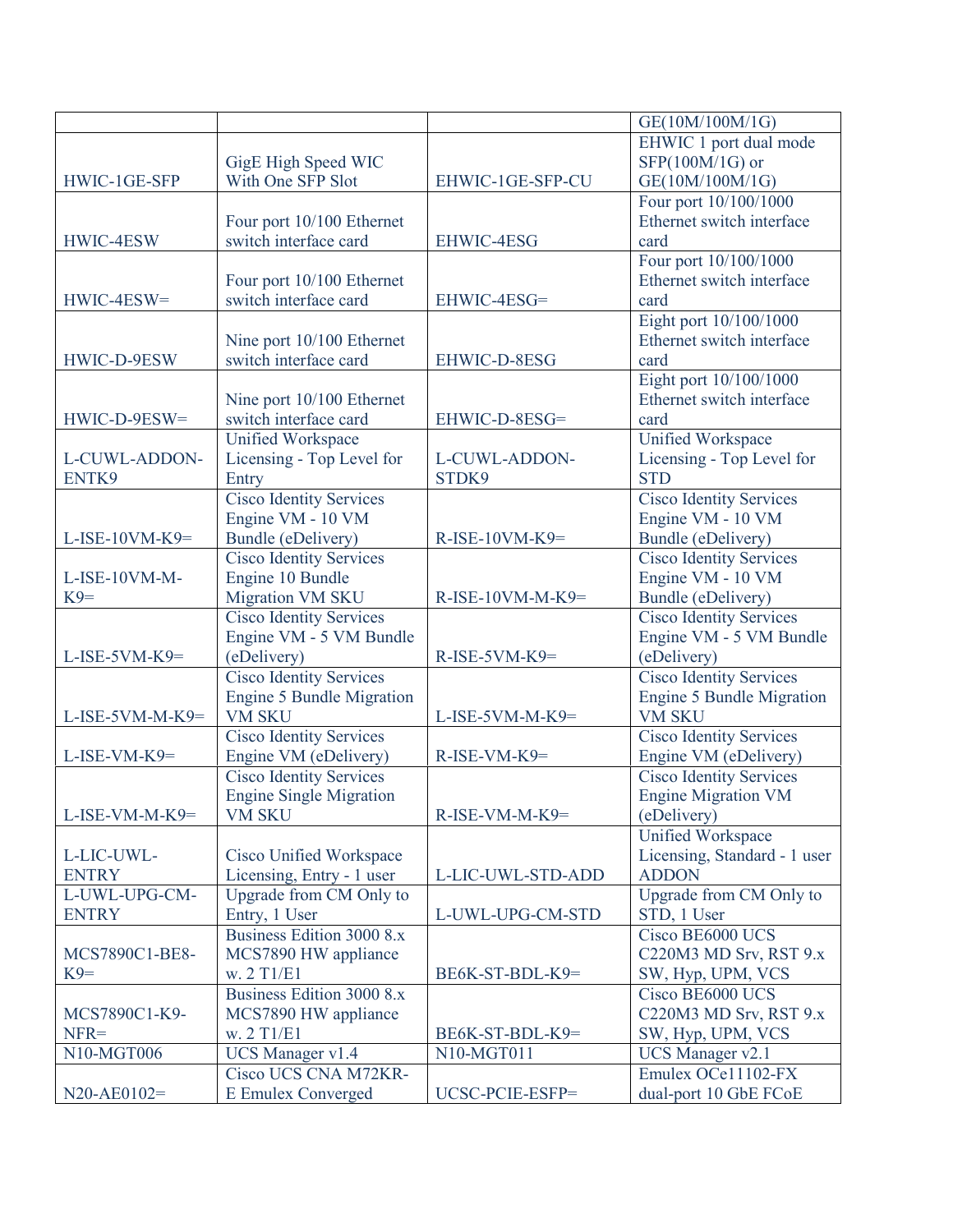|                      | Network Adapter             |                    | <b>CNA</b>                      |
|----------------------|-----------------------------|--------------------|---------------------------------|
|                      | UCS 5108 Blade Server       |                    | <b>UCS Blade Server Chassis</b> |
| N20-FW006            | Chassis FW package          | N20-FW011          | FW Package 2.1                  |
|                      | Broadcom 5709 Quad Port     |                    | Broadcom 5709 Quad Port         |
| N2XXV-ABPCI03-       | 10/100/1Gb NIC w/TOE        |                    | 10/100/1Gb NIC w/TOE            |
| $M3=$                | iSCSI for M3 Se             | $N2XX-ABPCI03-M3=$ | iSCSI for M3 Se                 |
|                      | Intel Dual Port 10 GbE      |                    | Intel Dual Port 10 GbE          |
|                      | Ethernet X520 Server        |                    | Ethernet X520 Server            |
| $N2XXV-APCI01=$      | Adapter                     | $N2XX-AIPCI01=$    | Adapter                         |
|                      |                             |                    | Nexus 7009 Bundle               |
|                      | Nexus 7009 Bundle           |                    | (Chassis, 1xSUP2,               |
|                      | (Chassis, SUP1, (5) FAB2,   | N7K-C7009-B2S2     | x5xFAB2), No Power              |
| N7K-C7009-BUN2       | $(2)$ AC-6KW PSU            |                    | <b>Supplies</b>                 |
|                      |                             |                    | Nexus 7009 Bundle               |
|                      | Nexus 7009 Bundle           |                    | (Chassis, 1xSUP2E,              |
|                      | (Chassis, SUP1, (5) FAB2,   | N7K-C7009-B2S2E    | 5xFAB2), No Power               |
| N7K-C7009-BUN2       | $(2)$ AC-6KW PSU            |                    | <b>Supplies</b>                 |
|                      | Nexus 7009 Promo Bundle     |                    |                                 |
| N7K-C7009-BUN2-      | (Chassis, SUP1, (3) FAB2,   | N7K-C7009-BUN2-P2  | Nexus 7009 Promo Bundle         |
| P <sub>1</sub>       | $(2)$ AC-6KW PSU            |                    | (Chassis, SUP2, (3) FAB2)       |
|                      |                             |                    | Nexus 7009 Bundle               |
|                      | Nexus 7009 Bundle           |                    | (Chassis, 2xSUP2,               |
| N7K-C7009-BUN2-      | (Chassis, (2) SUP1, (5)     | N7K-C7009-B2S2-R   | 5xFAB2), No Power               |
| $\mathbb{R}$         | FAB2, (2) AC-6KW PSU)       |                    | <b>Supplies</b>                 |
|                      |                             |                    | Nexus7009                       |
|                      | Nexus 7009 Bundle           |                    | Bundle(Chassis, 2xSUP2E,        |
| N7K-C7009-BUN2-      | $(Chassis, (2)$ SUP1, $(5)$ | N7K-C7009-B2S2E-R  | 5xFAB2), No Power               |
| $\mathbf R$          | FAB2, (2) AC-6KW PSU)       |                    | <b>Supplies</b>                 |
|                      |                             |                    | Nexus 7010 Bundle               |
|                      | Nexus 7010 Bundle           |                    | (Chassis, 1xSUP2,               |
|                      | (Chassis, SUP1, (3) FAB1,   | N7K-C7010-B2S2     | 5xFAB2), No Power               |
| <b>N7K-C7010-BUN</b> | $(2)$ AC-6KW PSU)           |                    | <b>Supplies</b>                 |
|                      |                             |                    | Nexus 7010 Bundle               |
|                      | Nexus 7010 Bundle           |                    | (Chassis, 1xSUP2E,              |
|                      | (Chassis, SUP1, (3) FAB1,   | N7K-C7010-B2S2E    | 5xFAB2), No Power               |
| <b>N7K-C7010-BUN</b> | (2) AC-6KW PSU)             |                    | <b>Supplies</b>                 |
|                      |                             |                    | Nexus 7010 Bundle               |
|                      | Nexus 7010 Bundle           |                    | (Chassis, 1xSUP2,               |
|                      | (Chassis, SUP1, (5) FAB2,   | N7K-C7010-B2S2     | 5xFAB2), No Power               |
| N7K-C7010-BUN2       | $(2)$ AC-6KW PSU)           |                    | <b>Supplies</b>                 |
|                      |                             |                    | Nexus 7010 Bundle               |
|                      | Nexus 7010 Bundle           |                    | (Chassis, 1xSUP2E,              |
|                      | (Chassis, SUP1, (5) FAB2,   | N7K-C7010-B2S2E    | 5xFAB2), No Power               |
| N7K-C7010-BUN2       | $(2)$ AC-6KW PSU)           |                    | <b>Supplies</b>                 |
|                      |                             |                    | Nexus 7010 Bundle               |
|                      | Nexus 7010 Bundle           |                    | (Chassis, 2xSUP2,               |
| N7K-C7010-BUN2-      | $(Chassis, (2)$ SUP1, $(5)$ | N7K-C7010-B2S2-R   | 5xFAB2), No Power               |
| $\mathbf R$          | FAB2, (3) AC-6KW PSU)       |                    | <b>Supplies</b>                 |
| N7K-C7010-BUN2-      | Nexus 7010 Bundle           |                    | Nexus 7010 Bundle               |
| $\mathbf R$          | $(Chassis, (2)$ SUP1, $(5)$ | N7K-C7010-B2S2E-R  | (Chassis, 2xSUP2E,              |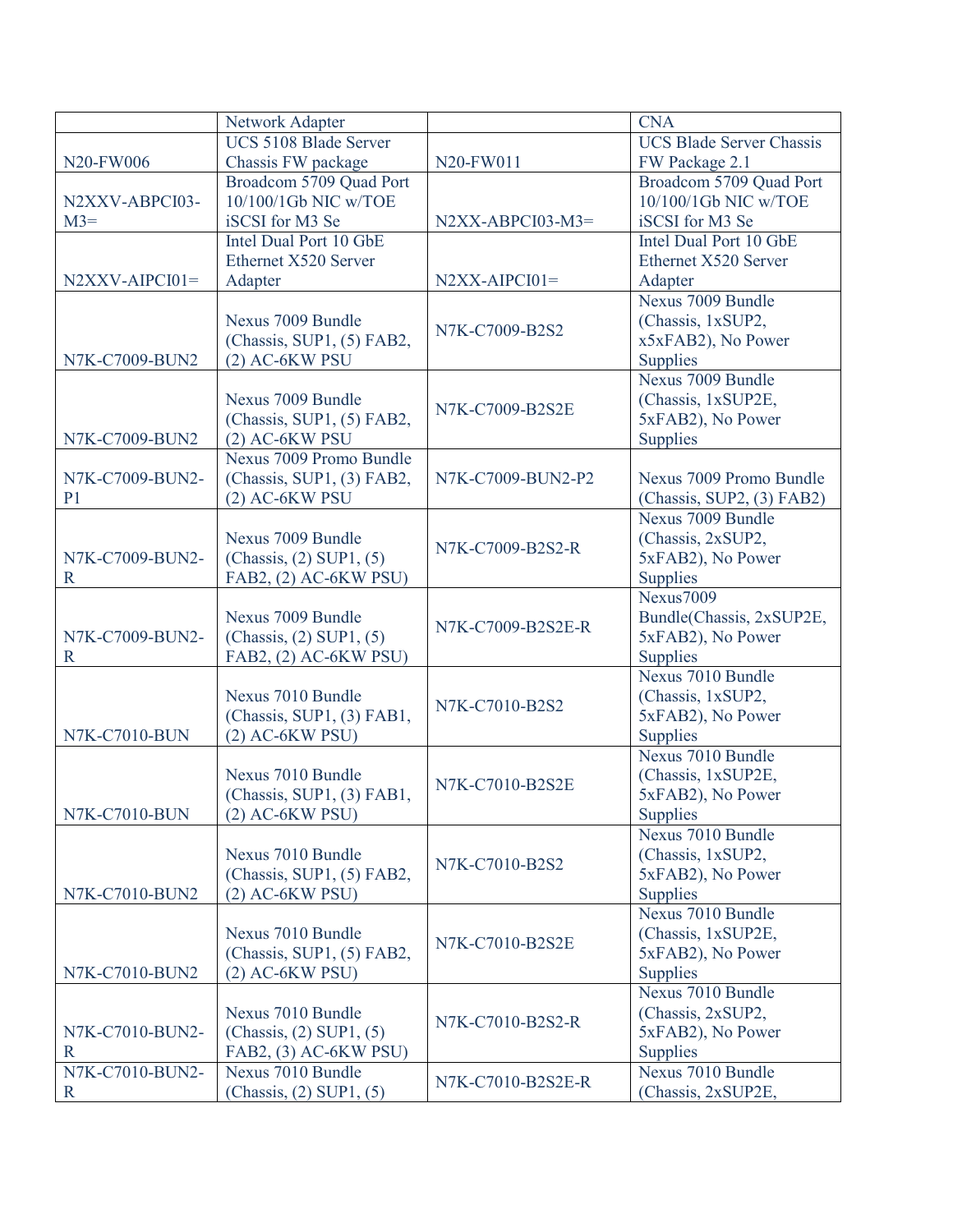|                  | FAB2, (3) AC-6KW PSU)       |                    | 5xFAB2), No Power          |
|------------------|-----------------------------|--------------------|----------------------------|
|                  |                             |                    | Supplies                   |
|                  |                             |                    | Nexus 7010 Bundle          |
|                  | Nexus 7010 Bundle           |                    | (Chassis, 2xSUP2,          |
|                  | $(Chassis, (2)$ SUP1, $(3)$ | N7K-C7010-B2S2-R   | 5xFAB2), No Power          |
| N7K-C7010-BUN-R  | FAB1, (3) AC-6KW PSU)       |                    | <b>Supplies</b>            |
|                  |                             |                    | Nexus 7010 Bundle          |
|                  | Nexus 7010 Bundle           |                    | (Chassis, 2xSUP2E,         |
|                  | $(Chassis, (2)$ SUP1, $(3)$ | N7K-C7010-B2S2E-R  | 5xFAB2), No Power          |
| N7K-C7010-BUN-R  | FAB1, (3) AC-6KW PSU)       |                    | Supplies                   |
|                  | Nexus 7000 - 10 Slot        |                    | Nexus 7000 - 10 Slot       |
|                  | Chassis - 46Gbps/Slot       |                    | Chassis - 110Gbps/Slot     |
| N7K-C7010-FAB-1  | <b>Fabric Module</b>        | N7K-C7010-FAB-2    | Fabric Module              |
|                  | Nexus 7000 - 10 Slot        |                    | Nexus 7000 - 10 Slot       |
|                  | Chassis - 46Gbps/Slot       | N7K-C7010-FAB-2    | Chassis - 110Gbps/Slot     |
| N7K-C7010-FAB-1  | <b>Fabric Module</b>        |                    | <b>Fabric Module</b>       |
|                  | Nexus 7000 - 10 Slot        |                    | Nexus 7000 - 10 Slot       |
| N7K-C7010-FAB-   | Chassis - 46Gbps/Slot       |                    | Chassis - 110Gbps/Slot     |
| $1 =$            | <b>Fabric Module</b>        | N7K-C7010-FAB-2=   | Fabric Module              |
|                  | <b>Nexus 7000 - 10 Slot</b> |                    | Nexus 7000 - 10 Slot       |
| N7K-C7010-FAB-   | Chassis - 46Gbps/Slot       | $N7K-C7010-FAB-2=$ | Chassis - 110Gbps/Slot     |
| $1 =$            | <b>Fabric Module</b>        |                    | <b>Fabric Module</b>       |
|                  | Nexus 7000 - 18 Slot        |                    | Nexus 7000 - 18 Slot       |
|                  | Chassis - 46Gbps/Slot       |                    | Chassis - 110Gbps/Slot     |
| N7K-C7018-FAB-1  | <b>Fabric Module</b>        | N7K-C7018-FAB-2=   | <b>Fabric Module</b>       |
|                  | Nexus 7000 - 18 Slot        |                    | Nexus 7000 - 18 Slot       |
| N7K-C7018-FAB-   | Chassis - 46Gbps/Slot       |                    | Chassis - 110Gbps/Slot     |
| $1=$             | <b>Fabric Module</b>        | N7K-C7018-FAB-2    | Fabric Module              |
|                  | Nexus 7000 - 32 Port        |                    | Nexus 7000 F2-Series 48    |
|                  | 1G/10G Ethernet Module,     |                    | Port $1/10G$ (SFP+)        |
| N7K-F132XP-15    | SFP/SFP+                    | N7K-F248XP-25E     | Enhanced                   |
|                  | <b>Nexus 7000 - 32 Port</b> |                    | Nexus 7000 F2-Series 48    |
|                  | 1G/10G Ethernet Module,     | N7K-F248XP-25E     | Port $1/10G$ (SFP+)        |
| N7K-F132XP-15    | SFP/SFP+                    |                    | Enhanced                   |
|                  | Nexus 7000 - 32 Port        |                    | Nexus 7000 F2-Series 48    |
|                  | 1G/10G Ethernet Module,     |                    | Port $1/10G$ (SFP+)        |
| N7K-F132XP-15=   | SFP/SFP+                    | N7K-F248XP-25E=    | Enhanced                   |
|                  | Nexus 7000 - 32 Port        |                    | Nexus 7000 F2-Series 48    |
|                  | 1G/10G Ethernet Module,     | N7K-F248XP-25E=    | Port $1/10G$ (SFP+)        |
| $N7K-F132XP-15=$ | SFP/SFP+                    |                    | Enhanced                   |
|                  | Nexus 7000 - Supervisor,    |                    | Nexus 7000 - Supervisor 2, |
|                  | Includes External 8GB Log   |                    | Includes External 8GB      |
| N7K-SUP1         | Flash                       | N7K-SUP2           | <b>USB Flash</b>           |
|                  | Nexus 7000 - Supervisor,    |                    | Nexus 7000 - Supervisor 2  |
|                  | Includes External 8GB Log   |                    | Enhanced, Includes 8GB     |
| N7K-SUP1         | Flash                       | N7K-SUP2E          | <b>USB Flash</b>           |
|                  | Nexus 7000 - Supervisor,    |                    | Nexus 7000 - Supervisor 2, |
|                  | Includes External 8GB Log   | N7K-SUP2           | Includes External 8GB      |
| N7K-SUP1         | Flash                       |                    | <b>USB Flash</b>           |
| N7K-SUP1         | Nexus 7000 - Supervisor,    | N7K-SUP2E          | Nexus 7000 - Supervisor 2  |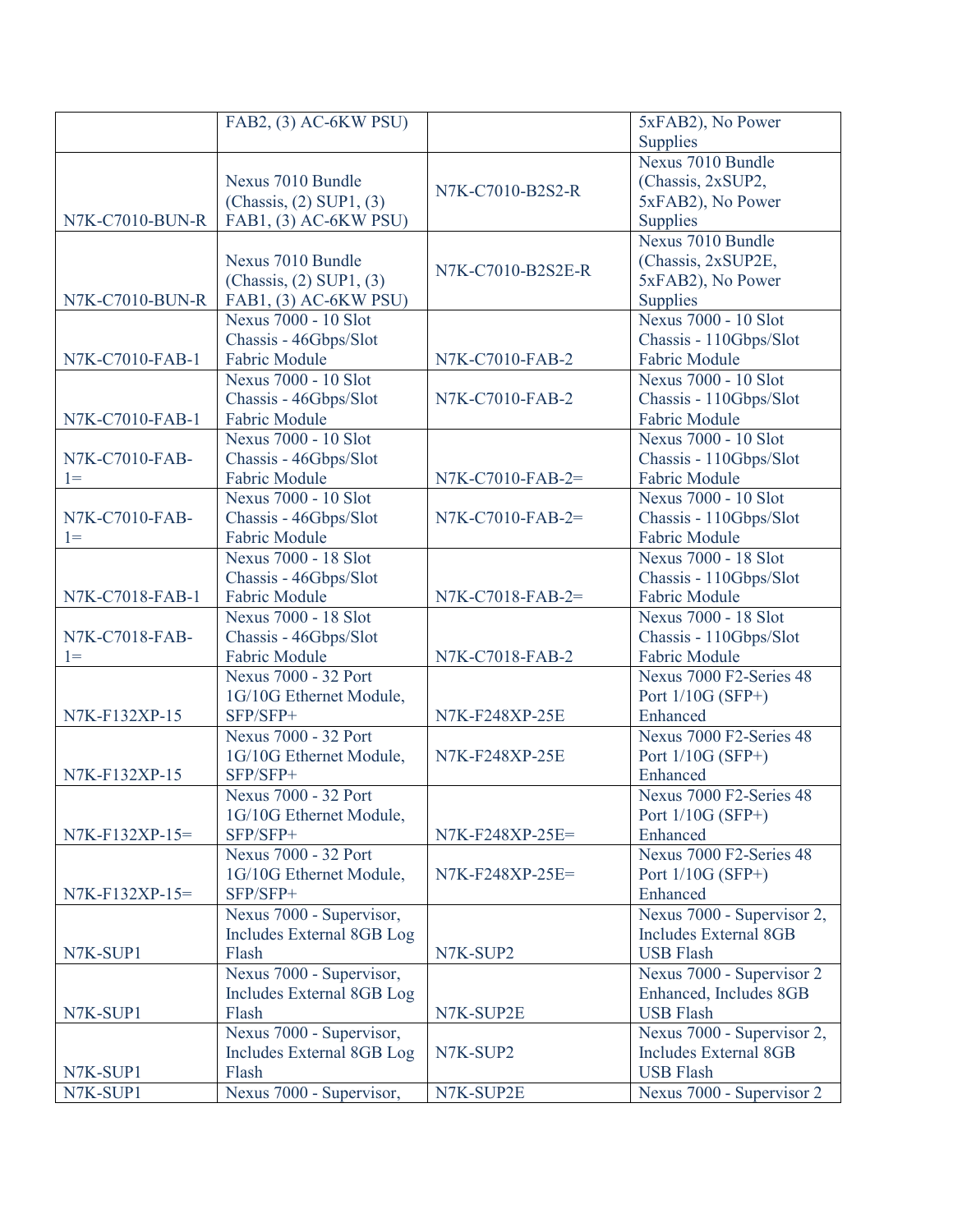|                    | Includes External 8GB Log |                    | Enhanced, Includes 8GB       |
|--------------------|---------------------------|--------------------|------------------------------|
|                    | Flash                     |                    | <b>USB Flash</b>             |
|                    | Nexus 7000 - Supervisor,  |                    | Nexus 7000 - Supervisor 2,   |
|                    | Includes External 8GB Log |                    | <b>Includes External 8GB</b> |
| $N7K-SUP1=$        | Flash                     | $N7K-SUP2=$        | <b>USB Flash</b>             |
|                    | Nexus 7000 - Supervisor,  |                    | Nexus 7000 - Supervisor 2    |
|                    | Includes External 8GB Log |                    | Enhanced, Includes 8GB       |
| $N7K-SUP1=$        | Flash                     | N7K-SUP2E=         | <b>USB Flash</b>             |
|                    | Nexus 7000 - Supervisor,  |                    | Nexus 7000 - Supervisor 2,   |
|                    | Includes External 8GB Log | $N7K-SUP2=$        | <b>Includes External 8GB</b> |
| $N7K-SUP1=$        | Flash                     |                    | <b>USB Flash</b>             |
|                    | Nexus 7000 - Supervisor,  |                    | Nexus 7000 - Supervisor 2    |
|                    | Includes External 8GB Log | N7K-SUP2E=         | Enhanced, Includes 8GB       |
| $N7K-SUP1=$        | Flash                     |                    | <b>USB Flash</b>             |
|                    | One port T3/E3 network    |                    | One port T3/E3 Service       |
| <b>NM-1T3/E3</b>   | module                    | SM-X-1T3/E3        | Module                       |
|                    | One port T3/E3 network    |                    | One port T3/E3 Service       |
| $NM-1T3/E3=$       | module                    | $SM-X-1T3/E3=$     | module                       |
|                    | 1-port OC3/STM1           |                    |                              |
|                    | Pluggable Optic Module,   |                    | OC3/STM1 SFP, Multi-         |
| POM-OC3-MM         | <b>MM</b>                 | SFP-OC3-MM         | mode fiber                   |
|                    | 1-port OC3/STM1           |                    |                              |
|                    | Pluggable Optic Module,   |                    | OC3/STM1 SFP, Multi-         |
| POM-OC3-MM=        | <b>MM</b>                 | SFP-OC3-MM=        | mode fiber                   |
|                    | 1-port OC3/STM1           |                    | OC3/STM1 SFP, Single-        |
|                    | Pluggable Optic Module,   |                    | mode fiber, Intermediate     |
| POM-OC3-SMIR       | <b>SM-IR</b>              | SFP-OC3-IR1        | Reach                        |
|                    | 1-port OC3/STM1           |                    | OC3/STM1 SFP, Single-        |
|                    | Pluggable Optic Module,   |                    | mode fiber, Intermediate     |
| POM-OC3-SMIR=      | <b>SM-IR</b>              | $SFP-OC3-IR1=$     | Reach                        |
|                    | 1-port OC3/STM1           |                    | OC3/STM1 SFP, Single-        |
|                    | Pluggable Optic Module,   |                    | mode fiber, Long Reach       |
| POM-OC3-SMLR       | <b>SM-LR</b>              | SFP-OC3-LR1        | (40km)                       |
|                    | 1-port OC3/STM1           |                    | OC3/STM1 SFP, Single-        |
|                    | Pluggable Optic Module,   |                    | mode fiber, Long Reach       |
| POM-OC3-SMLR=      | <b>SM-LR</b>              | $SFP-OC3-LR1=$     | (40km)                       |
|                    |                           |                    |                              |
|                    | PVDM2 16-channel to 32-   |                    | PVDM3 16-channel to 32-      |
| PVDM2-16U32        | channel factory upgrade   | PVDM3-16U32        | channel factory upgrade      |
|                    | PVDM2 16-channel to 32-   |                    | PVDM3 16-channel to 32-      |
| $PVDM2-16U32=$     | channel factory upgrade   | PVDM3-16U32        | channel factory upgrade      |
|                    | PVDM2 16-channel to 48-   |                    | PVDM3 16-channel to 64-      |
| <b>PVDM2-16U48</b> | channel factory upgrade   | <b>PVDM3-16U64</b> | channel factory upgrade      |
|                    | PVDM2 16-channel to 48-   |                    | PVDM3 16-channel to 64-      |
| PVDM2-16U48=       | channel factory upgrade   | <b>PVDM3-16U64</b> | channel factory upgrade      |
|                    | PVDM2 16-channel to 64-   |                    | PVDM3 16-channel to 64-      |
| <b>PVDM2-16U64</b> | channel factory upgrade   | <b>PVDM3-16U64</b> | channel factory upgrade      |
|                    | PVDM2 16-channel to 64-   |                    | PVDM3 16-channel to 64-      |
| $PVDM2-16U64=$     | channel factory upgrade   | <b>PVDM3-16U64</b> | channel factory upgrade      |
| <b>PVDM2-32</b>    | 32-Channel Packet         | <b>PVDM3-32</b>    | 32-channel high-density      |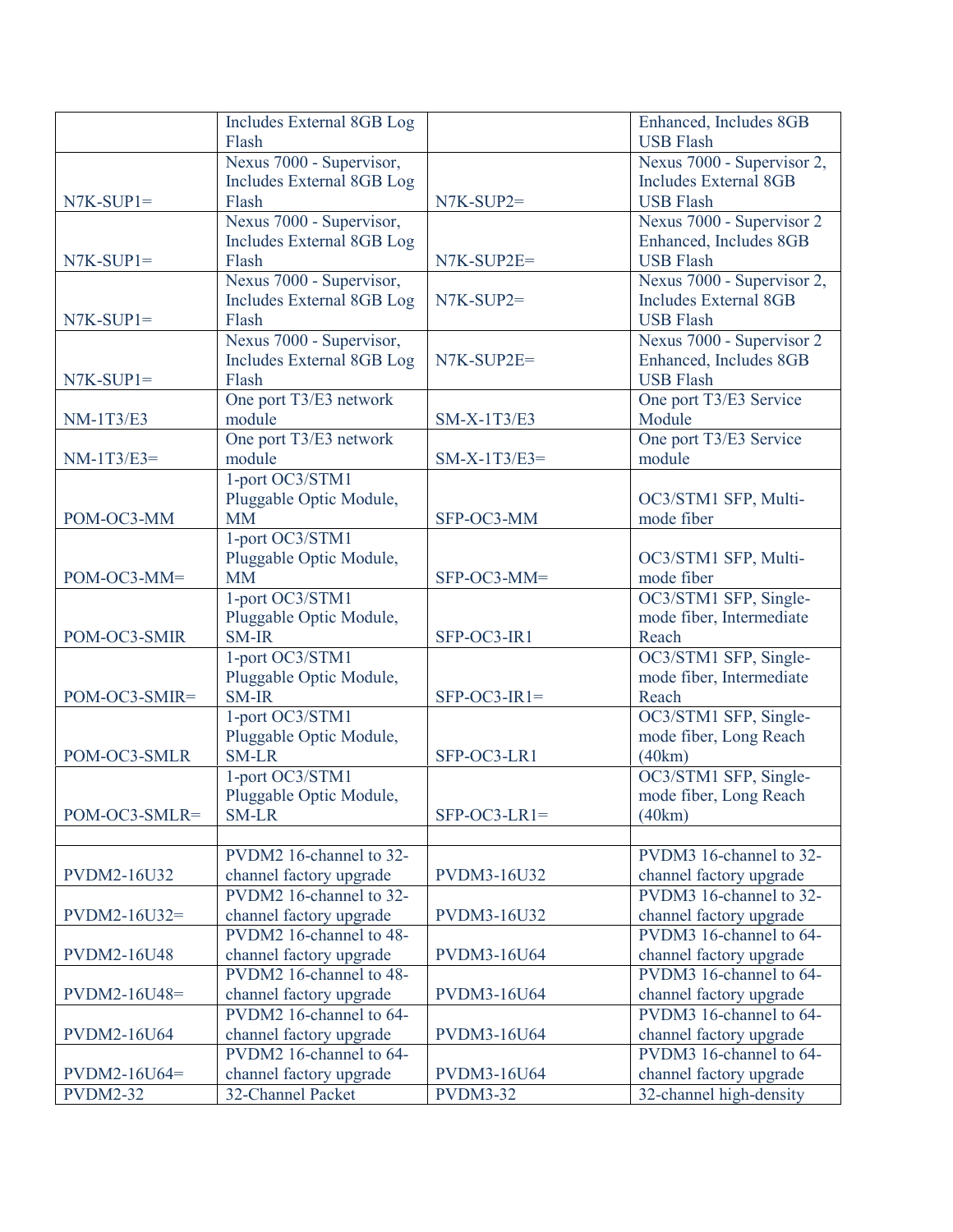|                 | Voice/Fax DSP Module                     |                         | voice and video DSP                         |
|-----------------|------------------------------------------|-------------------------|---------------------------------------------|
|                 |                                          |                         | module                                      |
|                 | 48-Channel Packet                        |                         |                                             |
| $PVDM2-48=$     | Voice/Fax DSP Module                     | $PVDM3-64=$             | PVDM3 64 chan                               |
|                 |                                          |                         | 64-channel high-density                     |
|                 | 64-Channel Packet                        |                         | voice and video DSP                         |
| <b>PVDM2-64</b> | Voice/Fax DSP Module                     | <b>PVDM3-64</b>         | module                                      |
|                 | 64-Channel Packet                        |                         |                                             |
| $PVDM2-64=$     | Voice/Fax DSP Module                     | $PVDM3-64=$             | PVDM3 64 chan                               |
|                 |                                          |                         | 16-channel high-density                     |
|                 | 8-Channel Packet                         |                         | voice and video DSP                         |
| PVDM2-8         | Voice/Fax DSP Module                     | <b>PVDM3-16</b>         | module                                      |
|                 | 128-channel Hardware                     |                         | 128-channel high-density                    |
|                 | <b>Echo Cancellation PVDM2</b>           |                         | voice and video DSP                         |
| PVDM2-EC128     | module                                   | <b>PVDM3-128</b>        | module                                      |
|                 | 32-channel Hardware Echo                 |                         | 32-channel high-density                     |
|                 | <b>Cancellation PVDM2</b>                |                         | voice and video DSP                         |
| PVDM2-EC32      | Module                                   | <b>PVDM3-32</b>         | module                                      |
|                 | 64-channel Hardware Echo                 |                         | 64-channel high-density                     |
|                 | <b>Cancellation PVDM2</b>                |                         | voice and video DSP                         |
| PVDM2-EC64      | Module                                   | <b>PVDM3-64</b>         | module                                      |
|                 | 64-channel Hardware Echo                 |                         |                                             |
|                 | <b>Cancellation PVDM2</b>                |                         |                                             |
| $PVDM2-EC64=$   | Module                                   | $PVDM3-64=$             | PVDM3 64 chan                               |
|                 | Cat6500, 1xWS-6704-<br>10GE, 1xWS-F6700- | <b>WS-6704-10GE AND</b> | Catalyst 6500 Dist Fwd<br>Card for WS-X67xx |
| S-67-10GE-C0    | <b>DFC3B Bundle</b>                      | <b>WS-F6700-DFC3C</b>   | modules                                     |
|                 | Cat6500, 1xWS-6704-                      |                         |                                             |
|                 | 10GE, 1xWS-F6700-                        | <b>WS-6704-10GE AND</b> | Catalyst 6500 Dist Fwd                      |
| S-67-10GE-C0    | <b>DFC3B Bundle</b>                      | WS-F6K-DFC4-A           | Card DFC4                                   |
|                 | Cat6500, 1x6704-10GE,                    |                         | Catalyst 6500 Dist Fwd                      |
|                 | 1xWS-F6700-DFC3B,                        | 6704-10GE AND WS-       | Card for WS-X67xx                           |
| S-67-10GE-C2    | $2xXENPAK-10GB-SR=$                      | F6700-DFC3C             | modules                                     |
|                 | Cat6500, 1x6704-10GE,                    |                         |                                             |
|                 | 1xWS-F6700-DFC3B,                        | 6704-10GE AND WS-       | Catalyst 6500 Dist Fwd                      |
| S-67-10GE-C2    | $2xXENPAK-10GB-SR=$                      | F6K-DFC4-A              | Card DFC4                                   |
|                 |                                          |                         | Catalyst 6500 Dist Fwd                      |
|                 | Cat6500 1x6748-GE-TX,                    | 6748-GE-TX AND WS-      | Card for WS-X67xx                           |
| S-67-GE-TX-2    | 1xWS-F6700-DFC3B                         | F6700-DFC3C             | modules                                     |
|                 | Cat6500 1x6748-GE-TX,                    | 6748-GE-TX AND WS-      | Catalyst 6500 Dist Fwd                      |
| $S-67-GE-TX-2$  | 1xWS-F6700-DFC3B                         | F6K-DFC4-A              | Card DFC4                                   |
|                 |                                          |                         | Cat6500 48-port                             |
|                 | Cat6500 1x6748-GE-TX,                    | 6748-GE-TX AND WS-      | 10/100/1000 GE Mod:                         |
| S-67-GE-TX-2    | 1xWS-F6700-DFC3B                         | X6748-GE-TX             | fabric enabled, RJ-45                       |
|                 |                                          |                         | C6k 48-port 10/100/1000                     |
|                 | Cat6500 1x6748-GE-TX,                    | 6748-GE-TX AND WS-      | GE Mod: fabric enabled,                     |
| $S-67-GE-TX-2$  | 1xWS-F6700-DFC3B                         | X6748-GE-TX             | RJ-45 DFC4                                  |
|                 | TCS for SMB 1 Recording                  |                         | TCS for SMB 1 Recording                     |
| TCS-SMB-1RP-K9  | Port, 1 Live Port                        | TCS-SMB-C220-K9         | Port, 1 Live Port                           |
| UCSB-DBUN-      | DISTI Only: UCS B200                     | <b>UCSB-B200-M3</b>     | UCS B200 M3 Blade                           |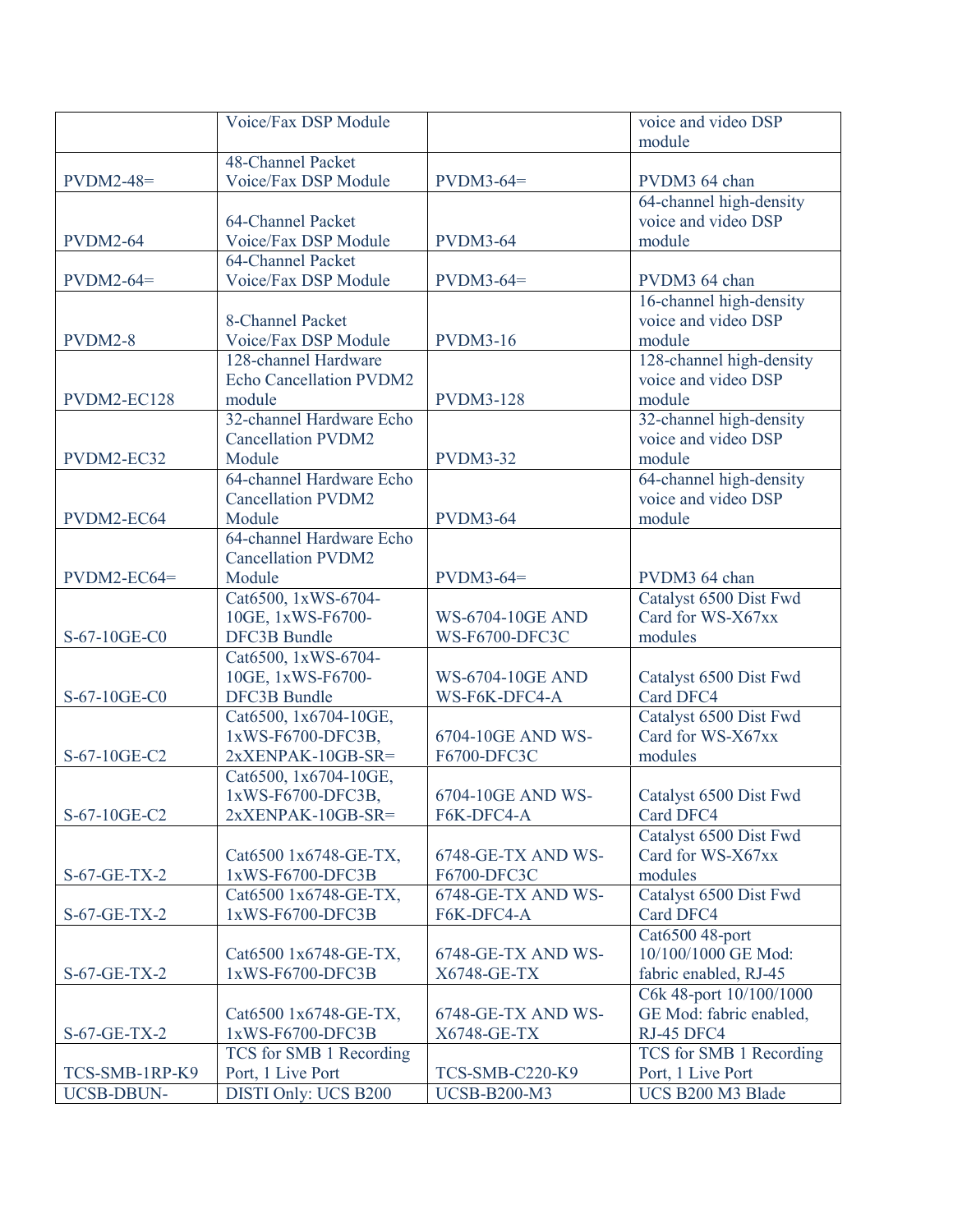| B200-301              | M3 Blade, 2xE5-2680,          |                     | Server w/o CPU, memory,       |
|-----------------------|-------------------------------|---------------------|-------------------------------|
|                       | 2x8GB                         |                     | HDD, mLOM/mezz                |
|                       | <b>DISTI Only: UCS B200</b>   |                     | UCS B200 M3 Blade             |
| <b>UCSB-DBUN-</b>     | M3 Blade, 2xE5-2665,          |                     | Server w/o CPU, memory,       |
| B200-302              | 2x8GB                         | <b>UCSB-B200-M3</b> | HDD, mLOM/mezz                |
|                       | <b>DISTI Only: UCS B200</b>   |                     | UCS B200 M3 Blade             |
| <b>UCSB-DBUN-</b>     | M3 Blade, 2xE5-2650,          |                     | Server w/o CPU, memory,       |
| B200-303              | 2x8GB                         | <b>UCSB-B200-M3</b> | HDD, mLOM/mezz                |
|                       | <b>DISTI Only: UCS B200</b>   |                     | UCS B200 M3 Blade             |
| UCSB-DBUN-            | M3 Blade, 2xE5-2640,          |                     | Server w/o CPU, memory,       |
| B200-304              | 2x8GB                         | <b>UCSB-B200-M3</b> | HDD, mLOM/mezz                |
|                       | <b>DISTI Only: UCS B200</b>   |                     | UCS B200 M3 Blade             |
| UCSB-DBUN-            | M3 Blade, 2xE5-2620,          |                     | Server w/o CPU, memory,       |
| B200-305              | 2x8GB                         | <b>UCSB-B200-M3</b> | HDD, mLOM/mezz                |
|                       | <b>UCS C220 M3 SFF, 2xE5-</b> |                     | UCS C220 M3 SFF, 2xE5-        |
| UCSC-DBUN-            | 2690,2x8GB,9266CV,            |                     | 2660, 2x8GB, 2x450W,          |
| C <sub>220</sub> -107 | 2x650W, SD, RAILS             | UCS-SPV-C220-P      | <b>SD, RAILS</b>              |
|                       | UCS C220 M3 SFF, 2xE5-        |                     | <b>UCS C220 M3 SFF, 2xE5-</b> |
| <b>UCSC-DBUN-</b>     | 2680,2x8GB,9266CV,            |                     | 2660, 2x8GB, 2x450W,          |
| C <sub>220</sub> -108 | 2x650W, SD, RAILS             | UCS-SPV-C220-P      | <b>SD, RAILS</b>              |
|                       | UCS C220 M3 SFF, 2xE5-        |                     | UCS C220 M3 SFF, 2xE5-        |
| <b>UCSC-DBUN-</b>     | 2665,2x8GB,9266CV,            |                     | 2660, 2x8GB, 2x450W,          |
| C220-109              | 2x650W, SD, RAILS             | UCS-SPV-C220-P      | SD, RAILS                     |
|                       |                               |                     |                               |
|                       | <b>UCS C220 M3 SFF, 2xE5-</b> |                     | UCS C220 M3 SFF, 2xE5-        |
| <b>UCSC-DBUN-</b>     | 2650,2x8GB,9266CV,            |                     | 2660, 2x8GB, 2x450W,          |
| C220-110              | 2x650W, SD, RAILS             | UCS-SPV-C220-P      | SD, RAILS                     |
|                       | <b>UCS C220 M3 SFF, 2xE5-</b> |                     | UCS C220 M3 SFF, 2xE5-        |
| <b>UCSC-DBUN-</b>     | 2650,2x8GB,9266CV,            |                     | 2640, 2x8GB, 2x450W,          |
| C220-110              | 2x650W, SD, RAILS             | UCS-SPV-C220-V      | SD, RAILS                     |
|                       | UCS C220 M3 SFF, 1xE5-        |                     | <b>UCS C220 M3 SFF, 2xE5-</b> |
| UCSC-DBUN-            | 2640,1x8GB,ROM55,             |                     | 2640, 2x8GB, 2x450W,          |
| C220-111              | 2x650W, SD, RAILS             | UCS-SPV-C220-V      | SD, RAILS                     |
|                       | UCS C220 M3 SFF, 1xE5-        |                     | <b>UCS C220 M3 SFF, 1xE5-</b> |
| <b>UCSC-DBUN-</b>     | 2620,1x8GB,ROM55,             |                     | 2620, 1x8GB, 2x450W,          |
| C220-112              | 2x650W, SD, RAILS             | UCS-SPV-C220-EP     | SD, RAILS                     |
|                       | UCS C220 M3 SFF, 1xE5-        |                     | <b>UCS C220 M3 SFF, 1xE5-</b> |
| UCSC-DBUN-            | 2609,1x8GB,ROM55,             |                     | 2609, 1x8GB, 2x450W,          |
| C <sub>220</sub> -113 | 2x650W, SD, RAILS             | UCS-SPV-C220-E      | SD, RAILS                     |
|                       | UCS C220 M3 SFF, 2xE5-        |                     | UCS C220 M3 SFF, 2xE5-        |
| UCSC-DBUN-            | 2640,2x8GB, 9266CV,           |                     | 2640, 2x8GB, 2x450W,          |
| C220-114              | 2x650W, SD, RAILS             | UCS-SPV-C220-V      | <b>SD, RAILS</b>              |
|                       | <b>UCS C220 M3 SFF, 2xE5-</b> |                     | UCS C220 M3 SFF, 1xE5-        |
| UCSC-DBUN-            | 2620,2x8GB, RAID-             |                     | 2620, 1x8GB, 2x450W,          |
| C <sub>220</sub> -115 | 11,2x650W,SD,RAILS            | UCS-SPV-C220-EP     | <b>SD, RAILS</b>              |
|                       | <b>UCS C220 M3 SFF, 2xE5-</b> |                     | UCS C220 M3 SFF, 1xE5-        |
| UCSC-DBUN-            | 2609,2x8GB,RAID-              |                     | 2609, 1x8GB, 2x450W,          |
| C <sub>220</sub> -116 | 11,2x650W,SD,RAILS            | UCS-SPV-C220-E      | <b>SD, RAILS</b>              |
|                       | UCS C220 M3 LFF, 1xE5-        |                     | UCS C220 M3 SFF, 1xE5-        |
| UCSC-DBUN-            | 2609,1x8GB,ROM15,             |                     | 2609, 1x8GB, 2x450W,          |
| C <sub>220</sub> -351 | 2x650W, SD, RAILS             | UCS-SPV-C220-E      | <b>SD, RAILS</b>              |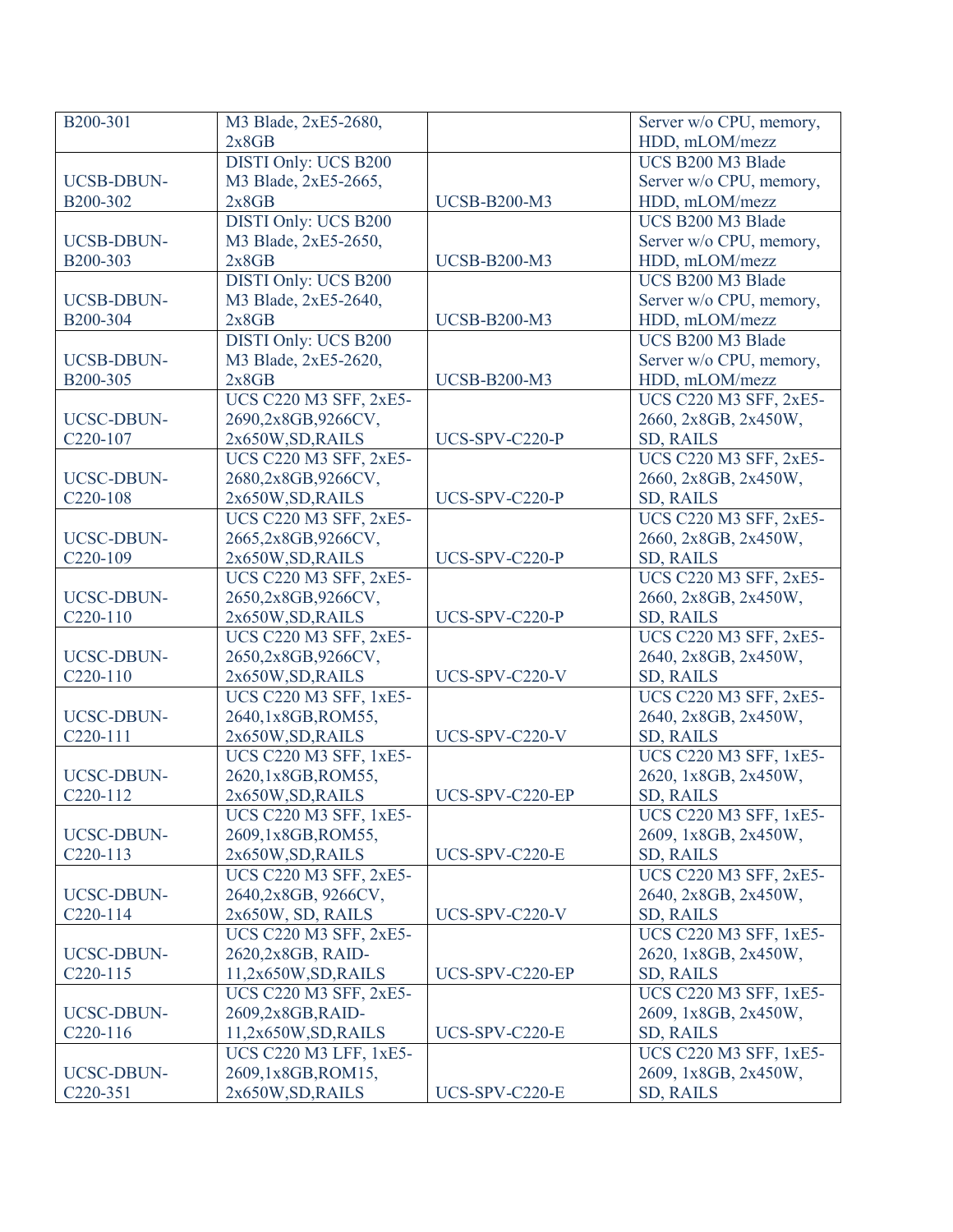|                       | UCS C220 M3 LFF, 1xE5-       |                 | UCS C220 M3 SFF, 1xE5-        |
|-----------------------|------------------------------|-----------------|-------------------------------|
| UCSC-DBUN-            | 2620,1x8GB,ROM15,            |                 | 2620, 1x8GB, 2x450W,          |
| C220-352              | 2x650W, SD, RAILS            | UCS-SPV-C220-EP | <b>SD, RAILS</b>              |
|                       | UCS C220 M3 LFF, 1xE5-       |                 | <b>UCS C220 M3 SFF, 2xE5-</b> |
| <b>UCSC-DBUN-</b>     | 2640,1x8GB,ROM15,            |                 | 2640, 2x8GB, 2x450W,          |
| C220-353              | x650W, SD, RAILS             | UCS-SPV-C220-V  | SD, RAILS                     |
|                       | UCS C240 M3 SFF, 2xE5-       |                 |                               |
|                       | 2650,2x8GB,9266CV,           |                 | <b>UCS C240 M3 SFF-16DR,</b>  |
| <b>UCSC-DBUN-</b>     | 2x650W, SD, RAILS, EXPD      |                 | 2xE5-2660, 2x8GB,             |
| C <sub>240</sub> -111 | R                            | UCS-SPV-C240-P  | 2x650W, SD, RAILS             |
|                       | UCS C240 M3 SFF, 2xE5-       |                 |                               |
|                       | 2650,2x8GB,9266CV,           |                 | <b>UCS C240 M3 SFF-16DR,</b>  |
| <b>UCSC-DBUN-</b>     | 2x650W, SD, RAILS, EXPD      |                 | 2xE5-2640, 2x8GB,             |
| C240-111              | $\mathbf R$                  | UCS-SPV-C240-V  | 2x650W, SD, RAILS             |
|                       | <b>UCS C240M3 SFF, 2xE5-</b> |                 |                               |
|                       | 2620,2x8GB,RAID-             |                 | <b>UCS C240 M3 SFF-16DR,</b>  |
| <b>UCSC-DBUN-</b>     | 11,2x650W,SD,RAILS,          |                 | 1xE5-2620, 1x8GB,             |
| C <sub>240</sub> -112 | <b>EXPDR</b>                 | UCS-SPV-C240-EP | 2x650W, SD, RAILS             |
|                       | <b>UCS C240M3 SFF, 2xE5-</b> |                 |                               |
|                       | 2609,2x8GB,RAID-             |                 | <b>UCS C240 M3 SFF-16DR,</b>  |
| <b>UCSC-DBUN-</b>     | 11,2x650W,SD,RAILS,          |                 | 1xE5-2609, 1x8GB,             |
| C <sub>240</sub> -113 | <b>EXPDR</b>                 | UCS-SPV-C240-E  | 2x650W, SD, RAILS             |
|                       | UCS C240 M3 SFF, 2xE5-       |                 |                               |
|                       | 2640,2x8GB,9266CV,           |                 | <b>UCS C240 M3 SFF-16DR,</b>  |
| <b>UCSC-DBUN-</b>     | 2x650W, SD, RAILS,           |                 | 2xE5-2640, 2x8GB,             |
| C <sub>240</sub> -114 | <b>EXPDR</b>                 | UCS-SPV-C240-V  | 2x650W, SD, RAILS             |
|                       | <b>UCS C240 M3 SFF2,</b>     |                 |                               |
|                       | 1xE5-2609, 1x8GB,            |                 | <b>UCS C240 M3 SFF-16DR</b> , |
| <b>UCSC-DBUN-</b>     | ROM55, 2x650W,               |                 | 1xE5-2609, 1x8GB,             |
| C <sub>240</sub> -311 | <b>SD, RAILS</b>             | UCS-SPV-C240-E  | 2x650W, SD, RAILS             |
|                       | <b>UCS C240 M3 SFF2,</b>     |                 |                               |
|                       | 1xE5-2620,1x8GB,             |                 | <b>UCS C240 M3 SFF-16DR,</b>  |
| <b>UCSC-DBUN-</b>     | ROM55, 2x650W, SD,           |                 | 1xE5-2620, 1x8GB,             |
| C <sub>240</sub> -312 | <b>RAILS</b>                 | UCS-SPV-C240-EP | 2x650W, SD, RAILS             |
|                       | <b>UCS C240 M3 SFF2,</b>     |                 |                               |
|                       | 1xE5-2640,1x8GB,             |                 | <b>UCS C240 M3 SFF-16DR,</b>  |
| <b>UCSC-DBUN-</b>     | ROM55, 2x650W, SD,           |                 | 2xE5-2640, 2x8GB,             |
| C <sub>240</sub> -313 | <b>RAILS</b>                 | UCS-SPV-C240-V  | 2x650W, SD, RAILS             |
|                       | <b>UCS C240M3 LFF, 2xE5-</b> |                 |                               |
|                       | 2620, 2x8GB, 9266CV,         |                 | <b>UCS C240 M3 SFF-16DR,</b>  |
| UCSC-DBUN-            | 2x650W, SD, RAILS,           |                 | 1xE5-2620, 1x8GB,             |
| C <sub>240</sub> -331 | <b>EXPDR</b>                 | UCS-SPV-C240-EP | 2x650W, SD, RAILS             |
|                       | <b>UCS C240M3 LFF, 2xE5-</b> |                 |                               |
|                       | 2640,2x8GB,9266CV,           |                 | UCS C240 M3 SFF-16DR,         |
| UCSC-DBUN-            | 2x650W, SD, RAILS,           |                 | 2xE5-2640, 2x8GB,             |
| C <sub>240</sub> -332 | <b>EXPDR</b>                 | UCS-SPV-C240-V  | 2x650W, SD, RAILS             |
|                       | UCS C240 M3 SFF, 2xE5-       |                 |                               |
|                       | 2690,2x8GB, 9266CV,          |                 | <b>UCS C240 M3 SFF-16DR,</b>  |
| UCSC-EZ-C240-         |                              |                 | 2xE5-2660, 2x8GB,             |
|                       | 2x650W, SD, RAILS,           |                 |                               |
| 108                   | <b>EXPDR</b>                 | UCS-SPV-C240-P  | 2x650W, SD, RAILS             |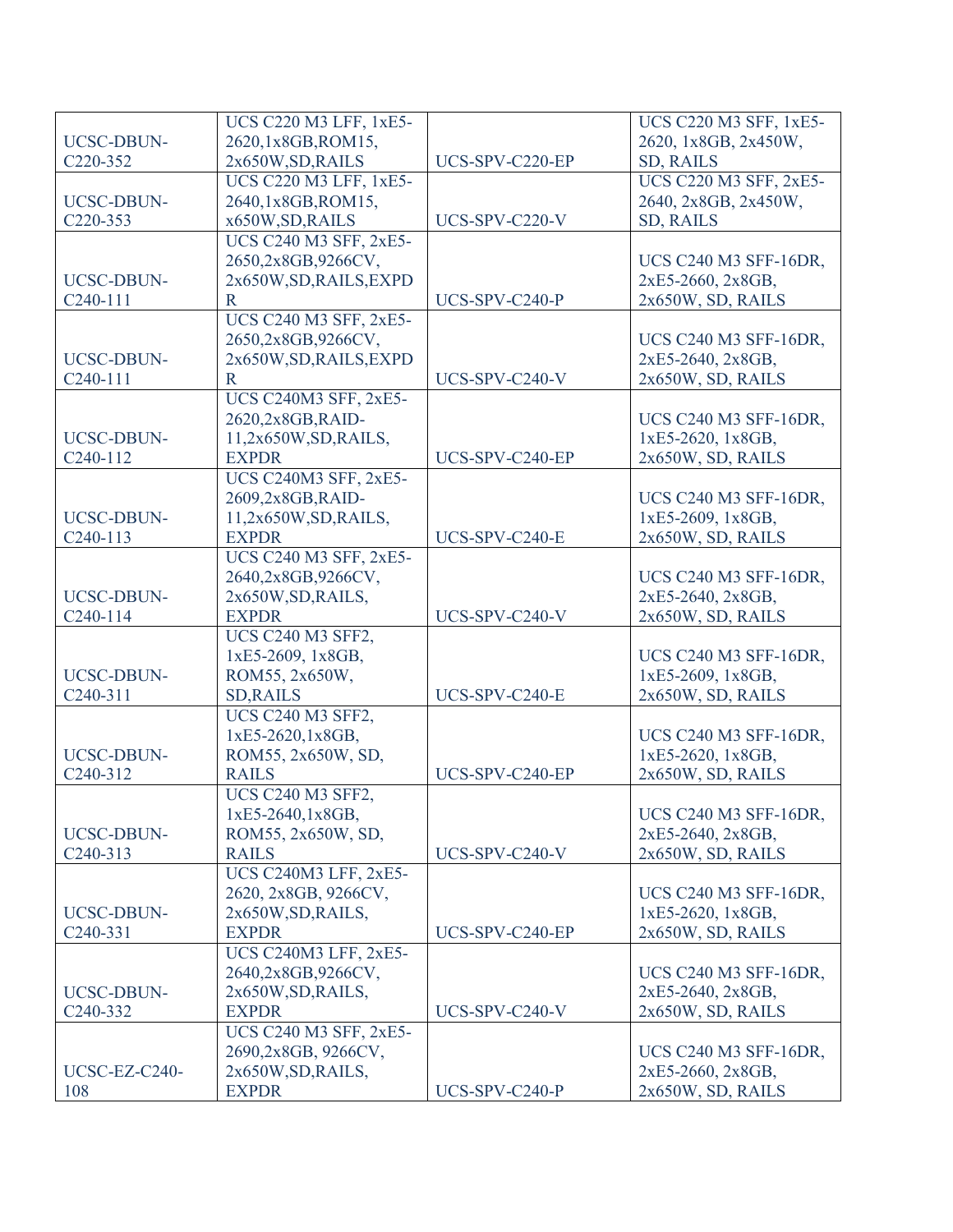|                  | <b>UCS C240 M3 SFF, 2xE5-</b> |                        |                              |
|------------------|-------------------------------|------------------------|------------------------------|
|                  | 2680,2x8GB,9266CV,            |                        | <b>UCS C240 M3 SFF-16DR,</b> |
| UCSC-EZ-C240-    | 2x650W, SD, RAILS,            |                        | 2xE5-2660, 2x8GB,            |
| 109              | <b>EXPDR</b>                  | UCS-SPV-C240-P         | 2x650W, SD, RAILS            |
|                  | <b>UCS C240 M3 SFF, 2xE5-</b> |                        |                              |
|                  | 2665,2x8GB,9266CV,            |                        | <b>UCS C240 M3 SFF-16DR,</b> |
| UCSC-EZ-C240-    | 2x650W, SD, RAILS,            |                        | 2xE5-2660, 2x8GB,            |
| 110              | <b>EXPDR</b>                  | UCS-SPV-C240-P         | 2x650W, SD, RAILS            |
|                  | 4GB DDR3-1333-MHz             |                        | 4GB DDR3-1600-MHz            |
| UCS-MR-          | RDIMM/PC3-                    |                        | RDIMM/PC3-12800/single       |
| 1X041RX-A        | 10600/1R/1.35v                | UCS-MR-1X041RY-A       | rank $/1.35v$                |
|                  | 8GB DDR3-1333-MHz             |                        | 8GB DDR3-1600-MHz            |
| UCS-MR-          | RDIMM/PC3-                    |                        | RDIMM/PC3-12800/dual         |
| 1X082RX-A        | 10600/2R/1.35v                | UCS-MR-1X082RY-A       | rank $/1.35v$                |
|                  | 4GB DDR3-1600-MHz             |                        | 4GB DDR3-1600-MHz            |
| UCS-MU-          | ECC UDIMM/PC3-                |                        | RDIMM/PC3-12800/single       |
| 1X042RE-A        | 12800/dual rank/x8/1.35 $v$   | UCS-MR-1X041RY-A       | rank $/1.35v$                |
|                  | 4GB DDR3-1600-MHz             |                        | 4GB DDR3-1600-MHz            |
| UCS-MU-          | ECC UDIMM/PC3-                |                        | RDIMM/PC3-12800/single       |
| $1X042RE-A=$     | 12800/dual rank/x8/1.35 $v$   | $UCS-MR-1X041RY-A=$    | rank $/1.35v$                |
|                  | MegaRAID $9266-8i +$          |                        | MegaRAID 9271CV Raid         |
|                  | battery backup for C240       |                        | card with 8 internal         |
| UCS-RAID-9266    | and C220                      | UCS-RAID9271CV-8I      | SAS/SATA parts, S            |
|                  |                               |                        | MegaRAID 9271CV Raid         |
|                  | MegaRAID 9266CV-8i            |                        | card with 8 internal         |
| UCS-RAID-9266CV  | $w/$ TFM + Super Cap          | UCS-RAID9271CV-8I      | SAS/SATA parts, S            |
|                  |                               |                        | MegaRAID 9271CV Raid         |
| <b>UCS-RAID-</b> | MegaRAID 9266CV-8i            |                        | card with 8 internal         |
| $9266CV=$        | $w/$ TFM + Super Cap          | UCS-RAID9271CV-8I=     | SAS/SATA parts, S            |
|                  |                               |                        | MegaRAID 9271CV with 8       |
| UCS-RAID-9266-   | MegaRAID 9266-8i with         |                        | internal SAS/SATA ports      |
| <b>NB</b>        | no battery back up            | UCS-RAID9271CV-8I      | with Supercap                |
|                  | MegaRAID 9285CV-8e, 2         |                        | MegaRAID 9286CV Raid         |
| <b>UCS-RAID-</b> | x4 SAS external connector,    |                        | card with 8 external         |
| 9285CV-E         | w/Supercap                    | UCS-RAID9286CV-8E      | SAS/SATA ports, S            |
|                  | MegaRAID 9285CV-8e, 2         |                        | MegaRAID 9286CV Raid         |
| <b>UCS-RAID-</b> | x4 SAS external connector,    |                        | card with 8 external         |
| 9285CV-E=        | w/ Supercap                   | UCS-RAID9286CV-8E=     | SAS/SATA ports, S            |
|                  | UCS C220 M3 SFF, 1xE5-        |                        | <b>UCS C220 M3 SFF 1xE5-</b> |
|                  | 2609, 1x8GB, 2x450W,          | <b>UCS-SPR-C220-E3</b> | 2609B,1x8GB,ROM55,1x6        |
| UCS-SPV-C220-E   | SD, RAILS                     |                        | 50W, SD, RAILS               |
|                  | UCS C220 M3 SFF, 1xE5-        |                        | <b>UCS C220 M3 SFF 1xE5-</b> |
|                  | 2609, 1x8GB, 2x450W,          | UCS-SPR-C220-E3        | 2609B,1x8GB,ROM55,1x6        |
| UCS-SPV-C220-E   | <b>SD, RAILS</b>              |                        | 50W, SD, RAILS               |
|                  | UCS C220 M3 SFF, 1xE5-        |                        | <b>UCS C220 M3 SFF 1xE5-</b> |
|                  | 2609, 1x8GB, 2x450W,          | <b>UCS-SPR-C220-E3</b> | 2609B,1x8GB,ROM55,1x6        |
| UCS-SPV-C220-E   | SD, RAILS                     |                        | 50W, SD, RAILS               |
|                  | UCS C220 M3 SFF, 1xE5-        |                        | <b>UCS C220 M3 SFF 1xE5-</b> |
|                  | 2620, 1x8GB, 2x450W,          | <b>UCS-SPR-C220-E4</b> | 2620B, 1x8GB, ROM55, 1x6     |
| UCS-SPV-C220-EP  | SD, RAILS                     |                        | 50W, SD, RAILS               |
|                  |                               |                        |                              |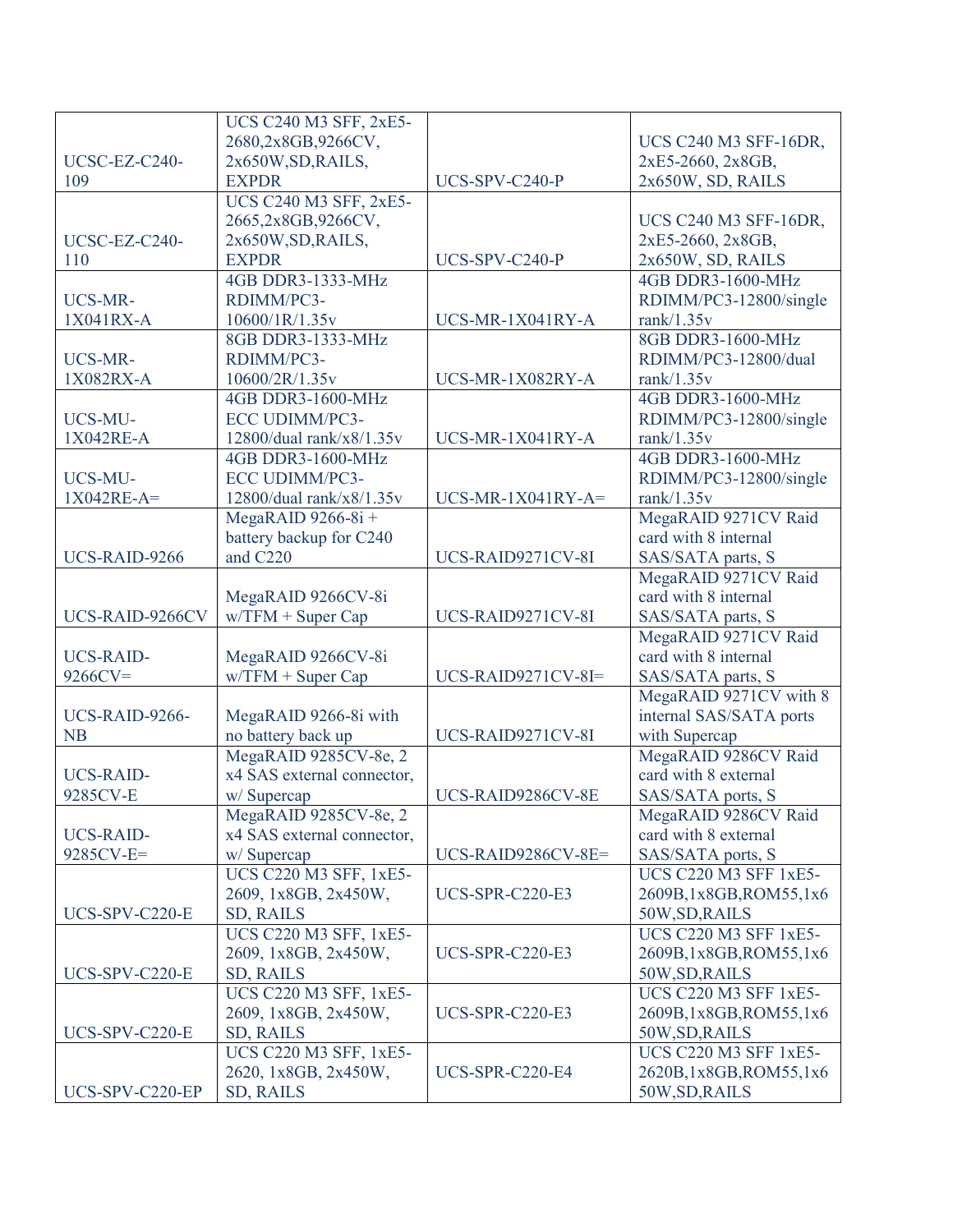|                 | UCS C220 M3 SFF, 1xE5-                               |                        | <b>UCS C220 M3 SFF 1xE5-</b>    |
|-----------------|------------------------------------------------------|------------------------|---------------------------------|
|                 | 2620, 1x8GB, 2x450W,                                 | <b>UCS-SPR-C220-E4</b> | 2620B, 1x8GB, ROM55, 1x6        |
| UCS-SPV-C220-EP | <b>SD, RAILS</b>                                     |                        | 50W, SD, RAILS                  |
|                 | <b>UCS C220 M3 SFF, 1xE5-</b>                        |                        | <b>UCS C220 M3 SFF 1xE5-</b>    |
|                 | 2620, 1x8GB, 2x450W,                                 | <b>UCS-SPR-C220-E4</b> | 2620B, 1x8GB, ROM55, 1x6        |
| UCS-SPV-C220-EP | <b>SD, RAILS</b>                                     |                        | 50W, SD, RAILS                  |
|                 | UCS C220 M3 SFF, 2xE5-                               |                        | <b>UCS C220 M3 SFF 2xE5-</b>    |
|                 | 2660, 2x8GB, 2x450W,                                 | <b>UCS-SPR-C220-P1</b> | 2660B,2x16GB,9271CVR            |
| UCS-SPV-C220-P  | SD, RAILS                                            |                        | AID,2x650W,SD,RAIL              |
|                 | <b>UCS C220 M3 SFF, 2xE5-</b>                        |                        | <b>UCS C220 M3 SFF 2xE5-</b>    |
|                 | 2640, 2x8GB, 2x450W,                                 | <b>UCS-SPR-C220-V1</b> | 2640B,2x8GB,9271CVRAI           |
| UCS-SPV-C220-V  | SD, RAILS                                            |                        | D,2x650W,SD,RAILS               |
|                 | UCS C220 M3 SFF, 2xE5-                               |                        | <b>UCS C220 M3 SFF 2xE5-</b>    |
|                 | 2640, 2x8GB, 2x450W,                                 | <b>UCS-SPR-C220-V1</b> | 2640B,2x8GB,9271CVRAI           |
| UCS-SPV-C220-V  | <b>SD, RAILS</b>                                     |                        | D,2x650W,SD,RAILS               |
|                 | <b>UCS C220 M3 SFF, 2xE5-</b>                        |                        | <b>UCS C220 M3 SFF 2xE5-</b>    |
|                 | 2640, 2x8GB, 2x450W,                                 | <b>UCS-SPR-C220-V1</b> | 2640B,2x8GB,9271CVRAI           |
| UCS-SPV-C220-V  | SD, RAILS                                            |                        | D,2x650W,SD,RAILS               |
|                 | <b>UCS C220 M3 SFF, 2xE5-</b>                        |                        | <b>UCS C220 M3 SFF 2xE5-</b>    |
|                 | 2640, 2x8GB, 2x450W,                                 | <b>UCS-SPR-C220-V1</b> | 2640B,2x8GB,9271CVRAI           |
| UCS-SPV-C220-V  | <b>SD, RAILS</b>                                     |                        | D,2x650W,SD,RAILS               |
|                 | <b>UCS C22 M3 SFF, 1xE5-</b>                         |                        | UCS C22 M3 SFF w/o              |
|                 | 2403, 1x8GB, 1x450W,                                 | UCSC-C22-M3S           | CPU, mem, HDD, PCIe, w/         |
| UCS-SPV-C22-E   |                                                      |                        | 1PSU                            |
|                 | <b>USB, RAILS</b>                                    |                        | UCS C22 M3 SFF w/o              |
|                 | <b>UCS C22 M3 SFF, 1xE5-</b>                         |                        |                                 |
| UCS-SPV-C22-E   | 2403, 1x8GB, 1x450W,                                 | UCSC-C22-M3S           | CPU, mem, HDD, PCIe, w/<br>1PSU |
|                 | <b>USB, RAILS</b>                                    |                        | UCS C22 M3 SFF w/o              |
|                 | <b>UCS C22 M3 SFF, 2xE5-</b>                         |                        |                                 |
|                 | 2440, 2x8GB, 1x450W,                                 | UCSC-C22-M3S           | CPU, mem, HDD, PCIe, w/<br>1PSU |
| UCS-SPV-C22-V   | <b>USB, RAILS</b>                                    |                        | UCS C22 M3 SFF w/o              |
|                 | <b>UCS C22 M3 SFF, 2xE5-</b>                         | UCSC-C22-M3S           |                                 |
|                 | 2440, 2x8GB, 1x450W,                                 |                        | CPU, mem, HDD, PCIe, w/<br>1PSU |
| UCS-SPV-C22-V   | USB, RAILS                                           |                        |                                 |
|                 | <b>UCS C22 M3 SFF, 2xE5-</b><br>2440, 2x8GB, 1x450W, |                        | UCS C22 M3 SFF w/o              |
| UCS-SPV-C22-V   | <b>USB, RAILS</b>                                    | UCSC-C22-M3S           | CPU, mem, HDD, PCIe, w/         |
|                 |                                                      |                        | 1PSU                            |
|                 | <b>UCS C22 M3 SFF, 2xE5-</b>                         |                        | UCS C22 M3 SFF w/o              |
|                 | 2440, 2x8GB, 1x450W,                                 | UCSC-C22-M3S           | CPU, mem, HDD, PCIe, w/         |
| UCS-SPV-C22-V   | <b>USB, RAILS</b>                                    |                        | 1PSU                            |
|                 | <b>UCS C22 M3 SFF, 2xE5-</b>                         |                        | UCS C22 M3 SFF w/o              |
|                 | 2440, 2x8GB, 1x450W,                                 | UCSC-C22-M3S           | CPU, mem, HDD, PCIe, w/         |
| UCS-SPV-C22-V   | <b>USB, RAILS</b>                                    |                        | 1PSU                            |
|                 | <b>UCS C22 M3 SFF, 2xE5-</b>                         |                        | UCS C22 M3 SFF w/o              |
|                 | 2440, 2x8GB, 1x450W,                                 | UCSC-C22-M3S           | CPU, mem, HDD, PCIe, w/         |
| UCS-SPV-C22-V   | <b>USB, RAILS</b>                                    |                        | 1PSU                            |
|                 | UCS C240 M3 SFF-16DR,                                |                        | <b>UCS C240 M3 SFF 1xE5-</b>    |
|                 | 1xE5-2609, 1x8GB,                                    | <b>UCS-SPR-C240-E3</b> | 2609B,1x8GB,9271CVRAI           |
| UCS-SPV-C240-E  | 2x650W, SD, RAILS                                    |                        | D,1x650W,SD,RAILS               |
|                 | <b>UCS C240 M3 SFF-16DR,</b>                         | UCS-SPR-C240-E3        | <b>UCS C240 M3 SFF 1xE5-</b>    |
| UCS-SPV-C240-E  | 1xE5-2609, 1x8GB,                                    |                        | 2609B,1x8GB,9271CVRAI           |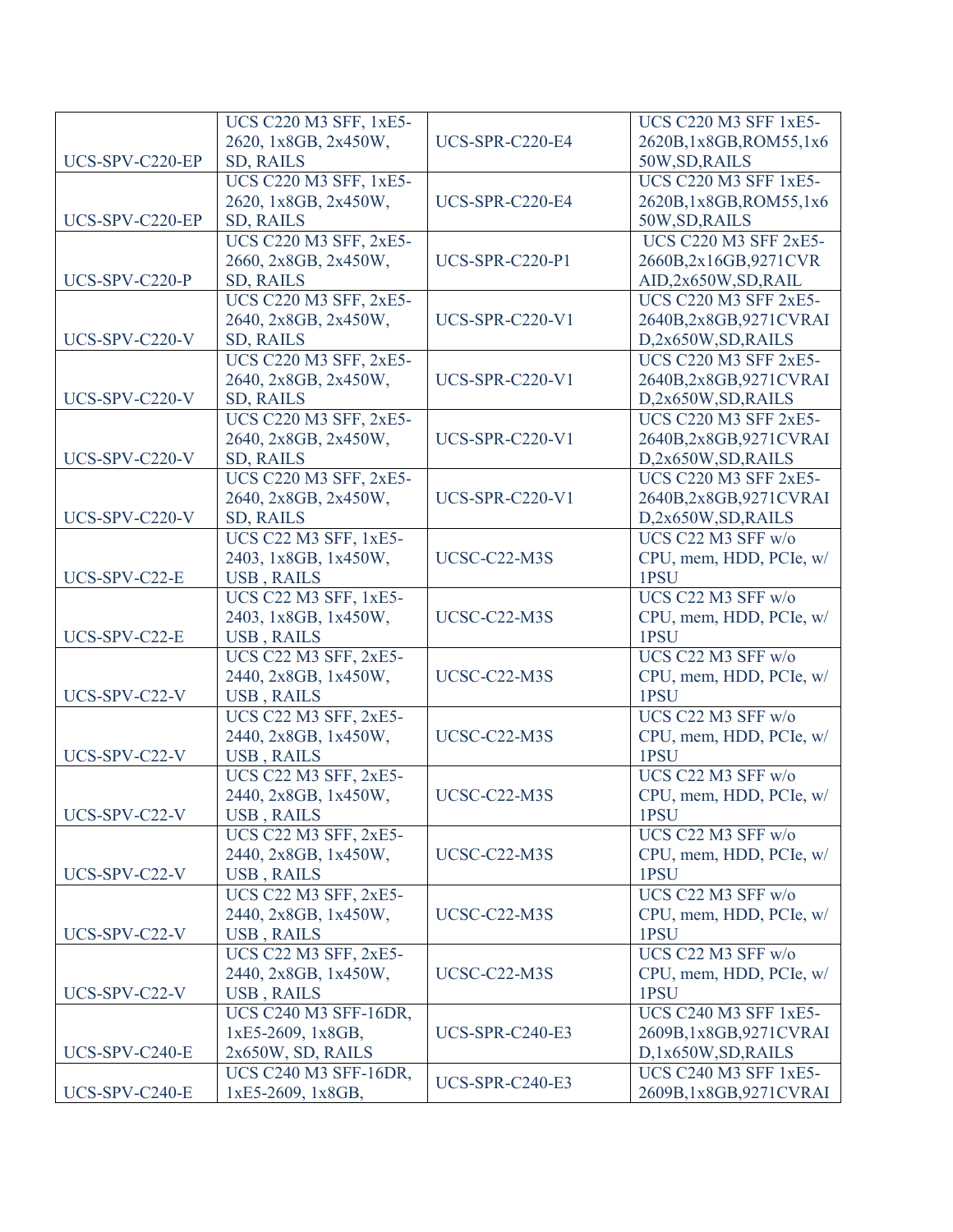|                        | 2x650W, SD, RAILS             |                        | D,1x650W,SD,RAILS            |
|------------------------|-------------------------------|------------------------|------------------------------|
|                        | <b>UCS C240 M3 SFF-16DR.</b>  |                        | <b>UCS C240 M3 SFF 1xE5-</b> |
|                        | 1xE5-2620, 1x8GB,             | UCS-SPR-C240-E4        | 2620B,1x8GB,9271CVRAI        |
| UCS-SPV-C240-EP        | 2x650W, SD, RAILS             |                        | D,1x650W,SD,RAILS            |
|                        | <b>UCS C240 M3 SFF-16DR,</b>  |                        | <b>UCS C240 M3 SFF 1xE5-</b> |
|                        | 1xE5-2620, 1x8GB,             | <b>UCS-SPR-C240-E4</b> | 2620B, 1x8GB, 9271 CVRAI     |
| UCS-SPV-C240-EP        | 2x650W, SD, RAILS             |                        | D,1x650W,SD,RAILS            |
|                        | <b>UCS C240 M3 SFF-16DR,</b>  |                        | <b>UCS C240 M3 SFF 1xE5-</b> |
|                        | 1xE5-2620, 1x8GB,             | <b>UCS-SPR-C240-E4</b> | 2620B,1x8GB,9271CVRAI        |
| UCS-SPV-C240-EP        | 2x650W, SD, RAILS             |                        | D,1x650W,SD,RAILS            |
|                        | <b>UCS C240 M3 SFF-16DR</b> , |                        | <b>UCS C240 M3 SFF 2xE5-</b> |
|                        | 2xE5-2660, 2x8GB,             | <b>UCS-SPR-C240-P1</b> | 2660B,2x16GB,9271CVR         |
| UCS-SPV-C240-P         | 2x650W, SD, RAILS             |                        | AID,2x650W,SD,RAIL           |
|                        | <b>UCS C240 M3 SFF-16DR,</b>  |                        | <b>UCS C240 M3 SFF 2xE5-</b> |
|                        | 2xE5-2660, 2x8GB,             | <b>UCS-SPR-C240-P1</b> | 2660B,2x16GB,9271CVR         |
| UCS-SPV-C240-P         | 2x650W, SD, RAILS             |                        | AID,2x650W,SD,RAIL           |
|                        | <b>UCS C240 M3 SFF-16DR,</b>  |                        | <b>UCS C240 M3 SFF 2xE5-</b> |
|                        | 2xE5-2660, 2x8GB,             | <b>UCS-SPR-C240-P1</b> | 2660B,2x16GB,9271CVR         |
| UCS-SPV-C240-P         | 2x650W, SD, RAILS             |                        | AID,2x650W,SD,RAIL           |
|                        | <b>UCS C240 M3 SFF-16DR,</b>  |                        | <b>UCS C240 M3 SFF 2xE5-</b> |
|                        | 2xE5-2660, 2x8GB,             | <b>UCS-SPR-C240-P1</b> | 2660B,2x16GB,9271CVR         |
| UCS-SPV-C240-P         | 2x650W, SD, RAILS             |                        | AID,2x650W,SD,RAIL           |
|                        | <b>UCS C240 M3 SFF-16DR</b> , |                        | <b>UCS C240 M3 SFF 2xE5-</b> |
|                        | 2xE5-2640, 2x8GB,             | <b>UCS-SPR-C240-V1</b> | 2640B,2x8GB,9271CVRAI        |
| UCS-SPV-C240-V         | 2x650W, SD, RAILS             |                        | D,2x650W,SD,RAILS            |
|                        | <b>UCS C240 M3 SFF-16DR</b> , |                        | <b>UCS C240 M3 SFF 2xE5-</b> |
|                        | 2xE5-2640, 2x8GB,             | <b>UCS-SPR-C240-V1</b> | 2640B,2x8GB,9271CVRAI        |
| UCS-SPV-C240-V         | 2x650W, SD, RAILS             |                        | D,2x650W,SD,RAILS            |
|                        | <b>UCS C240 M3 SFF-16DR,</b>  |                        | <b>UCS C240 M3 SFF 2xE5-</b> |
|                        | 2xE5-2640, 2x8GB,             | <b>UCS-SPR-C240-V1</b> | 2640B,2x8GB,9271CVRAI        |
| UCS-SPV-C240-V         | 2x650W, SD, RAILS             |                        | D,2x650W,SD,RAILS            |
|                        | <b>UCS C240 M3 SFF-16DR</b> , |                        | <b>UCS C240 M3 SFF 2xE5-</b> |
|                        | 2xE5-2640, 2x8GB,             | <b>UCS-SPR-C240-V1</b> | 2640B,2x8GB,9271CVRAI        |
| UCS-SPV-C240-V         | 2x650W, SD, RAILS             |                        | D,2x650W,SD,RAILS            |
|                        | UCS C24 M3 SFF-16DR,          |                        | UCS C24 M3 SFF w/o           |
|                        | $1xE5-2403$ , $1x8GB$ ,       | UCSC-C24-M3S           | CPU, mem, HD, PCIe, w/       |
| UCS-SPV-C24-E          | 2x450W, USB, RAILS            |                        | 1PSU                         |
|                        | UCS C24 M3 SFF-16DR,          |                        | UCS C24 M3 SFF w/o           |
|                        | 1xE5-2403, 1x8GB,             | UCSC-C24-M3S           | CPU, mem, HD, PCIe, w/       |
| UCS-SPV-C24-E          | 2x450W, USB, RAILS            |                        | 1PSU                         |
|                        | UCS C24 M3 SFF-16DR,          |                        | UCS C24 M3 SFF w/o           |
|                        | 2xE5-2440, 2x8GB,             | UCSC-C24-M3S           | CPU, mem, HD, PCIe, w/       |
| UCS-SPV-C24-V          | 2x450W, USB, RAILS            |                        | 1PSU                         |
|                        | UCS C24 M3 SFF-16DR,          |                        | UCS C24 M3 SFF w/o           |
|                        | 2xE5-2440, 2x8GB,             | UCSC-C24-M3S           | CPU, mem, HD, PCIe, w/       |
| UCS-SPV-C24-V          | 2x450W, USB, RAILS            |                        | 1PSU                         |
|                        | UCS C24 M3 SFF-16DR,          |                        | UCS C24 M3 SFF w/o           |
|                        | 2xE5-2440, 2x8GB,             | UCSC-C24-M3S           | CPU, mem, HD, PCIe, w/       |
| UCS-SPV-C24-V          | 2x450W, USB, RAILS            |                        | 1PSU                         |
| <b>UCSV-EZ-C22-301</b> | <b>UCS C22 M3 SFF, 1xE5-</b>  | UCS-SPV-C22-E          | <b>UCS C22 M3 SFF, 1xE5-</b> |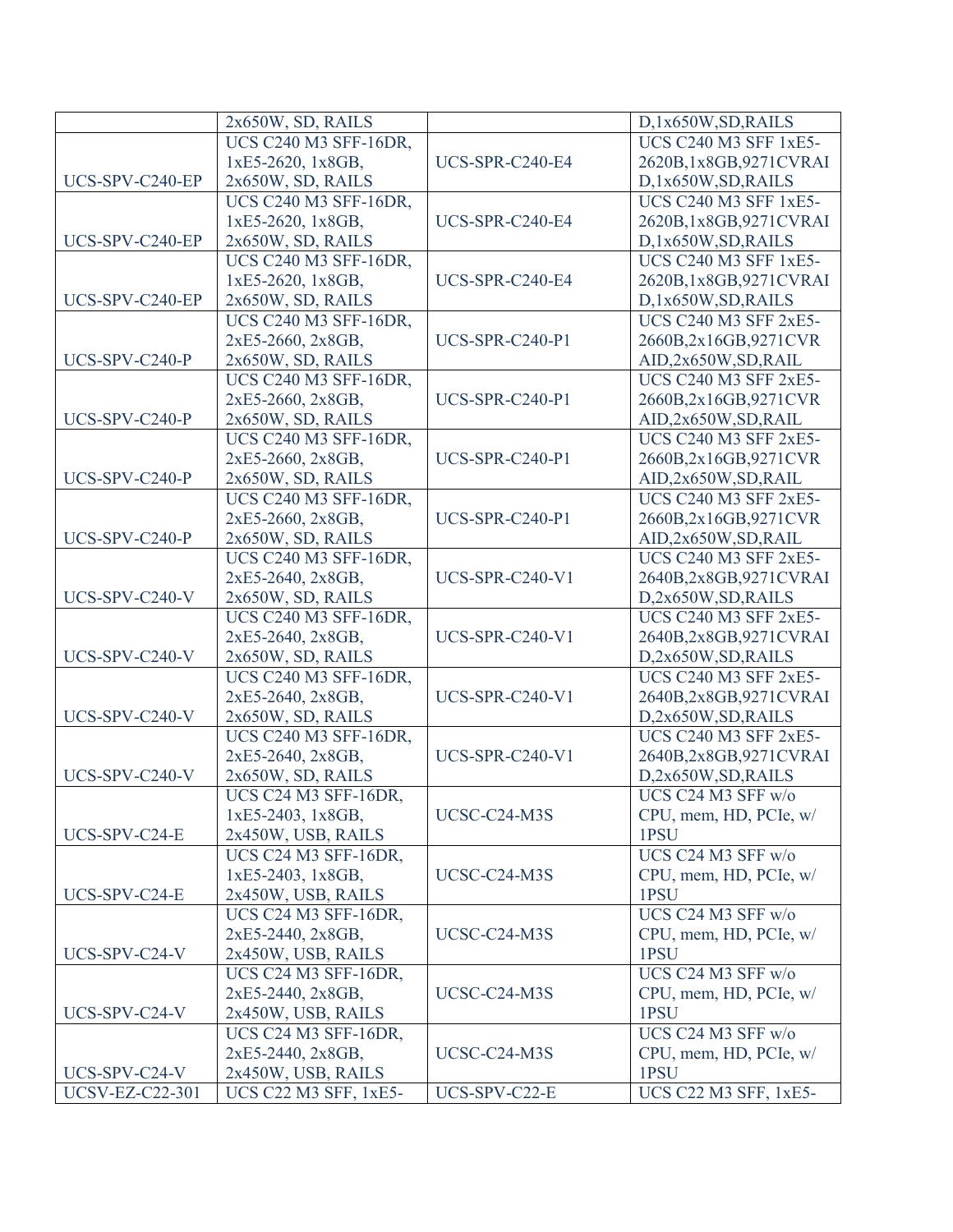|                        | 2403, 1x8GB, 1x450W,         |                     | 2403, 1x8GB, 1x450W,         |
|------------------------|------------------------------|---------------------|------------------------------|
|                        | <b>RAILS</b>                 |                     | <b>USB, RAILS</b>            |
|                        | <b>UCS C22 M3 SFF, 1xE5-</b> |                     | <b>UCS C22 M3 SFF, 1xE5-</b> |
|                        | 2420, 1x8GB, 1x450W,         |                     | 2403, 1x8GB, 1x450W,         |
| <b>UCSV-EZ-C22-302</b> | <b>RAILS</b>                 | UCS-SPV-C22-E       | <b>USB, RAILS</b>            |
|                        | <b>UCS C22 M3 SFF, 1xE5-</b> |                     | <b>UCS C22 M3 SFF, 2xE5-</b> |
|                        | 2440, 1x8GB, 1x450W,         |                     | 2440, 2x8GB, 1x450W,         |
| <b>UCSV-EZ-C22-303</b> | <b>RAILS</b>                 | UCS-SPV-C22-V       | <b>USB, RAILS</b>            |
|                        | <b>UCS C22 M3 SFF, 1xE5-</b> |                     | <b>UCS C22 M3 SFF, 2xE5-</b> |
|                        | 2450, 1x8GB, 1x450W,         |                     | 2440, 2x8GB, 1x450W,         |
| <b>UCSV-EZ-C22-304</b> | <b>RAILS</b>                 | UCS-SPV-C22-V       | <b>USB, RAILS</b>            |
|                        | <b>UCS C22 M3 SFF, 1xE5-</b> |                     | <b>UCS C22 M3 SFF, 2xE5-</b> |
|                        | 2470, 1x8GB, 1x650W,         |                     | 2440, 2x8GB, 1x450W,         |
| <b>UCSV-EZ-C22-305</b> | <b>RAILS</b>                 | UCS-SPV-C22-V       | <b>USB, RAILS</b>            |
|                        | <b>UCS C22 M3 SFF, 2xE5-</b> |                     | <b>UCS C22 M3 SFF, 2xE5-</b> |
|                        | 2440, 2x8GB, 9240-8i,        |                     | 2440, 2x8GB, 1x450W,         |
| <b>UCSV-EZ-C22-306</b> | 1x450W, RAILS                | UCS-SPV-C22-V       | USB, RAILS                   |
|                        | <b>UCS C22 M3 SFF, 2xE5-</b> |                     | <b>UCS C22 M3 SFF, 2xE5-</b> |
|                        | 2450, 2x8GB, 9240-8i,        |                     | 2440, 2x8GB, 1x450W,         |
| <b>UCSV-EZ-C22-307</b> | 1x450W, RAILS                | UCS-SPV-C22-V       | <b>USB, RAILS</b>            |
|                        | UCS C22 M3 SFF, 2xE5-        |                     | <b>UCS C22 M3 SFF, 2xE5-</b> |
|                        | 2470, 2x8GB, 9265CV,         |                     | 2440, 2x8GB, 1x450W,         |
| <b>UCSV-EZ-C22-308</b> |                              | UCS-SPV-C22-V       | USB, RAILS                   |
|                        | 1x650W, RAILS                |                     |                              |
|                        | <b>UCS C24 M3 SFF, 2xE5-</b> |                     |                              |
|                        | 2403, 2x8GB, 9240-           |                     | UCS C24 M3 SFF-16DR,         |
|                        | 8i,2x450W,RAILS,             |                     | 1xE5-2403, 1x8GB,            |
| <b>UCSV-EZ-C24-321</b> | <b>EXPDR</b>                 | UCS-SPV-C24-E       | 2x450W, USB, RAILS           |
|                        | <b>UCS C24 M3 SFF, 2xE5-</b> |                     |                              |
|                        | 2420,2x8GB,9240-             |                     | UCS C24 M3 SFF-16DR,         |
|                        | 8i,2x450W,RAILS,             |                     | 1xE5-2403, 1x8GB,            |
| <b>UCSV-EZ-C24-322</b> | <b>EXPDR</b>                 | UCS-SPV-C24-E       | 2x450W, USB, RAILS           |
|                        | <b>UCS C24 M3 SFF, 2xE5-</b> |                     | UCS C24 M3 SFF-16DR,         |
|                        | 2440,2x8GB,9265CV,           |                     | 2xE5-2440, 2x8GB,            |
| <b>UCSV-EZ-C24-323</b> | 2x450W, RAILS, EXPDR         | UCS-SPV-C24-V       | 2x450W, USB, RAILS           |
|                        | <b>UCS C24 M3 SFF, 2xE5-</b> |                     |                              |
|                        | 2450,2x8GB,9240-             |                     | UCS C24 M3 SFF-16DR,         |
|                        | 8i,2x450W,RAILS,             |                     | 2xE5-2440, 2x8GB,            |
| <b>UCSV-EZ-C24-324</b> | <b>EXPDR</b>                 | UCS-SPV-C24-V       | 2x450W, USB, RAILS           |
|                        | <b>UCS C24 M3 SFF, 2xE5-</b> |                     | UCS C24 M3 SFF-16DR,         |
|                        | 2470,2x8GB,9265CV,           |                     | 2xE5-2440, 2x8GB,            |
| <b>UCSV-EZ-C24-325</b> | 2x650W, RAILS, EXPDR         | UCS-SPV-C24-V       | 2x450W, USB, RAILS           |
|                        | 8GB DDR3-1600-MHz            |                     | 8GB DDR3-1600-MHz            |
| UCSV-MR-               | RDIMM/PC3-12800/dual         |                     | RDIMM/PC3-12800/dual         |
| 1X082RY-A              | rank/x4/1.35 $v$             | UCS-MR-1X082RY-A    | rank $/1.35v$                |
|                        | 8GB DDR3-1600-MHz            |                     | 8GB DDR3-1600-MHz            |
| UCSV-MR-               | RDIMM/PC3-12800/dual         |                     | RDIMM/PC3-12800/dual         |
| $1X082RY-A=$           | rank/x4/1.35 $v$             | $UCS-MR-1X082RY-A=$ | rank $/1.35v$                |
|                        | 16GB DDR3-1600-MHz           |                     | 16GB DDR3-1600-MHz           |
| UCSV-MR-               | RDIMM/PC3-12800/dual         |                     | RDIMM/PC3-12800/dual         |
| $1X162RY-A=$           | rank/x4/1.35 $v$             | $UCS-MR-1X162RY-A=$ | rank $/1.35v$                |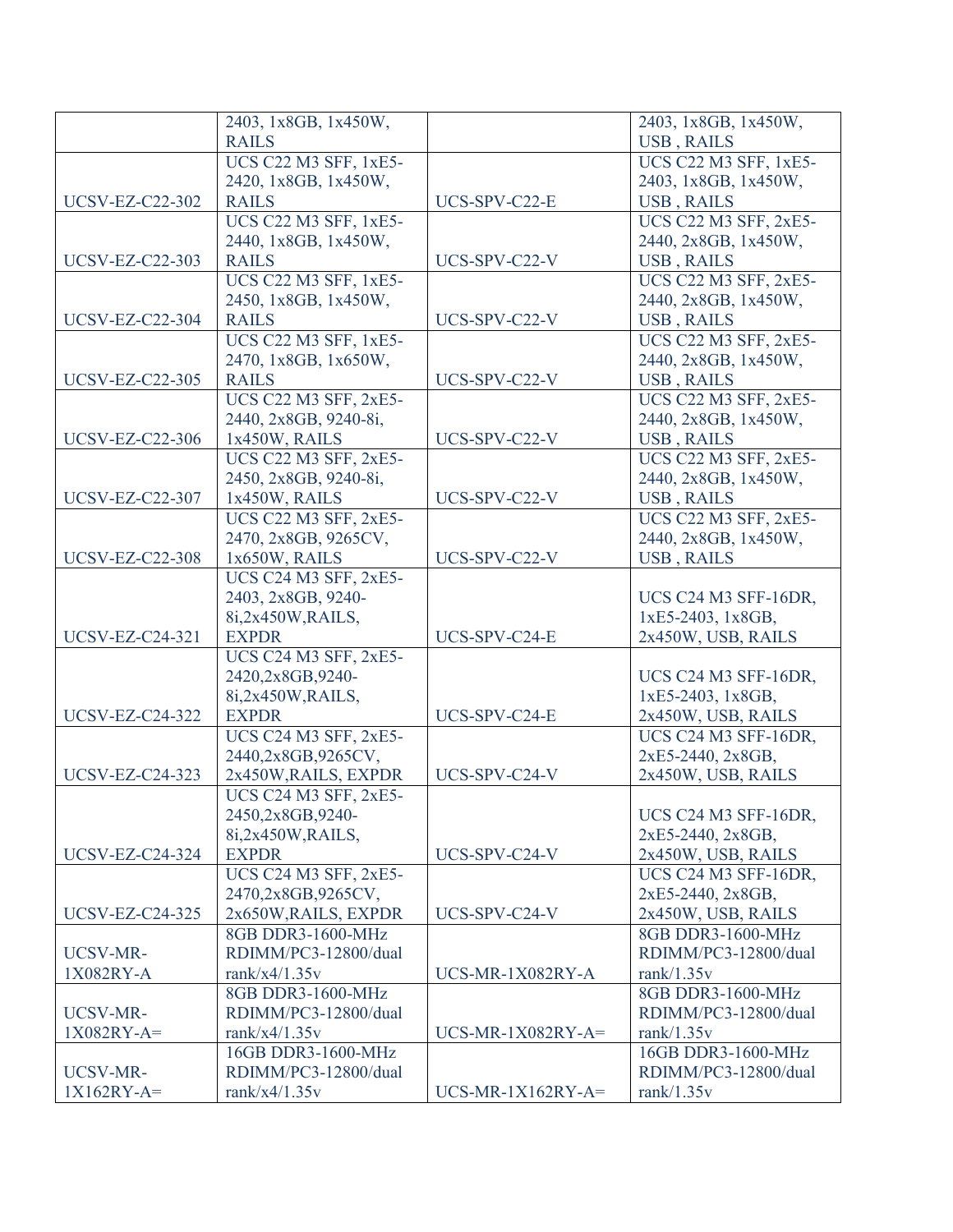| UCSV-RAID-9240-       | MegaRAID 9240-8i, RAID    |                       | MegaRAID 9240-8i, RAID   |
|-----------------------|---------------------------|-----------------------|--------------------------|
| $8I=$                 | 0/1/10/5/50 for C22/C24   | UCS-RAID-9240-8I=     | 0/1/10/5/50 for C22/C24  |
| UCSV-RAID-9240-       | MegaRAID 9240-8i, RAID    |                       |                          |
| $8I =$                | 0/1/10/5/50 for C22/C24   | UCS-RAID-9240-8I=     | <b>VOID</b>              |
| UWL-UPG-CM-           | Upgrade from CM Only to   |                       | Upgrade from CM Only to  |
| <b>ENTRY</b>          | Entry, 1 User             | UWL-UPG-CM-STD        | STD, 1 User              |
|                       | Cisco VG202 Analog        |                       | Cisco VG202XM Analog     |
| <b>VG202</b>          | Voice Gateway             | VG202XM               | Voice Gateway            |
|                       | Cisco VG204 Analog        |                       | Cisco VG204XM Analog     |
| <b>VG204</b>          | Voice Gateway             | <b>VG204XM</b>        | Voice Gateway            |
|                       | 1-Port 2nd Gen Multiflex  |                       | 1-Port 3rd Gen Multiflex |
| VWIC2-1MFT-           | Trunk Voice/WAN Int.      |                       | Trunk Voice/WAN Int.     |
| G703                  | Card - G.703              | VWIC3-1MFT-G703       | Card - G.703             |
|                       | 1-Port 2nd Gen Multiflex  |                       | 1-Port 3rd Gen Multiflex |
| VWIC2-1MFT-           | Trunk Voice/WAN Int.      |                       | Trunk Voice/WAN Int.     |
| $G703=$               | Card - G.703              | $VWIC3-1MFT-G703=$    | Card - G.703             |
|                       | 1-Port 2nd Gen Multiflex  |                       | 1-Port 3rd Gen Multiflex |
| VWIC2-1MFT-           | Trunk Voice/WAN Int.      |                       | Trunk Voice/WAN Int.     |
| T1/E1                 | Card - T1/E1              | VWIC3-1MFT-T1/E1      | Card - T1/E1             |
|                       | 1-Port 2nd Gen Multiflex  |                       | 1-Port 3rd Gen Multiflex |
| VWIC2-1MFT-           | Trunk Voice/WAN Int.      |                       | Trunk Voice/WAN Int.     |
| $T1/E1=$              | Card - T1/E1              | $VWIC3-1MFT-T1/E1=$   | Card - T1/E1             |
|                       | 2-Port 2nd Gen Multiflex  |                       | 2-Port 3rd Gen Multiflex |
| VWIC2-2MFT-           | Trunk Voice/WAN Int.      |                       | Trunk Voice/WAN Int.     |
| G703                  | Card - G.703              | VWIC3-2MFT-G703       | Card - G.703             |
|                       | 2-Port 2nd Gen Multiflex  |                       | 2-Port 3rd Gen Multiflex |
| VWIC2-2MFT-           | Trunk Voice/WAN Int.      |                       | Trunk Voice/WAN Int.     |
| $G703=$               | Card - G.703              | $VWIC3-2MFT-G703=$    | Card - G.703             |
|                       | 2-Port 2nd Gen Multiflex  |                       | 2-Port 3rd Gen Multiflex |
| VWIC2-2MFT-           | Trunk Voice/WAN Int.      |                       | Trunk Voice/WAN Int.     |
| $T1/E1=$              | Card - T1/E1              | $VWIC3-2MFT-T1/E1=$   | Card - T1/E1             |
|                       | Catalyst 6500 Dist Fwd    |                       | Catalyst 6500 Dist Fwd   |
|                       | Card, 256K Routes for WS- |                       | Card for WS-X67xx        |
| <b>WS-F6700-DFC3B</b> | X67xx                     | <b>WS-F6700-DFC3C</b> | modules                  |
|                       | Catalyst 6500 Dist Fwd    |                       |                          |
|                       | Card, 256K Routes for WS- |                       | Catalyst 6500 Dist Fwd   |
| WS-F6700-DFC3B        | X67xx                     | WS-F6K-DFC4-A         | Card DFC4                |
|                       | Catalyst 6500 Dist Fwd    |                       |                          |
|                       | Card, 256K Routes for WS- |                       | Catalyst 6500 Dist Fwd   |
| <b>WS-F6700-DFC3B</b> | X67xx                     | WS-F6K-DFC4-E         | Card DFC4                |
|                       | Catalyst 6500 Dist Fwd    |                       | Catalyst 6500 Dist Fwd   |
|                       | Card, 256K+ Routes for    |                       | Card for WS-X67xx        |
| WS-F6700-DFC3B=       | WS-X67xx                  | WS-F6700-DFC3C=       | modules                  |
|                       | Catalyst 6500 Dist Fwd    |                       |                          |
|                       | Card, 256K+ Routes for    |                       | Catalyst 6500 Dist Fwd   |
| WS-F6700-DFC3B=       | WS-X67xx                  | $WS$ -F6K-DFC4-A=     | Card DFC4 S              |
|                       | Catalyst 6500 Dist Fwd    |                       |                          |
|                       | Card, 256K+ Routes for    |                       | Catalyst 6500 Dist Fwd   |
| WS-F6700-DFC3B=       | WS-X67xx                  | WS-F6K-DFC4-E=        | Card DFC4 S              |
| WS-F6700-             | Catalyst 6500 Dist Fwd    | WS-F6700-DFC3CXL      | Catalyst 6500 Dist Fwd   |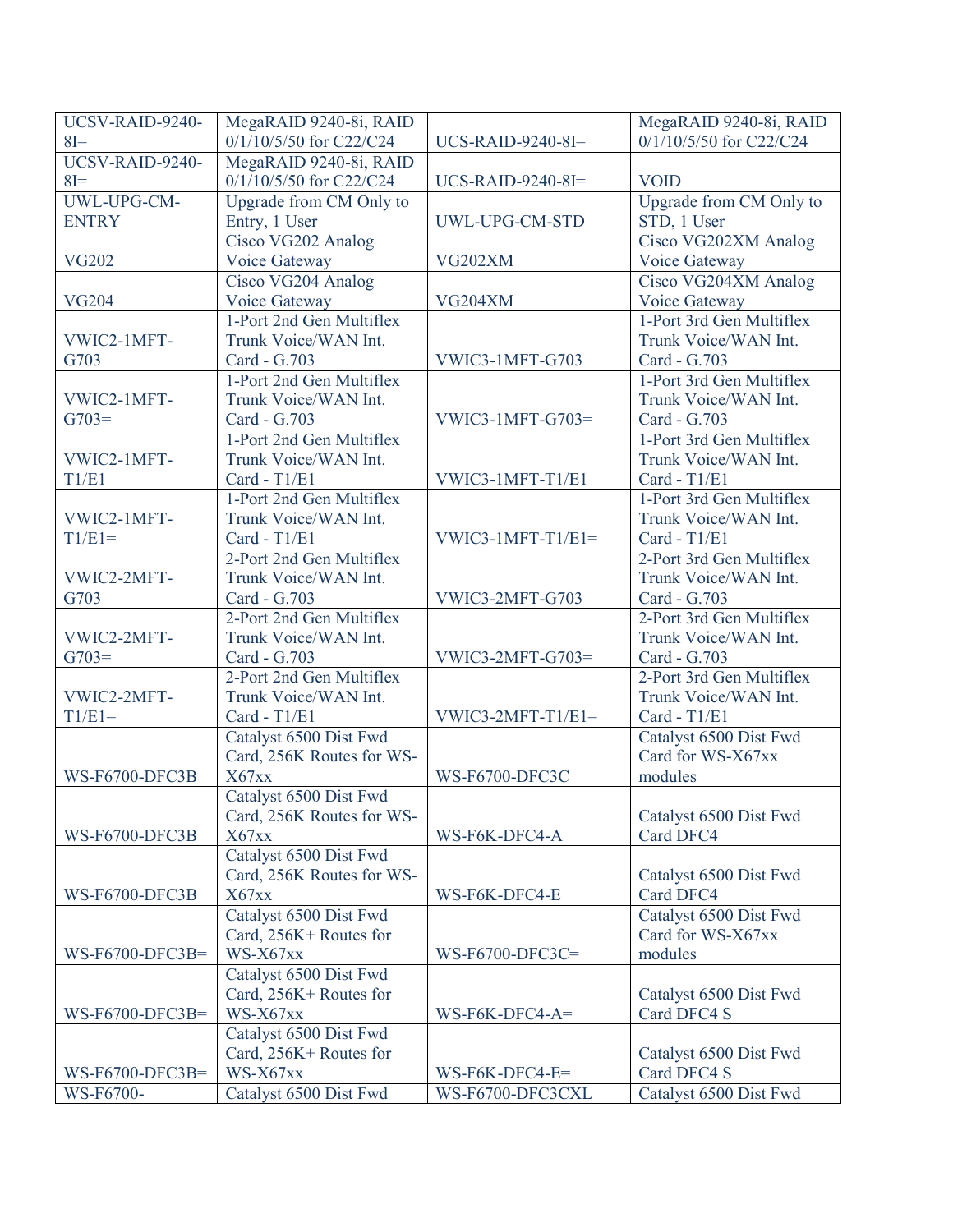| DFC3BXL        | Card-3BXL, for WS-     |                   | Card-3CXL, for WS-        |
|----------------|------------------------|-------------------|---------------------------|
|                | X67xx                  |                   | X67xx                     |
|                | Catalyst 6500 Dist Fwd |                   |                           |
| WS-F6700-      | Card-3BXL, for WS-     |                   | Catalyst 6500 Dist Fwd    |
| DFC3BXL        | X67xx                  | WS-F6K-DFC4-AXL   | Card DFC4XL               |
|                | Catalyst 6500 Dist Fwd |                   |                           |
| WS-F6700-      | Card-3BXL, for WS-     |                   | Catalyst 6500 Dist Fwd    |
| DFC3BXL        | X67xx                  | WS-F6K-DFC4-EXL   | Card DFC4XL               |
|                | Catalyst 6500 Dist Fwd |                   | Catalyst 6500 Dist Fwd    |
| WS-F6700-      | Card-3BXL, for WS-     |                   | Card-3CXL, for WS-        |
| DFC3BXL=       | X67xx                  | WS-F6700-DFC3CXL= | X67xx                     |
|                | Catalyst 6500 Dist Fwd |                   |                           |
| WS-F6700-      | Card-3BXL, for WS-     |                   | Catalyst 6500 Dist Fwd    |
| DFC3BXL=       | X67xx                  | WS-F6K-DFC4-AXL=  | Card DFC4XL S             |
|                | Catalyst 6500 Dist Fwd |                   |                           |
| WS-F6700-      | Card-3BXL, for WS-     |                   | Catalyst 6500 Dist Fwd    |
| DFC3BXL=       | X67xx                  | WS-F6K-DFC4-EXL=  | Card DFC4XL S             |
|                | Catalyst 6500 Sup720   |                   | Catalyst 6500 Sup 720-10G |
| WS-F6K-PFC3B   | Policy Feature Card-3B | VS-F6K-PFC3C      | Policy Feature Card 3C    |
|                | Catalyst 6500 Sup720   |                   | Cat 6k 80G Sys Daughter   |
| WS-F6K-PFC3B   | Policy Feature Card-3B | VS-F6K-PFC4       | Board Sup2T PFC4          |
|                | Sup720 PFC-3BXL Plus   |                   | Catalyst 6500 Sup720-10G  |
| WS-F6K-PFC3BXL | 2x1Gig Mem             | VS-F6K-PFC3CXL    | Policy Feature Card 3CXL  |
|                | Sup720 PFC-3BXL Plus   |                   | Cat 6k 80G Sys Daughter   |
| WS-F6K-PFC3BXL | 2x1Gig Mem             | VS-F6K-PFC4XL     | Board Sup2T PFC4XL        |
| WS-F6K-        | Sup720 PFC-3BXL Plus   |                   | Catalyst 6500 Sup720-10G  |
| PFC3BXL=       | 2x1Gig Mem             | VS-F6K-PFC3CXL=   | Policy Feature Card 3CXL  |
| WS-F6K-        | Sup720 PFC-3BXL Plus   |                   | Cat 6500 Policy Feature   |
| PFC3BXL=       | 2x1Gig Mem             | VS-F6K-PFC4XL=    | Card 4 XL S               |
|                | Cisco7600/Catalyst6500 |                   |                           |
|                | Enhanced FlexWAN,      |                   | Cisco 7600 Series SPA     |
| WS-X6582-2PA   | Fabric-enabled         | 7600-SIP-400      | Interface Processor-400   |
|                | Cisco7600/Catalyst6500 |                   |                           |
|                | Enhanced FlexWAN,      |                   | Cisco 7600 Series SPA     |
| WS-X6582-2PA=  | Fabric-enabled         | 7600-SIP-400=     | Interface Processor-400   |
|                |                        |                   | 10GBASE-LRM X2            |
| $X2-10GB-LX4$  | 10GBASE-LX4 X2 Module  | X2-10GB-LRM       | Module                    |
|                |                        |                   | 10GBASE-LRM X2            |
| $X2-10GB-LX4=$ | 10GBASE-LX4 X2 Module  | $X2-10GB-LRM=$    | Module                    |
|                |                        |                   |                           |

## **The following products are conditional and may require cost allocation.**

|                | ASA 5510 Appliance with |                | ASA 5512-X with IPS, SW,   |
|----------------|-------------------------|----------------|----------------------------|
| ASA5510-AIP10- | AIP-SSM-10, SW, 5FE,    |                | 6GE Data, 1GE Mgmt, AC,    |
| K8             | <b>DES</b>              | ASA5512-IPS-K8 | <b>DES</b>                 |
|                | ASA 5510 Appliance with |                | ASA $5512-X$ with IPS, SW, |
| ASA5510-AIP10- | AIP-SSM-10, SW, 5FE,    |                | 6GE Data, 1GE Mgmt, AC,    |
| K9             | 3DES/AES                | ASA5512-IPS-K9 | 3DES/AES                   |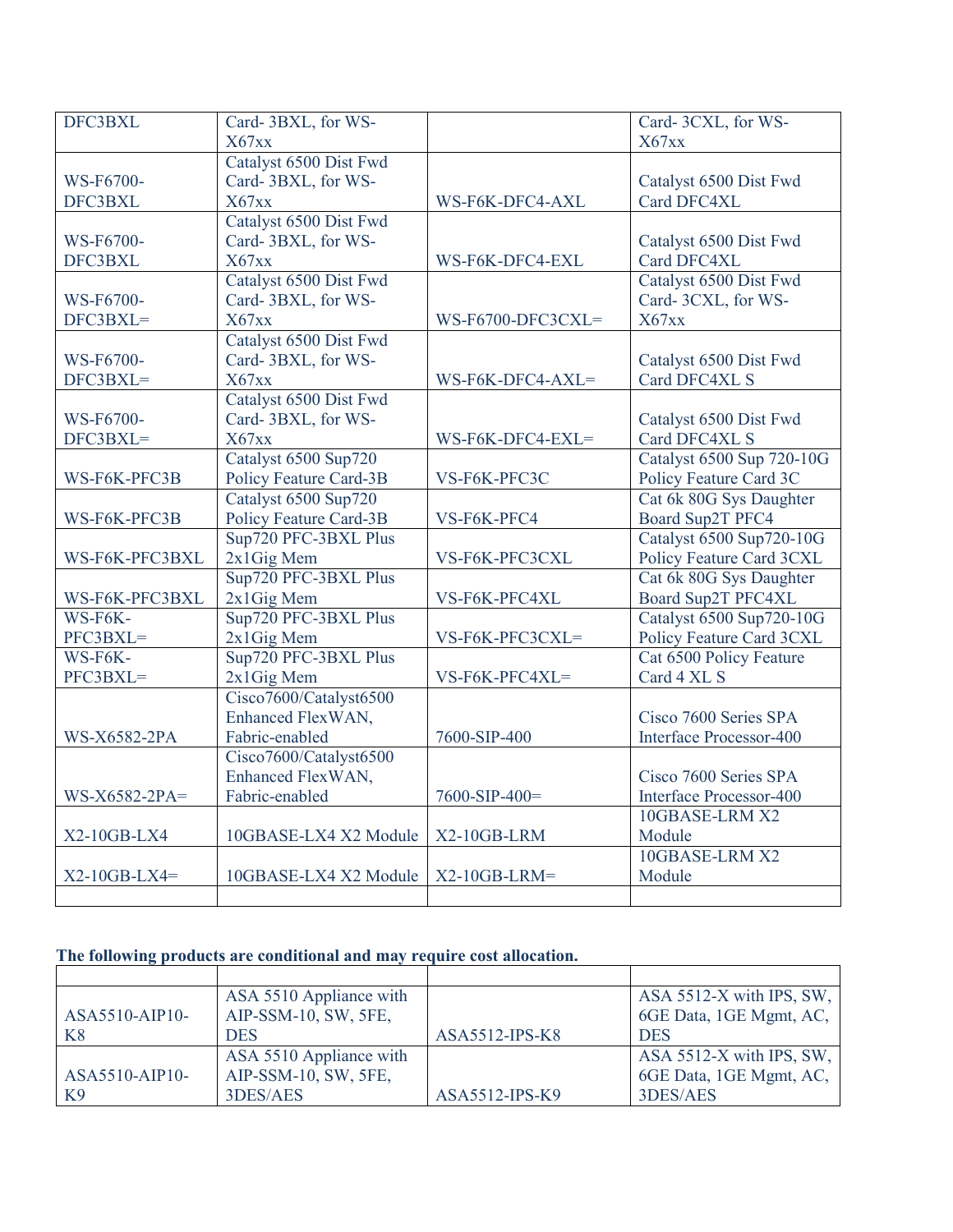|                       | ASA 5510 Sec Plus with    |                       | ASA 5515-X with IPS, SW, |
|-----------------------|---------------------------|-----------------------|--------------------------|
| ASA5510-AIP10SP-      | AIP-SSM-10, 2GE+3FE,      |                       | 6GE Data, 1GE Mgmt, AC,  |
| K <sup>8</sup>        | SW, HA, DES               | ASA5515-IPS-K8        | <b>DES</b>               |
|                       | ASA 5510 with AIP-SSM-    |                       | ASA 5515-X with IPS, SW, |
| ASA5510-AIP10SP-      | 10, 2GE+3FE, SW,          |                       | 6GE Data, 1GE Mgmt, AC,  |
| K <sub>9</sub>        | HA, 3DES/AES, SEC PLUS    | ASA5515-IPS-K9        | 3DES/AES                 |
|                       | ASA 5510 Appliance with   |                       | ASA 5515-X with IPS, SW, |
| ASA5510-AIP20SP-      | AIP-SSM-20, SW, 5FE,      |                       | 6GE Data, 1GE Mgmt, AC,  |
| K <sup>8</sup>        | DES, SEC PLUS             | ASA5515-IPS-K8        | <b>DES</b>               |
|                       |                           |                       |                          |
|                       | ASA 5510 with AIP-SSM-    |                       | ASA 5515-X with IPS, SW, |
| ASA5510-AIP20SP-      | 20, 2GE+3FE, SW,          |                       | 6GE Data, 1GE Mgmt, AC,  |
| K <sub>9</sub>        | HA, 3DES/AES, SEC PLUS    | ASA5515-IPS-K9        | 3DES/AES                 |
|                       | ASA 5510 NFR Appl w/      |                       | ASA 5512-X with IPS, SW, |
| ASA5510-AIP-          | AIP10, Sec Plus, SW, 5FE, |                       | 6GE Data, 1GE Mgmt, AC,  |
| NFR-K9                | 3DES                      | ASA5512-IPS-K9        | 3DES/AES                 |
|                       | ASA 5520 Appliance w/     |                       | ASA 5525-X with IPS, SW, |
| ASA5520-AIP10-        | AIP-SSM-10, SW, HA,       |                       | 8GE Data, 1GE Mgmt, AC,  |
| K <sup>8</sup>        | 4GE+1FE, DES              | <b>ASA5525-IPS-K8</b> | <b>DES</b>               |
|                       | ASA 5520 Appliance w/     |                       | ASA 5525-X with IPS, SW, |
| ASA5520-AIP10-        | AIP-SSM-10, SW, HA,       |                       | 8GE Data, 1GE Mgmt, AC,  |
| K <sub>9</sub>        | 4GE+1FE, 3DES/AES         | ASA5525-IPS-K9        | 3DES/AES                 |
|                       | ASA 5520 Appliance w/     |                       | ASA 5525-X with IPS, SW, |
| ASA5520-AIP20-        | AIP-SSM-20, SW, HA,       |                       | 8GE Data, 1GE Mgmt, AC,  |
| K <sub>8</sub>        | 4GE+1FE, DES              | ASA5525-IPS-K8        | <b>DES</b>               |
|                       | ASA 5520 Appliance w/     |                       | ASA 5525-X with IPS, SW, |
| ASA5520-AIP20-        | AIP-SSM-20, SW, HA,       |                       | 8GE Data, 1GE Mgmt, AC,  |
| K <sub>9</sub>        | 4GE+1FE, 3DES/AES         | ASA5525-IPS-K9        | 3DES/AES                 |
|                       | ASA 5520 Appliance w/     |                       | ASA 5525-X with IPS, SW, |
| ASA5520-AIP40-        | AIP-SSM-40, SW, HA,       |                       | 8GE Data, 1GE Mgmt, AC,  |
| K <sup>8</sup>        | 4GE+1FE, DES              | ASA5525-IPS-K8        | <b>DES</b>               |
|                       | ASA 5520 Appliance w/     |                       | ASA 5525-X with IPS, SW, |
| ASA5520-AIP40-        | AIP-SSM-40, SW, HA,       |                       | 8GE Data, 1GE Mgmt, AC,  |
| K <sub>9</sub>        | 4GE+1FE, 3DES/AES         | ASA5525-IPS-K9        | 3DES/AES                 |
|                       | ASA 5520 NFR Appl w/      |                       | ASA 5525-X with IPS, SW, |
| ASA5520-AIP-          | AIP-10, SW, HA,           |                       | 8GE Data, 1GE Mgmt, AC,  |
| NFR-K9                | 4GE+1FE, 3DES             | ASA5525-IPS-K9        | 3DES/AES                 |
|                       | ASA 5520 NFR Appliance    |                       | NGFW ASA 5525-X with     |
|                       | with SW, HA, 4GE+1FE,     |                       | SW, 8GE Data, 1GE Mgmt,  |
| <b>ASA5520-NFR-K8</b> | <b>DES</b>                | ASA5525-SSD120-K8     | AC, DES, SSD 120G        |
|                       | ASA 5540 Appliance w/     |                       | ASA 5545-X with IPS, SW, |
| ASA5540-AIP20-        | AIP-SSM-20, SW, HA,       |                       | 8GE Data, 1GE Mgmt, AC,  |
| K <sup>8</sup>        | 4GE+1FE, DES              | ASA5545-IPS-K8        | <b>DES</b>               |
|                       | ASA 5540 Appliance w/     |                       | ASA 5545-X with IPS, SW, |
| ASA5540-AIP20-        | AIP-SSM-20, SW, HA,       |                       | 8GE Data, 1GE Mgmt, AC,  |
| K <sub>9</sub>        | 4GE+1FE, 3DES/AES         | ASA5545-IPS-K8        | <b>DES</b>               |
|                       | ASA 5540 Appliance w/     |                       | ASA 5545-X with IPS, SW, |
| ASA5540-AIP40-        | AIP-SSM-40, SW, HA,       |                       | 8GE Data, 1GE Mgmt, AC,  |
| K <sub>8</sub>        | 4GE+1FE, DES              | ASA5545-IPS-K8        | <b>DES</b>               |
| ASA5540-AIP40-        | ASA 5540 Appliance w/     | ASA5545-IPS-K9        | ASA 5545-X with IPS, SW, |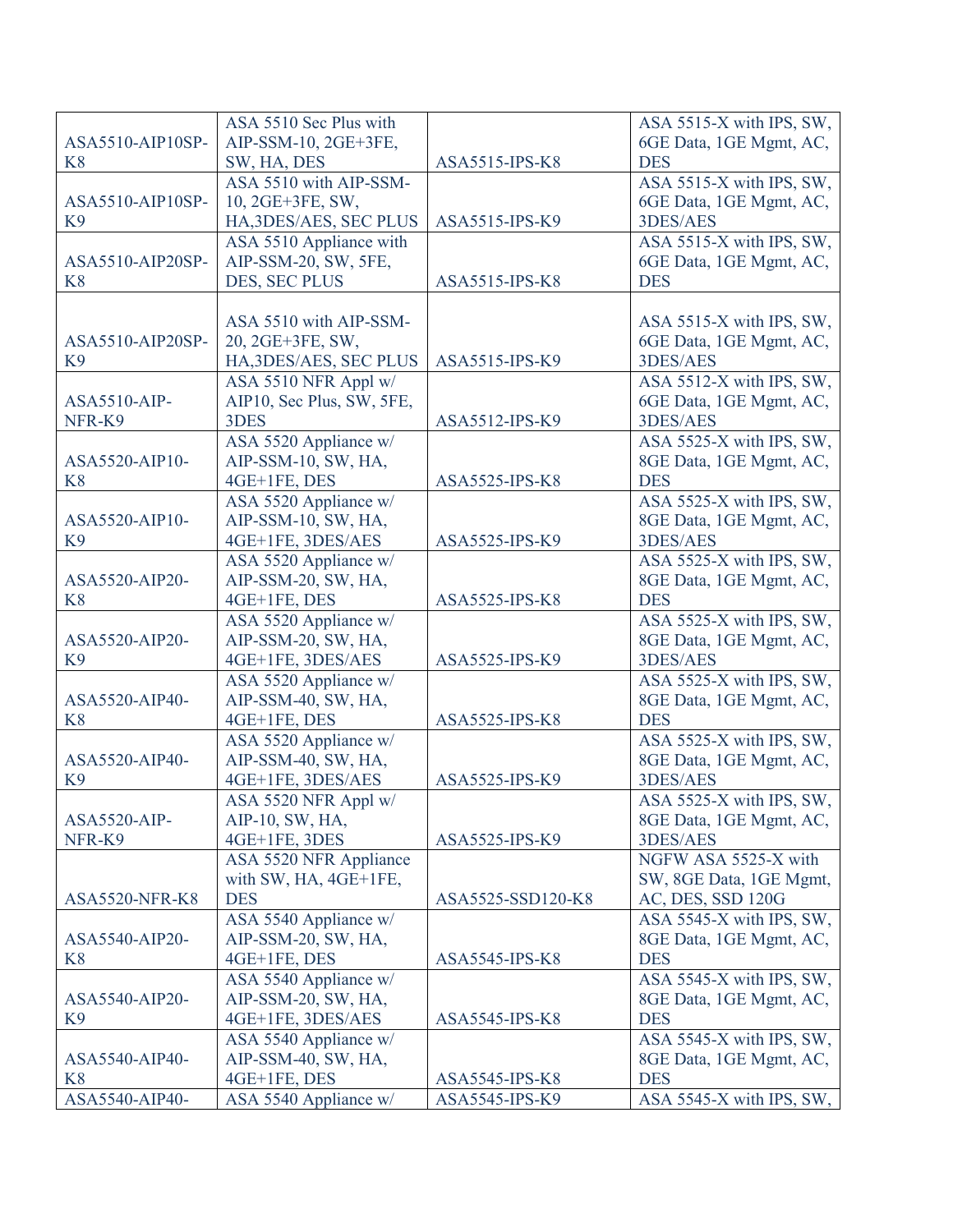| K <sub>9</sub>                | AIP-SSM-40, SW, HA,                                                     |                    | 8GE Data, 1GE Mgmt, AC,                                                     |
|-------------------------------|-------------------------------------------------------------------------|--------------------|-----------------------------------------------------------------------------|
|                               | 4GE+1FE, 3DES/AES                                                       |                    | 3DES/AES                                                                    |
| <b>CISCO2811VE-</b><br>VSECK9 | Cisco 2811 Value Edition<br>Voice Bundle, Adv IP,<br>128F/512D          | CISCO2911/K9       | Cisco 2911 w/3 GE,<br>4 EHWIC, 2 DSP, 1 SM,<br>256MB CF, 512MB<br>DRAM, IPB |
| CISCO881GW-GN-<br>$A-K9$      | Cisco 881G Ethernet Sec<br>Router w/ 3G B/U 802.11n<br>FCC Comp         | C881GW+7-A-K9      | Router w/ WAN FE and<br>3.7G HSPA+ (NA) w/ Dual<br>Radio FCC                |
| CISCO881GW-GN-<br>$E-K9$      | Cisco 881G Ethernet Sec<br>Router w/ 3G B/U 802.11n<br><b>ETSI</b> Comp | C881GW+7-E-K9      | Router w/ WAN FE and<br>$3.7G$ HSPA+ (non-US) w/<br>Dual Radio ETSI         |
| CISCO887VGW-<br>GNA-K9        | Cisco 887V VDSL2 Sec<br>Router w/ 3G B/U and<br>802.11n AP - FCC        | C887VAGW+7-A-K9    | VDSL2/ADSL2+ over<br>POTS and 3G HSPA+R7<br>with SMS/GPS FCC<br><b>WLAN</b> |
| CISCO887VGW-<br>GNE-K9        | Cisco 887V VDSL2 Sec<br>Router w/ 3G B/U and<br>802.11n AP - ETSI       | C887VAGW+7-E-K9    | VDSL2/ADSL2+ over<br>POTS and 3G HSPA+R7<br>with SMS/GPS ETS<br><b>WLAN</b> |
| CTI-VCSE-W-K9                 | VCS Expressway Incl 5<br>traversal calls, fixed<br>configuration        | CTI-VCS-EXPRESS-K9 | <b>VCS Expressway</b>                                                       |

## **The following products are ineligible.**

|               | Fan Module for the        |                   | Catalyst 4500X front to  | Spare parts are |
|---------------|---------------------------|-------------------|--------------------------|-----------------|
| C3K-FAN-16CFM | Catalyst 3560E-12D        | $C4KX-FAN-R=$     | back cooling fan spare   | ineligible      |
| C3K-FAN-      | Fan Module for the        |                   | Catalyst 4500X front to  | Spare parts are |
| $16CFM =$     | Catalyst 3560E-12D        | $C4KX-FAN-R=$     | back cooling fan spare   | ineligible      |
|               | Catalyst 3560E-12D        |                   |                          | Spare parts are |
|               | and 3560E-12SD            |                   | Catalyst 4500X 750W      | ineligible      |
| C3K-PWR-      | 300WAC power supply       | C4KX-PWR-750AC-   | AC front to back cooling |                 |
| $300WAC =$    | spare                     | $R=$              | power supply             |                 |
|               | Catalyst 3560E-12D        |                   | Catalyst 4500X 750W      | Spare parts are |
| C3K-PWR-      | 300WDC power supply       | C4KX-PWR-750DC-   | DC front to back cooling | ineligible      |
| $300WDC =$    | spare                     | $R=$              | power supply             |                 |
| C3KX-PS-      | Catalyst 3K-X Power       |                   | Config 1 Power Supply    | Spare parts are |
| <b>BLANK=</b> | <b>Supply Blank Spare</b> | PWR-C1-BLANK=     | <b>Blank</b>             | ineligible      |
| C3KX-PS-      | Catalyst 3K-X Power       |                   | Config 1 Power Supply    | Spare parts are |
| <b>BLANK=</b> | <b>Supply Blank Spare</b> | PWR-C1-BLANK=     | <b>Blank</b>             | ineligible      |
| C3KX-PWR-     | Catalyst 3K-X 440W        |                   | 440W DC Config 1         | Spare parts are |
| $440WDC =$    | DC Power Supply Spare     | $PWR-C1-440WDC=$  | Power Supply             | ineligible      |
| C3KX-PWR-     | Catalyst 3K-X 440W        |                   | 440W DC Config 1         | Spare parts are |
| $440WDC =$    | DC Power Supply Spare     | $PWR-C1-440WDC=$  | Power Supply             | ineligible      |
|               |                           |                   | EHWIC 1 port dual mode   | Spare parts are |
|               |                           |                   | SFP(100M/1G) or          | ineligible      |
|               | 1-port $10/100$ Routed    |                   | GE(10M/100M/1G)          |                 |
| $HWIC-1FE=$   | Port HWIC                 | EHWIC-1GE-SFP-CU= | <b>Spare</b>             |                 |